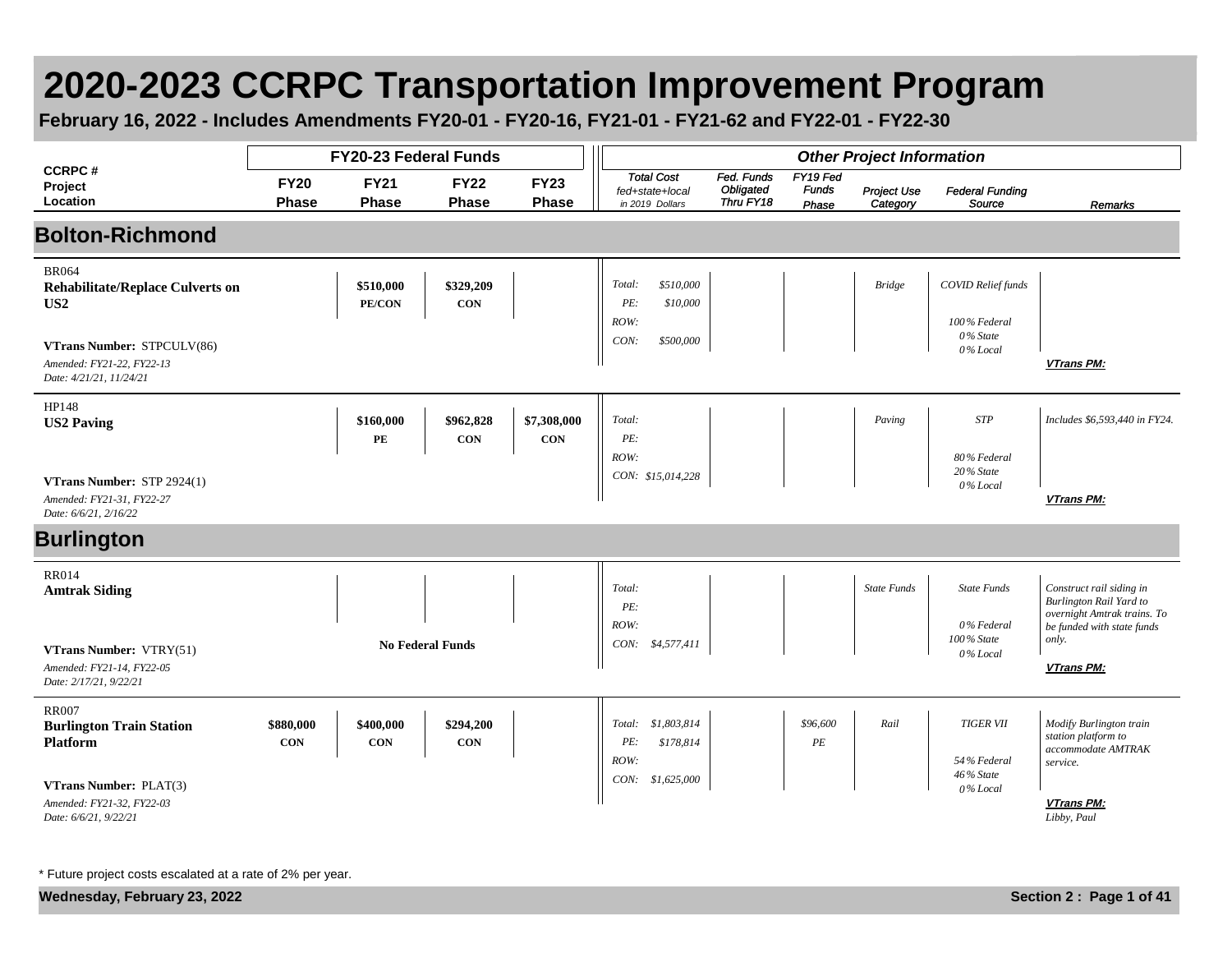|                                                                                                                                                                |                             | FY20-23 Federal Funds       |                               |                             |                                                                                 |                                      |                                   | <b>Other Project Information</b>  |                                        |                                                                                                                                                          |
|----------------------------------------------------------------------------------------------------------------------------------------------------------------|-----------------------------|-----------------------------|-------------------------------|-----------------------------|---------------------------------------------------------------------------------|--------------------------------------|-----------------------------------|-----------------------------------|----------------------------------------|----------------------------------------------------------------------------------------------------------------------------------------------------------|
| <b>CCRPC#</b><br>Project<br>Location                                                                                                                           | <b>FY20</b><br><b>Phase</b> | <b>FY21</b><br><b>Phase</b> | <b>FY22</b><br><b>Phase</b>   | <b>FY23</b><br><b>Phase</b> | <b>Total Cost</b><br>fed+state+local<br>in 2019 Dollars                         | Fed. Funds<br>Obligated<br>Thru FY18 | FY19 Fed<br><b>Funds</b><br>Phase | <b>Project Use</b><br>Category    | <b>Federal Funding</b><br>Source       | Remarks                                                                                                                                                  |
| <b>BP078</b><br><b>Champlain Elementary</b><br><b>Pedestrian Crossing</b><br><b>Improvements</b><br><b>Birchcliff and Locust</b><br>VTrans Number: STP BP13(6) |                             |                             | Funds to be obligated in FY19 |                             | \$504,000<br>Total:<br>PE:<br>\$104,000<br>\$5,000<br>ROW:<br>\$395,000<br>CON: | \$84,323                             | \$330,000<br>CON                  | Bike/<br>Pedestrian               | <b>STP</b><br>80% Federal<br>10% State | 2013 Bike/Ped award<br>$($394,860)$ for construction<br>of 365 feet of sidewalk and<br>improved crossings on<br>Birchcliff Parkway and<br>Locust Street. |
|                                                                                                                                                                |                             |                             |                               |                             |                                                                                 |                                      |                                   |                                   | 10% Local                              | VTrans PM:<br>Robertson, Scott                                                                                                                           |
| HC001A<br>Champlain Parkway - US7 to<br><b>Main Street</b>                                                                                                     | \$10,222,501<br>CON         | \$1,100,000<br>PE/CON       | \$9,389,581<br><b>CON</b>     | \$10,000,000<br>CON         | Total:<br>PE:<br>ROW:                                                           |                                      | \$10,274,185<br>PE/CON            | New Facility/<br>Major<br>Roadway | <b>STP</b>                             | PE and ROW included<br>under HC001E. Includes<br>\$9.9m in FY24.                                                                                         |
| US7 to Main Street<br>VTrans Number: MEGC-M 5000(1)<br>Amended: FY20-06, FY21-19, 23, 58<br>Date: 11/20, 3/21, 4/21, 9/21                                      |                             |                             |                               |                             | CON: \$29,483,558                                                               |                                      |                                   | Upgrade                           | 95% Federal<br>3 % State<br>2% Local   | VTrans PM:<br>Bohl, Tina                                                                                                                                 |
| HP140<br><b>Class 1 Paving</b>                                                                                                                                 | \$200,000<br>PE             |                             | \$6,658,560<br><b>CON</b>     |                             | \$8,250,000<br>Total:<br>PE:<br>\$250,000                                       |                                      |                                   | Paving                            | <b>NHPP</b>                            |                                                                                                                                                          |
| US2, US7, and US7 Alt<br>VTrans Number: NH PC22(1)                                                                                                             |                             |                             |                               |                             | ROW:<br>CON:<br>\$8,000,000                                                     |                                      |                                   |                                   | 80% Federal<br>20% State<br>0% Local   |                                                                                                                                                          |
|                                                                                                                                                                |                             |                             |                               |                             |                                                                                 |                                      |                                   |                                   |                                        | VTrans PM:<br>Bogaczyk, Matthew                                                                                                                          |
| <b>BP092A</b><br><b>Colchester Avenue Sidepath -</b><br><b>Phase I</b><br>East Avenue to Mansfield Avenue                                                      | \$121,150<br><b>CON</b>     |                             |                               |                             | \$275,437<br>Total:<br>PE:<br>\$77,000<br>ROW:<br>\$5,000                       | \$87,200                             | \$168,350<br>PE/ROW/CON           | Bike/<br>Pedestrian               | <b>STP</b><br>80% Federal              | 2014 Sidewalk grant<br>(100,000), 2015 Sidewalk<br>grant (\$108,350), to<br>construct 1,625 feet of 10-ft                                                |
| VTrans Number: STP SDWK(19)                                                                                                                                    |                             |                             |                               |                             | CON:<br>\$193,437                                                               |                                      |                                   |                                   | 0% State<br>20% Local                  | wide path.<br><b>VTrans PM:</b><br>Kaplan, Jon                                                                                                           |
| <b>BP092B</b><br><b>Colchester Avenue Sidepath -</b><br><b>Phase II</b>                                                                                        | \$77,840<br><b>CON</b>      |                             |                               |                             | Total:<br>\$96,000<br>PE:                                                       |                                      | \$77,840<br>$CON$                 | Bike/<br>Pedestrian               | <b>STP</b>                             | 2015 Bike/Ped grant<br>(\$77,840) for 385 feet of<br>shared use path. Design                                                                             |
| Mansfield Avenue to South Prospect<br>Street                                                                                                                   |                             |                             |                               |                             | ROW:<br>CON:<br>\$96,000                                                        |                                      |                                   |                                   | 80% Federal<br>10% State               | completed with project<br>BP092A.                                                                                                                        |
| VTrans Number: STP BP15(7)                                                                                                                                     |                             |                             |                               |                             |                                                                                 |                                      |                                   |                                   | 10% Local                              | <b>VTrans PM:</b><br>Kaplan, Jon                                                                                                                         |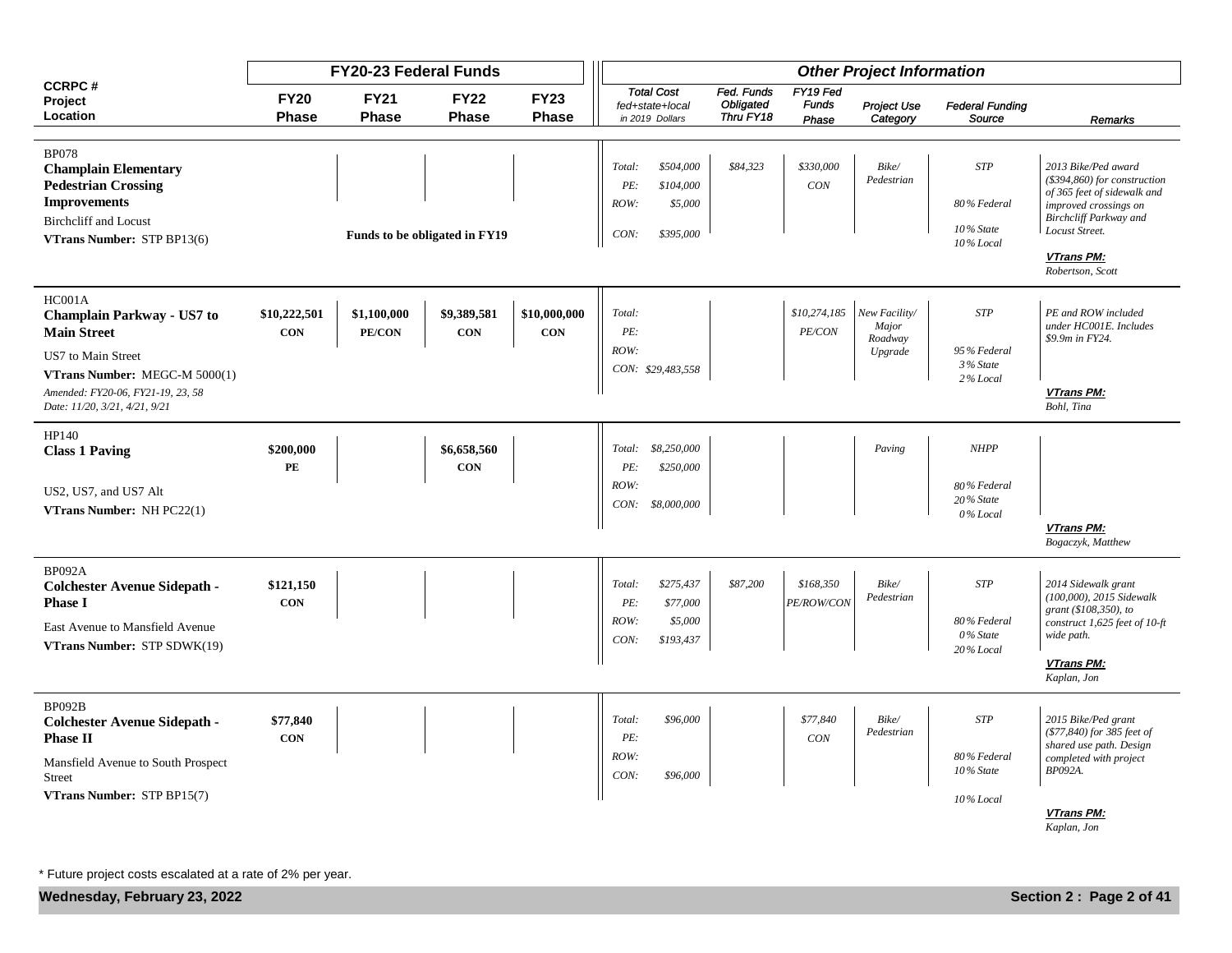|                                                                                                   |                             | <b>FY20-23 Federal Funds</b> |                           |                             |                                                                                      |                                      |                                   | <b>Other Project Information</b> |                                                                |                                                                                                                                              |
|---------------------------------------------------------------------------------------------------|-----------------------------|------------------------------|---------------------------|-----------------------------|--------------------------------------------------------------------------------------|--------------------------------------|-----------------------------------|----------------------------------|----------------------------------------------------------------|----------------------------------------------------------------------------------------------------------------------------------------------|
| <b>CCRPC#</b><br>Project<br>Location                                                              | <b>FY20</b><br><b>Phase</b> | <b>FY21</b><br>Phase         | <b>FY22</b><br>Phase      | <b>FY23</b><br><b>Phase</b> | <b>Total Cost</b><br>fed+state+local<br>in 2019 Dollars                              | Fed. Funds<br>Obligated<br>Thru FY18 | FY19 Fed<br><b>Funds</b><br>Phase | Project Use<br>Category          | <b>Federal Funding</b><br>Source                               | Remarks                                                                                                                                      |
| <b>RR015</b><br><b>Intervale Road Rail Crossing</b><br><b>Improvements</b>                        |                             |                              | \$135,000<br>PE           | \$405,000<br><b>CON</b>     | \$675,000<br>Total:<br>PE:<br>\$150,000<br>ROW:                                      |                                      |                                   | Rail Crossing                    | <b>STP</b><br>80% Federal                                      |                                                                                                                                              |
| VTrans Number: STP 2035(29)<br>Amended: FY22-06, FY22-29<br>Date: 9/22/21, 2/11/22                |                             |                              |                           |                             | CON:<br>\$525,000                                                                    |                                      |                                   |                                  | 20% State<br>% Local                                           | VTrans PM:                                                                                                                                   |
| <b>BP115</b><br><b>Intervale Road Shared Use Path</b><br>Riverside Avenue to the Intervale Center |                             |                              | \$207,490<br>PE           |                             | \$1,452,500<br>Total:<br>PE:<br>\$259,363<br>ROW:                                    |                                      |                                   | Bike/<br>Pedestrian              | <b>STP</b><br>80% Federal                                      | 2021 Bike/Ped Grant<br>$($1, 162, 000)$ to construct a<br>curb-separated, 10-foot-<br>wide shared use path along                             |
| VTrans Number: STP BP21(11)<br>Amended: FY22-01<br>Date: 9/22/21                                  |                             |                              |                           |                             | CON: \$1,193,070                                                                     |                                      |                                   |                                  | 0% State<br>20% Local                                          | Intervale Road from<br>Riverside Ave to the<br>Intervale Center.<br>VTrans PM:                                                               |
| HP150<br><b>King Street Crossing</b><br><b>Improvements</b><br>VTrans Number: STP 2035(28)        |                             | \$768,884<br>PE/ROW/CON      | \$624,884<br><b>CON</b>   |                             | \$1,548,631<br>Total:<br>PE:<br>\$150,000<br>ROW:<br>\$10,000<br>\$1,388,631<br>CON: |                                      |                                   | Safety/Traffic<br>Operations/ITS | <b>STP</b><br>90% Federal<br>10% State                         | Project includes<br>improvements to the surface<br>and drainage, addition of<br>active warning system, and<br>preemption of traffic          |
| Amended: FY21-01, FY21-07, FY21-08<br>Date: 9/16/20, 11/20/20, 12/16/20                           |                             |                              |                           |                             |                                                                                      |                                      |                                   |                                  | 0% Local                                                       | signals. FY21 - \$135,000<br>PE, \$9,000 ROW, \$624,884<br>VTrans PM:                                                                        |
| <b>BP114</b><br><b>Lake Street Sidewalk and</b><br><b>Stormwater Management</b>                   |                             | \$60,988<br>PE               |                           |                             | \$389,343<br>Total:<br>PE:<br>\$76,235<br>ROW:                                       |                                      |                                   | Bike/<br>Pedestrian              | <b>STP</b><br>% Federal                                        | 2021 TA award (\$300,000)<br>to construct a 150-foot long,<br>12-foot wide path on the<br>north side of Lake Street.                         |
| VTrans Number: TAP TA21(12)<br>Amended: FY21-52<br>Date: 6/16/21                                  |                             |                              |                           |                             | CON:<br>\$313,108                                                                    |                                      |                                   |                                  | % State<br>% Local                                             | VTrans PM:                                                                                                                                   |
| HP154<br><b>Maple Street Rail Crossing</b><br><b>Safety Improvements</b>                          |                             | \$658,750<br>CON             | \$1,207,525<br><b>CON</b> |                             | Total:<br>PE:<br>ROW:<br>CON:                                                        |                                      |                                   | Safety/Traffic<br>Operations/ITS | Section 130 Rail Grade<br>Crossing<br>90% Federal<br>10% State | Project includes<br>improvements to the surface<br>and drainage, addition of<br>active warning system, and<br>preemption of traffic signals. |
| VTrans Number: STP 2035(27)<br>Amended: L FY21-02, FY21-17<br>Date: 9/16/20, 2/17/21              |                             |                              |                           |                             |                                                                                      |                                      |                                   |                                  | 0% Local                                                       | VTrans PM:                                                                                                                                   |

**Wednesday, February 23, 2022 Section 2 : Page 3 of 41**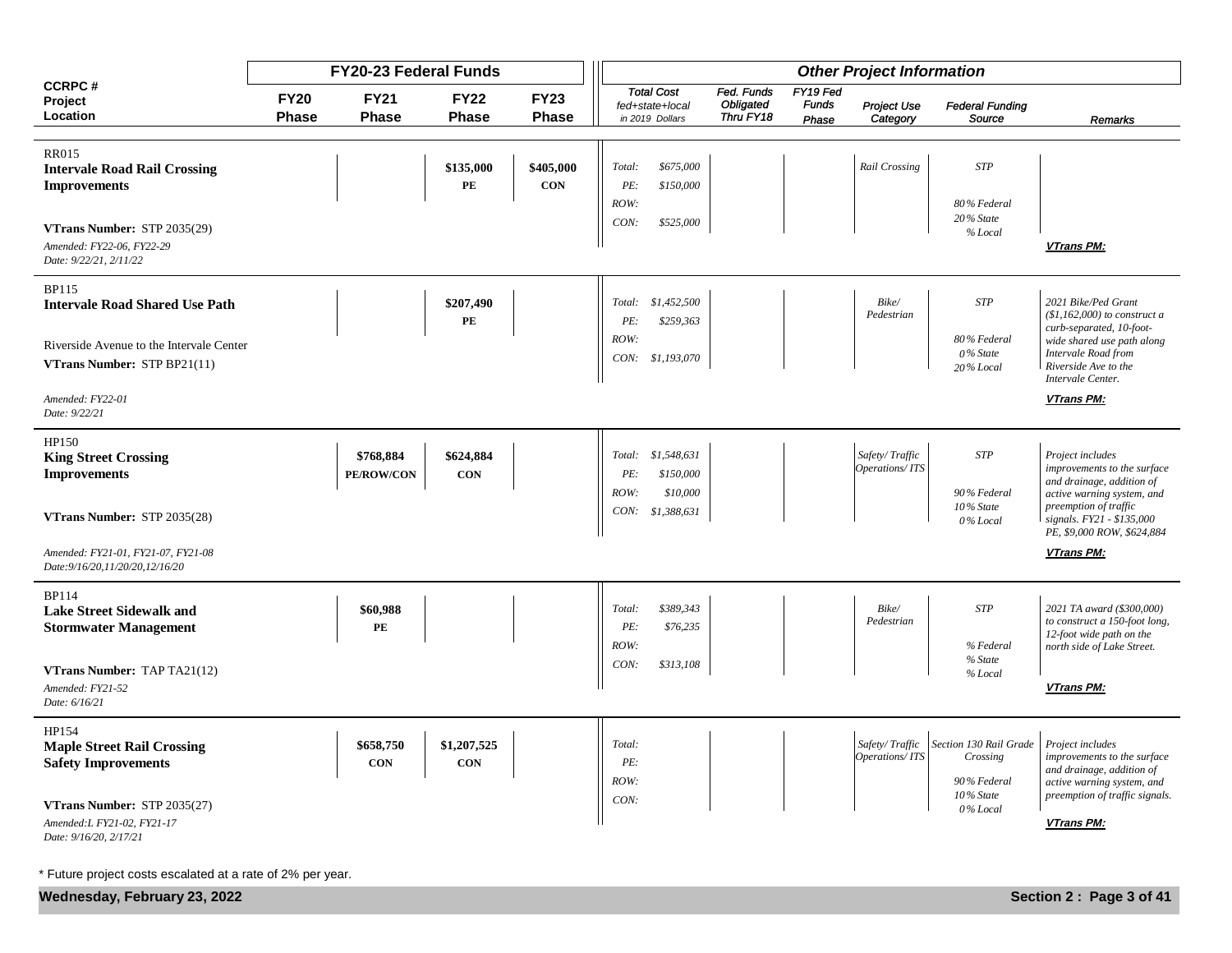|                                                                                                                                                                 |                             | <b>FY20-23 Federal Funds</b> |                               |                             |                                                                                     |                                      |                                   | <b>Other Project Information</b>             |                                                       |                                                                                                                                                                                    |
|-----------------------------------------------------------------------------------------------------------------------------------------------------------------|-----------------------------|------------------------------|-------------------------------|-----------------------------|-------------------------------------------------------------------------------------|--------------------------------------|-----------------------------------|----------------------------------------------|-------------------------------------------------------|------------------------------------------------------------------------------------------------------------------------------------------------------------------------------------|
| <b>CCRPC#</b><br>Project<br>Location                                                                                                                            | <b>FY20</b><br><b>Phase</b> | <b>FY21</b><br><b>Phase</b>  | <b>FY22</b><br><b>Phase</b>   | <b>FY23</b><br><b>Phase</b> | <b>Total Cost</b><br>fed+state+local<br>in 2019 Dollars                             | Fed. Funds<br>Obligated<br>Thru FY18 | FY19 Fed<br><b>Funds</b><br>Phase | Project Use<br>Category                      | <b>Federal Funding</b><br>Source                      | Remarks                                                                                                                                                                            |
| <b>BP090</b><br><b>North Avenue Crosswalks</b><br>VTrans Number: TAP TA15(1)                                                                                    |                             |                              | Funds to be obligated in FY19 |                             | \$318,788<br>Total:<br>PE:<br>\$56,000<br>ROW:<br>\$10,000<br>CON:<br>\$252,788     | \$234,759                            | \$180,316<br>CON                  | Bike/<br>Pedestrian                          | <b>STP</b><br>80% Federal<br>0% State<br>$20\%$ Local | 2015 Transportation<br>Alternatives award<br>$($220,316)$ to construct 5<br>pedestrian crossings of<br>North Avenue.<br><b>VTrans PM:</b>                                          |
| <b>RR006</b><br><b>Rail Crossing Safety</b><br><b>Improvements - College Street</b>                                                                             | \$1,017,000<br><b>CON</b>   | \$1,571,480<br><b>CON</b>    |                               |                             | \$1,250,484<br>Total:<br>\$120,484<br>PE:<br>ROW:                                   | \$44,000                             | \$1,035,000<br>CON                | Safety/Traffic<br>Operations/ITS             | Section 130 Rail Grade<br>Crossing<br>90% Federal     | Robertson, Scott<br>Project will be bid as two<br>separate contracts - C/1<br>$($450,000$ for utility work to<br>be done in $FY20$ ; $C/2$ for                                     |
| VTrans Number: STP $2035(15)/C1$ &C/2<br>Amended: FY20-16, FY21-16<br>Date: 7/30/20, 2/9/21                                                                     |                             |                              |                               |                             | \$1,130,000<br>CON:                                                                 |                                      |                                   |                                              | 10% State<br>0% Local                                 | safety improvements to be<br>done in FY21.<br><b>VTrans PM:</b><br>Libby, Paul                                                                                                     |
| <b>HC015</b><br><b>Railyard Enterprise Project</b><br>Waterfront South Area<br>VTrans Number: BREP(2)<br>Amended: FY21-23<br>Date: 4/21/21                      |                             | \$80,000<br>PE               | \$920,000<br>PE               |                             | Total: \$11,500,000<br>PE:<br>\$1,200,000<br>ROW:<br>\$300,000<br>CON: \$10,000,000 | \$540,000                            |                                   | New Facility/<br>Major<br>Roadway<br>Upgrade | <b>STP</b><br>80% Federal<br>0% State<br>$20\%$ Local | Multimodal transportation<br>infrastructure improvements<br>between the Pine Street<br>corridor and the Burlington<br>Waterfront South area.<br><b>VTrans PM:</b><br>Perrigo, Joel |
| <b>BP110</b><br>Schifilliti Park Shared Use Path<br><b>VTrans Number: TAP TA20(13)</b><br>Amended: FY20-11<br>Date: 5/20/20                                     | \$35,000<br>PE              |                              |                               |                             | \$357,159<br>Total:<br>PE:<br>\$43,276<br>ROW:<br>\$313,883<br>CON:                 |                                      |                                   | Bike/<br>Pedestrian                          | <b>STP</b><br>80% Federal<br>0% State<br>20% Local    | 2020 TA Award (\$285,728)<br>for a path between James<br>Ave. and Gosse Ct.<br><b>VTrans PM:</b>                                                                                   |
| HP085<br><b>Shelburne Street Roundabout</b><br>Shelburne St/South Willard St/St. Paul<br>St<br>VTrans Number: HES 5000(18)<br>Amended: FY21-18<br>Date: 3/17/21 |                             | \$5,206,967<br>PE/CON        | \$4,681,800<br><b>CON</b>     | \$1,756,299<br><b>CON</b>   | Total: \$12,426,967<br>PE: \$2,044,354<br>ROW:<br>\$115,000<br>CON: \$10,267,619    | \$730,000                            | \$240,000<br>PE/ROW               | Safety/Traffic<br>Operations/ITS             | Safety<br>100% Federal<br>0% State<br>0% Local        | Construction of a<br>roundabout, drainage and<br>associated work. FY21<br>\$1,094,354 PE, \$4,112,613<br>CON.<br><b>VTrans PM:</b><br>LaCroix, Mike                                |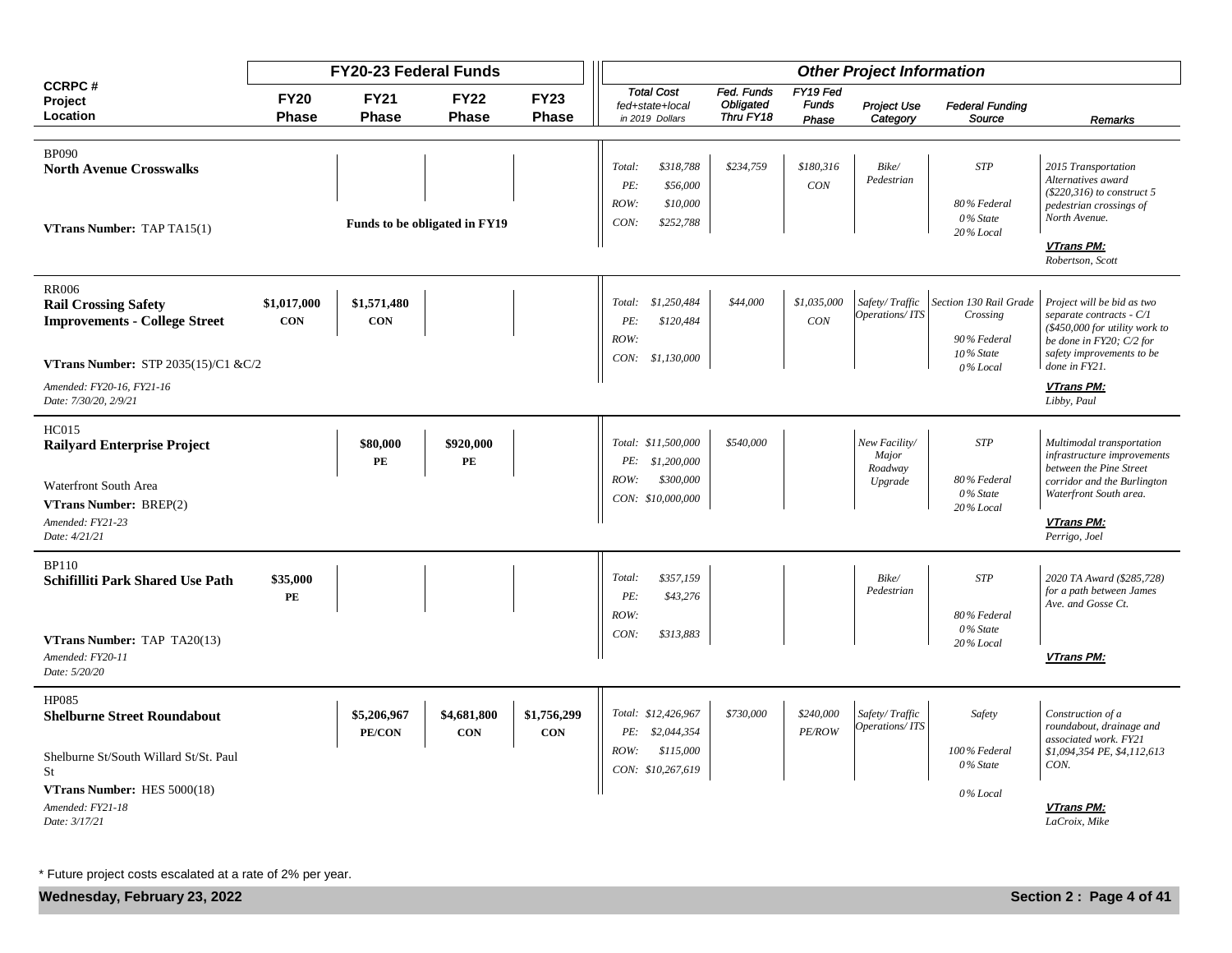|                                                                                      |                             | FY20-23 Federal Funds   |                             |                             |                                                         |                                             |                                   | <b>Other Project Information</b> |                                      |                                                                                                                    |
|--------------------------------------------------------------------------------------|-----------------------------|-------------------------|-----------------------------|-----------------------------|---------------------------------------------------------|---------------------------------------------|-----------------------------------|----------------------------------|--------------------------------------|--------------------------------------------------------------------------------------------------------------------|
| <b>CCRPC#</b><br>Project<br>Location                                                 | <b>FY20</b><br><b>Phase</b> | <b>FY21</b><br>Phase    | <b>FY22</b><br><b>Phase</b> | <b>FY23</b><br><b>Phase</b> | <b>Total Cost</b><br>fed+state+local<br>in 2019 Dollars | Fed. Funds<br><b>Obligated</b><br>Thru FY18 | FY19 Fed<br><b>Funds</b><br>Phase | Project Use<br>Category          | <b>Federal Funding</b><br>Source     | Remarks                                                                                                            |
| OT035<br><b>Stormwater Management</b><br><b>Improvements on Main Street</b>          | \$450,597<br><b>CON</b>     |                         |                             |                             | \$593,750<br>Total:<br>PE:<br>ROW:                      | \$24,043                                    |                                   | Stormwater/<br>Environmental     | <b>STP</b><br>80% Federal            | Municipal Highway and<br><b>Stormwater Mitigation</b><br>Program award (\$475,000)                                 |
| VTrans Number: STP MM18(8)                                                           |                             |                         |                             |                             | CON:<br>\$593,750                                       |                                             |                                   |                                  | 0% State<br>20% Local                | VTrans PM:<br>Robertson, Scott                                                                                     |
| HP141<br><b>US7 Concrete Pavement Repair</b>                                         | \$200,000<br>PE             | \$400,000<br><b>CON</b> |                             |                             | \$1,250,000<br>Total:<br>\$250,000<br>PE:               |                                             |                                   | Paving                           | <b>NHPP</b>                          |                                                                                                                    |
| MM 0.093 to MM 0.22<br>VTrans Number: NH PC21(1)<br>Amended: FY21-33<br>Date: 6/6/21 |                             |                         |                             |                             | ROW:<br>CON:<br>\$1,000,000                             |                                             |                                   |                                  | 80% Federal<br>0% State<br>20% Local | VTrans PM:<br>Bogaczyk, Matthew                                                                                    |
| <b>RR013</b><br><b>Vermont Railway Switch</b><br>Replacement                         |                             |                         | \$2,469,055<br><b>CON</b>   |                             | Total:<br>PE:                                           |                                             |                                   | Rail                             | <b>TIGER VII</b>                     | Replace 2 manual switches<br>with power switches and<br>purchase continuous welded                                 |
| VTrans Number: VTRY(50)<br>Amended: FY21-13, FY22-04<br>Date: 2/17/21, 9/22/21       |                             |                         |                             |                             | ROW:<br>CON:<br>\$2,417,813                             |                                             |                                   |                                  | 54% Federal<br>46% State<br>0% Local | rail.<br><b>VTrans PM:</b>                                                                                         |
| <b>Burlington Int. Airport</b>                                                       |                             |                         |                             |                             |                                                         |                                             |                                   |                                  |                                      |                                                                                                                    |
| AV002                                                                                |                             |                         |                             |                             |                                                         |                                             |                                   |                                  |                                      |                                                                                                                    |
| <b>Airfield Projects</b>                                                             | \$4,777,778                 | \$3,000,000             | \$3,911,111                 | \$4,702,000                 | Total:<br>PE:<br>ROW:                                   |                                             | \$11,500,000                      | Aviation                         | $A I\hspace{-0.1em}P$<br>90% Federal | Rehabilitate customs/cargo<br>apron; new glycol treatment<br>system; mill and overlay<br>runway asphalt; taxiway B |
| <b>VTrans Number:</b>                                                                |                             |                         | <b>For Information Only</b> |                             | CON:                                                    |                                             |                                   |                                  | 6% State<br>4% Local                 | extension. BTV project - for<br>information only.<br>VTrans PM:<br>Air                                             |
| AV025<br><b>Development Property Acquisiton</b>                                      | \$400,000                   |                         |                             |                             | Total:<br>PE:                                           |                                             |                                   | Aviation                         | AIP                                  | BTV project -- for<br>information only.                                                                            |
| <b>VTrans Number:</b>                                                                |                             |                         | <b>For Information Only</b> |                             | ROW:<br>CON:                                            |                                             |                                   |                                  | 90% Federal<br>6% State<br>4% Local  | <b>VTrans PM:</b>                                                                                                  |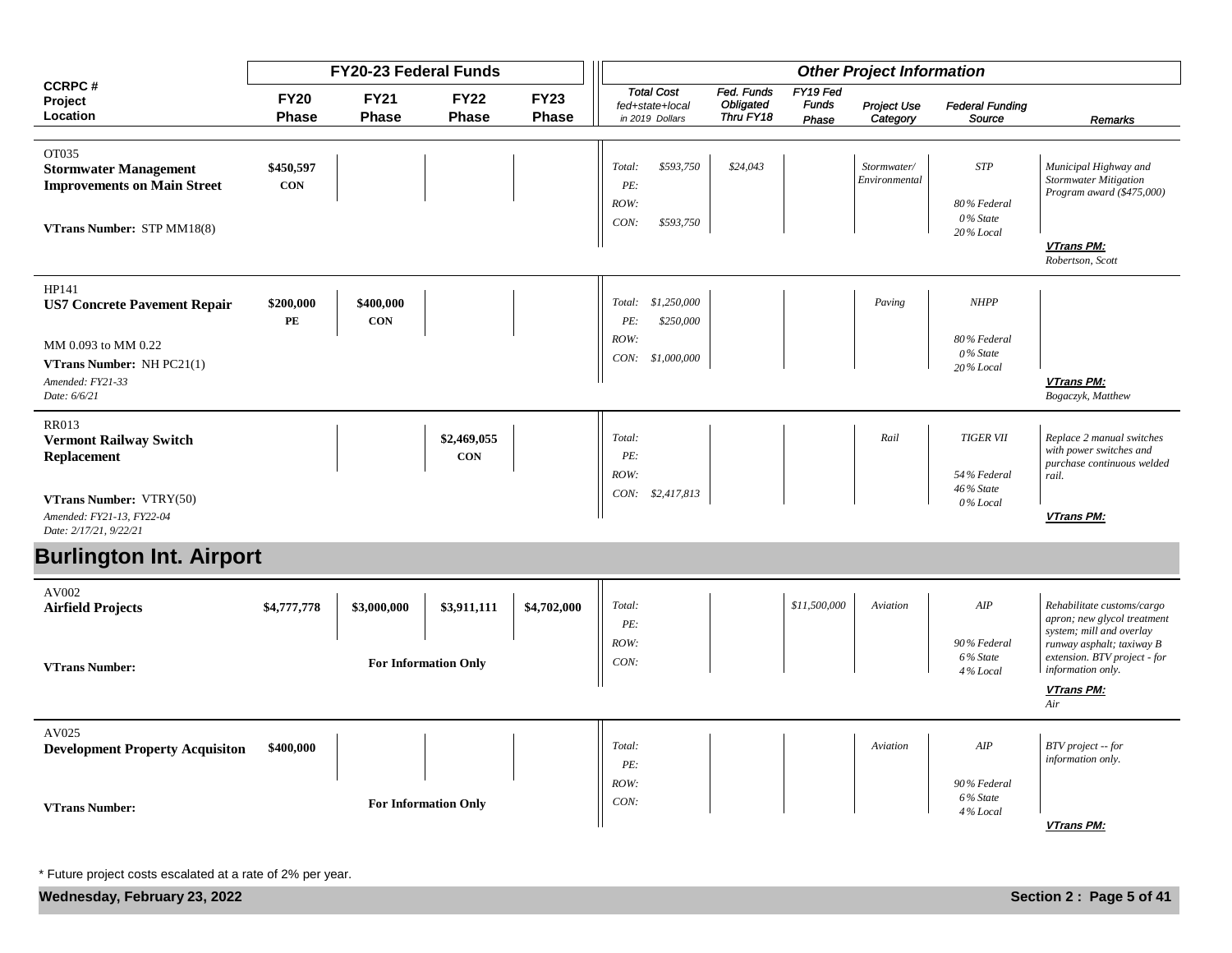|                                                              |                      | FY20-23 Federal Funds       |                             |                             |                                                         |                                      |                                   | <b>Other Project Information</b> |                                     |                                                                                 |
|--------------------------------------------------------------|----------------------|-----------------------------|-----------------------------|-----------------------------|---------------------------------------------------------|--------------------------------------|-----------------------------------|----------------------------------|-------------------------------------|---------------------------------------------------------------------------------|
| <b>CCRPC#</b><br>Project<br>Location                         | <b>FY20</b><br>Phase | <b>FY21</b><br><b>Phase</b> | <b>FY22</b><br><b>Phase</b> | <b>FY23</b><br><b>Phase</b> | <b>Total Cost</b><br>fed+state+local<br>in 2019 Dollars | Fed. Funds<br>Obligated<br>Thru FY18 | FY19 Fed<br><b>Funds</b><br>Phase | <b>Project Use</b><br>Category   | <b>Federal Funding</b><br>Source    | Remarks                                                                         |
| AV005<br><b>Noise Mitigation Implementation</b>              | \$2,000,000          | \$2,000,000                 | \$2,200,000                 | \$2,000,000                 | Total:<br>PE:                                           |                                      | \$1,870,000                       | Aviation                         | AIP                                 | Noise mitigation. BTV<br>project - for information                              |
| <b>VTrans Number:</b>                                        |                      |                             | For Information Only        |                             | ROW:<br>CON:                                            |                                      |                                   |                                  | 90% Federal<br>6% State<br>4% Local | only.                                                                           |
|                                                              |                      |                             |                             |                             |                                                         |                                      |                                   |                                  |                                     | <b>VTrans PM:</b><br>Air                                                        |
| AV022<br><b>Planning and Environmental</b><br><b>Studies</b> | \$500,000            |                             |                             |                             | Total:<br>PE:                                           |                                      |                                   | Aviation                         | AIP                                 | Aiport Master Plan. BTV<br>project - for information                            |
| <b>VTrans Number:</b>                                        |                      |                             | <b>For Information Only</b> |                             | ROW:<br>CON:                                            |                                      |                                   |                                  | 90% Federal<br>6% State<br>4% Local | only.                                                                           |
|                                                              |                      |                             |                             |                             |                                                         |                                      |                                   |                                  |                                     | <b>VTrans PM:</b><br>Air                                                        |
| AV018<br><b>Security Projects</b>                            | \$1,500,000          |                             |                             |                             | Total:<br>PE:                                           |                                      |                                   | Aviation                         | $A I\hspace{-0.1em}P$               | Upgrade secruity system,<br>national security random<br>check requirements. BTV |
| <b>VTrans Number:</b>                                        |                      |                             | <b>For Information Only</b> |                             | ROW:<br>CON:                                            |                                      |                                   |                                  | 90% Federal<br>6% State<br>4% Local | project - for information<br>only.                                              |
|                                                              |                      |                             |                             |                             |                                                         |                                      |                                   |                                  |                                     | VTrans PM:<br>Air                                                               |
| AV003<br><b>Terminal Apron Projects</b>                      | \$4,000,000          | \$4,000,000                 |                             |                             | Total:<br>PE:                                           |                                      |                                   | Aviation                         | AIP                                 | Terminal apron upgrades.<br>BIA project - for information                       |
| <b>VTrans Number:</b>                                        |                      |                             | <b>For Information Only</b> |                             | ROW:<br>CON:                                            |                                      |                                   |                                  | 90% Federal<br>6% State<br>4% Local | only.                                                                           |
|                                                              |                      |                             |                             |                             |                                                         |                                      |                                   |                                  |                                     | VTrans PM:<br>Air                                                               |
| AV020<br><b>Terminal Building Expansion</b>                  |                      |                             |                             |                             | Total:<br>PE:                                           |                                      |                                   | Aviation                         | AIP                                 | BTV to submit a grant<br>application in FY21 for \$25                           |
| <b>VTrans Number:</b>                                        |                      |                             | <b>For Information Only</b> |                             | ROW:<br>CON:                                            |                                      |                                   |                                  | % Federal<br>% State<br>% Local     | million to FAA. BTV<br>project - for information<br>only.                       |
|                                                              |                      |                             |                             |                             |                                                         |                                      |                                   |                                  |                                     | VTrans PM:<br>Air                                                               |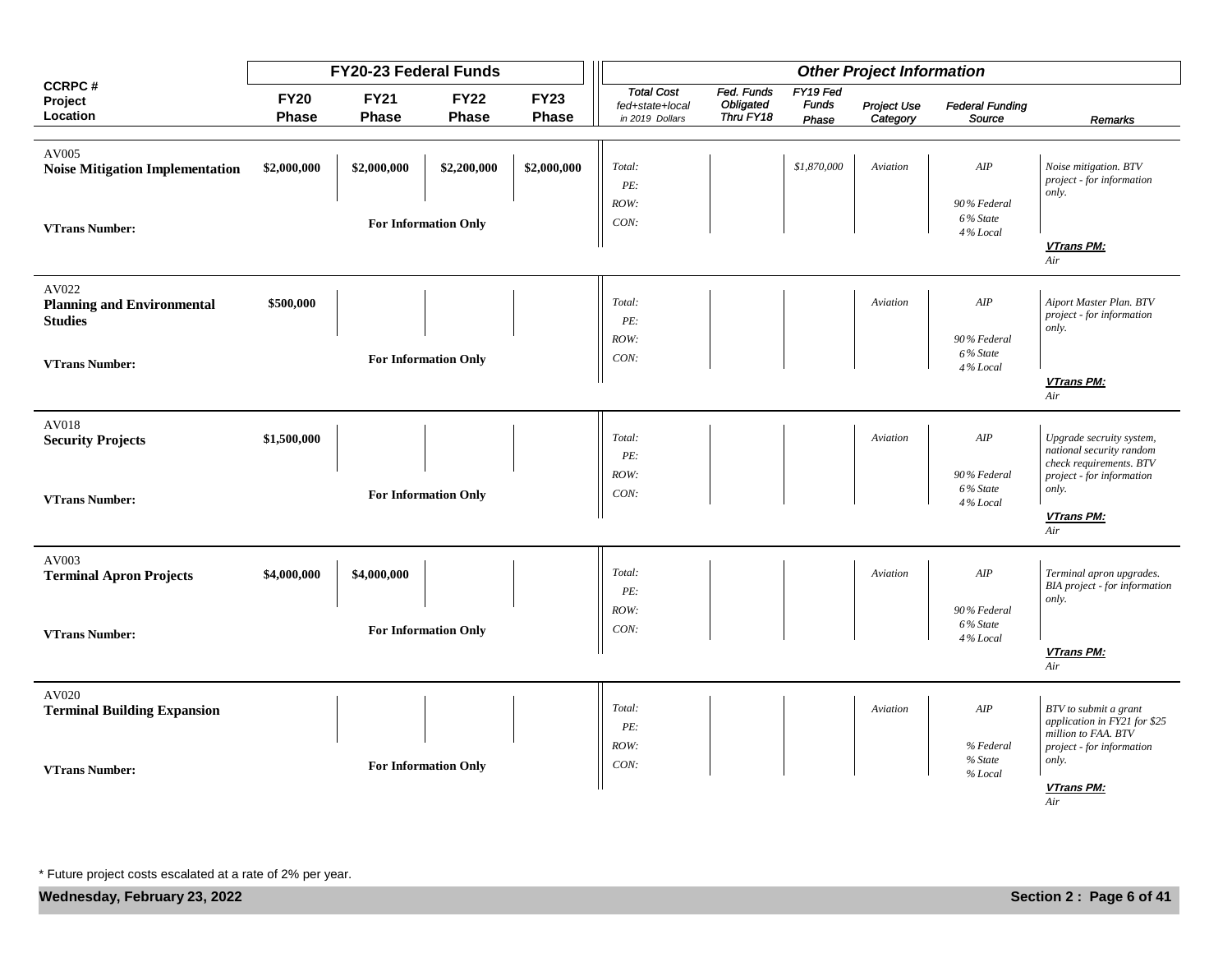|                                                                                                                                                                  |                             | FY20-23 Federal Funds       |                               |                             | <b>Other Project Information</b> |                                                         |                                             |                                   |                                    |                                                                            |                                                                                                                                                          |
|------------------------------------------------------------------------------------------------------------------------------------------------------------------|-----------------------------|-----------------------------|-------------------------------|-----------------------------|----------------------------------|---------------------------------------------------------|---------------------------------------------|-----------------------------------|------------------------------------|----------------------------------------------------------------------------|----------------------------------------------------------------------------------------------------------------------------------------------------------|
| <b>CCRPC#</b><br>Project<br>Location                                                                                                                             | <b>FY20</b><br><b>Phase</b> | <b>FY21</b><br><b>Phase</b> | <b>FY22</b><br><b>Phase</b>   | <b>FY23</b><br><b>Phase</b> |                                  | <b>Total Cost</b><br>fed+state+local<br>in 2019 Dollars | Fed. Funds<br><b>Obligated</b><br>Thru FY18 | FY19 Fed<br><b>Funds</b><br>Phase | Project Use<br>Category            | <b>Federal Funding</b><br>Source                                           | Remarks                                                                                                                                                  |
| <b>Charlotte</b>                                                                                                                                                 |                             |                             |                               |                             |                                  |                                                         |                                             |                                   |                                    |                                                                            |                                                                                                                                                          |
| <b>RR008</b><br><b>Charlotte Rail Bridge over</b><br><b>Thorp Brook</b><br><b>VTrans Number: VTRY(15)</b><br>Amended: FY21-10, FY22-09<br>Date: 1/20/20, 10/6/21 |                             | \$8,000<br><b>ROW</b>       | \$470,713<br><b>CON</b>       |                             | Total:<br>PE:<br>ROW:<br>CON:    | \$575,000<br>\$125,000<br>\$450,000                     |                                             |                                   | Rail                               | 80% Federal<br>20% State<br>0% Local                                       | Rehab bridge 252.7 over<br>Thorp Brook. State funds<br>only. Construction in 2021.<br>VTrans PM:<br>Martineau, Joshua                                    |
| <b>RR009</b><br><b>Rail Crossing Improvements at</b><br><b>Thompson Point Road</b><br>VTrans Number: STP 2035(23)<br>Amended: FY21-34<br>Date: 6/6/21            | \$135,000<br><b>CON</b>     | \$315,000<br><b>CON</b>     |                               |                             | Total:<br>PE:<br>ROW:<br>CON:    | \$200,000<br>\$50,000<br>\$150,000                      |                                             | \$112,500<br>PE/CON               | Safety/Traffic<br>Operations/ITS   | Section 130 Rail Grade<br>Crossing<br>90% Federal<br>10% State<br>0% Local | <b>VTrans PM:</b><br>Gardner, Cos                                                                                                                        |
| HP131<br><b>US7/Ferry Road Traffic Signal</b><br><b>Upgrade</b><br>VTrans Number: NHG SGNL(49)                                                                   |                             |                             | Funds to be obligated in FY19 |                             | Total:<br>PE:<br>ROW:<br>CON:    | \$428,619<br>\$70,000<br>\$358,619                      | \$30,000                                    | \$475,000<br><b>CON</b>           | Roadway<br>Corridor<br>Improvement | <b>STP</b><br>100% Federal<br>0% State<br>0% Local                         | Traffic signal system<br>upgrade to include new mast<br>arms, TS 2 cabinet with<br>controller, stop bar<br>detection and retroreflective<br>back plates. |
|                                                                                                                                                                  |                             |                             |                               |                             |                                  |                                                         |                                             |                                   |                                    |                                                                            | VTrans PM:<br>Sisson, Taylor                                                                                                                             |
| <b>Charlotte-South Burlington</b>                                                                                                                                |                             |                             |                               |                             |                                  |                                                         |                                             |                                   |                                    |                                                                            |                                                                                                                                                          |
| <b>BR063</b><br><b>Rehabilitate/Replace Culverts on</b><br>US7                                                                                                   |                             | \$510,000<br>PE/CON         | \$306,406<br><b>CON</b>       |                             | Total:<br>PE:<br>ROW:            | \$510,000<br>\$10,000                                   |                                             |                                   | <b>Bridge</b>                      | <b>COVID Relief Funds</b><br>100% Federal                                  |                                                                                                                                                          |
| VTrans Number: NH CULV(82)<br>Amended: FY21-21, FY22-14<br>Date: 4/21/21, 11/24/21                                                                               |                             |                             |                               |                             | CON:                             | \$500,000                                               |                                             |                                   |                                    | 0% State<br>0% Local                                                       | <b>VTrans PM:</b>                                                                                                                                        |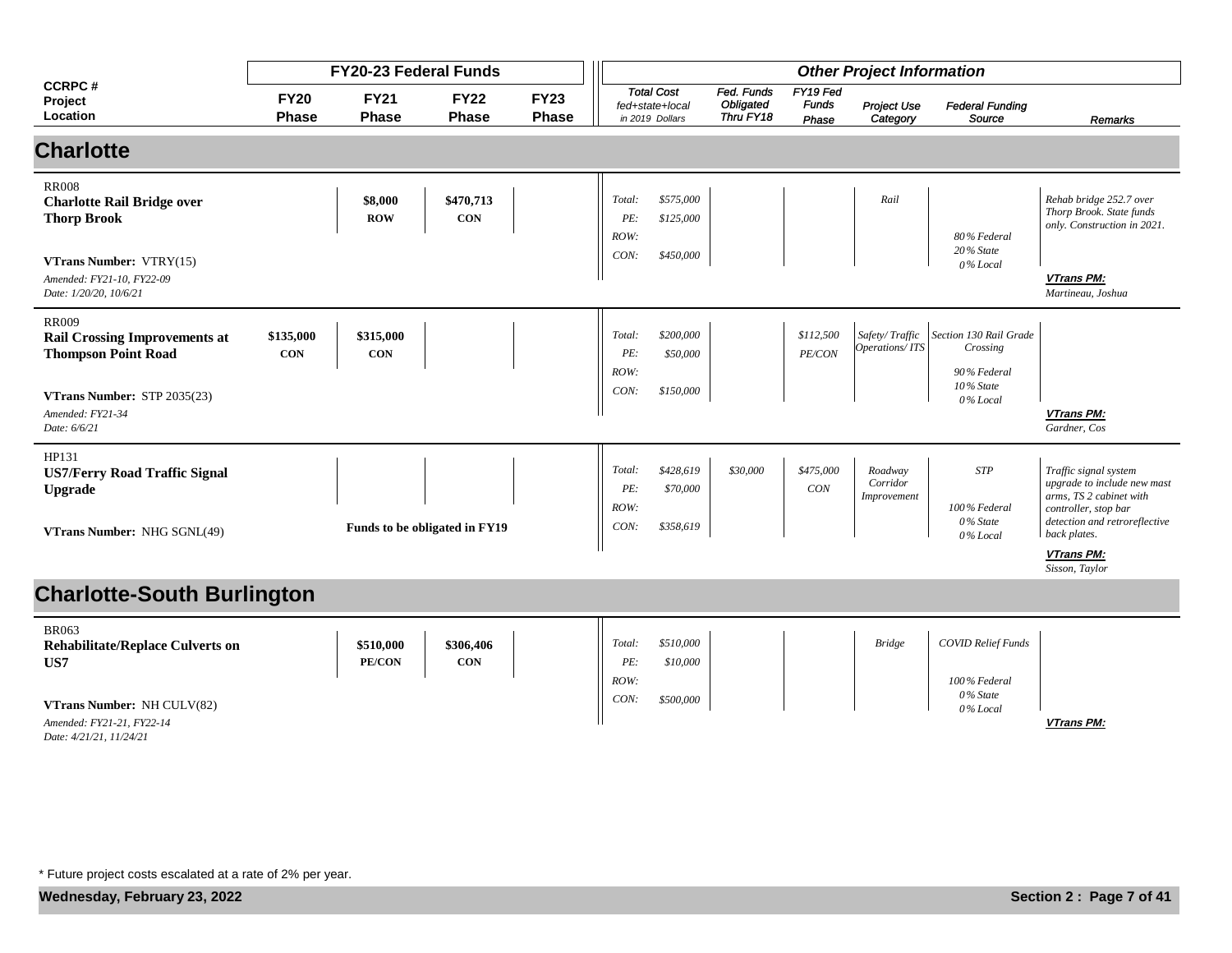|                                                                                 |                             | <b>FY20-23 Federal Funds</b> |                                 |                             |                                                         |                                      |                                   | <b>Other Project Information</b>   |                                      |                                                                                                                                        |
|---------------------------------------------------------------------------------|-----------------------------|------------------------------|---------------------------------|-----------------------------|---------------------------------------------------------|--------------------------------------|-----------------------------------|------------------------------------|--------------------------------------|----------------------------------------------------------------------------------------------------------------------------------------|
| <b>CCRPC#</b><br>Project<br>Location                                            | <b>FY20</b><br><b>Phase</b> | <b>FY21</b><br><b>Phase</b>  | <b>FY22</b><br><b>Phase</b>     | <b>FY23</b><br><b>Phase</b> | <b>Total Cost</b><br>fed+state+local<br>in 2019 Dollars | Fed. Funds<br>Obligated<br>Thru FY18 | FY19 Fed<br><b>Funds</b><br>Phase | <b>Project Use</b><br>Category     | <b>Federal Funding</b><br>Source     | Remarks                                                                                                                                |
|                                                                                 |                             |                              |                                 |                             |                                                         |                                      |                                   |                                    |                                      |                                                                                                                                        |
| HP149<br><b>US7 Paving</b>                                                      |                             | \$240,000<br>$\mathbf{PE}$   | \$4,000,000<br><b>CON</b>       | \$3,879,517<br>CON          | Total:<br>PE:<br>ROW:                                   |                                      |                                   | Paving                             | NH<br>80% Federal                    |                                                                                                                                        |
| VTrans Number: NH PS22(2)<br>Amended: FY21-35, FY22-28<br>Date: 6/6/21, 2/16/22 |                             |                              |                                 |                             | CON:                                                    |                                      |                                   |                                    | 20% State<br>0% Local                | VTrans PM:                                                                                                                             |
| <b>Colchester</b>                                                               |                             |                              |                                 |                             |                                                         |                                      |                                   |                                    |                                      |                                                                                                                                        |
| HP139<br><b>Bayside Intersection Roundabout</b><br>and Stormwater Improvements  |                             |                              |                                 |                             | Total:<br>PE:<br>ROW:                                   |                                      |                                   | Safety/Traffic<br>Operations/ITS   | % Federal                            | Single lane roundabout and<br>drainage improvements.<br>Illustrative project pending<br>availability of federal funds.                 |
| <b>VTrans Number:</b>                                                           |                             |                              | <b>Illustrative</b>             |                             | CON:<br>\$3,310,000                                     |                                      |                                   |                                    | % State<br>% Local                   | VTrans PM:                                                                                                                             |
| HP119<br><b>Blakely Road/Laker Lane</b><br><b>Intersection Improvements</b>     | \$400,000<br><b>CON</b>     |                              |                                 |                             | \$685,000<br>Total:<br>PE:<br>\$160,000                 | \$121,620                            | \$525,000<br>CON                  | Safety/Traffic<br>Operations/ITS   | <b>STP</b>                           | CIRC Alt Phase III project.                                                                                                            |
| VTrans Number: STP 5600(21)                                                     |                             |                              | <b>CIRC Alternative Project</b> |                             | ROW:<br>\$25,000<br>CON:<br>\$484,000                   |                                      |                                   |                                    | 80% Federal<br>0% State<br>20% Local | VTrans PM:<br>Perrigo, Joel                                                                                                            |
|                                                                                 |                             |                              |                                 |                             |                                                         |                                      |                                   |                                    |                                      |                                                                                                                                        |
| HP102<br><b>Exit 16 Improvements</b>                                            | \$500,000<br><b>CON</b>     | \$1,250,000<br>PE            | \$4,075,000<br><b>CON</b>       | \$6,090,000<br><b>CON</b>   | Total: \$10,500,000<br>\$2,100,000<br>PE:<br>\$350,000  | \$1,250,000                          | \$250,000<br>ROW                  | Roadway<br>Corridor<br>Improvement | Safety                               | CIRC Alt Phase I project.<br>Construction of a diverging<br>diamond and improvements                                                   |
| VTrans Number: HES NH 5600(14)                                                  |                             |                              | <b>CIRC Alternative Project</b> |                             | ROW:<br>CON:<br>\$8,050,000                             |                                      |                                   |                                    | 100% Federal<br>0% State<br>0% Local | at Mountain View Dr.,<br>Hercules Dr. and Rathe Rd.<br>PE included \$200,000 in<br>Section 164 funds. Includes<br>\$2,997,712 in FY24. |
| Amended: FY21-28, FY22-25, FY22-30<br>Date: 5/19/21, 2/16/22                    |                             |                              |                                 |                             |                                                         |                                      |                                   |                                    |                                      | <b>VTrans PM:</b><br>LaCroix, Mike                                                                                                     |

*Date: 5/19/21, 2/16/22*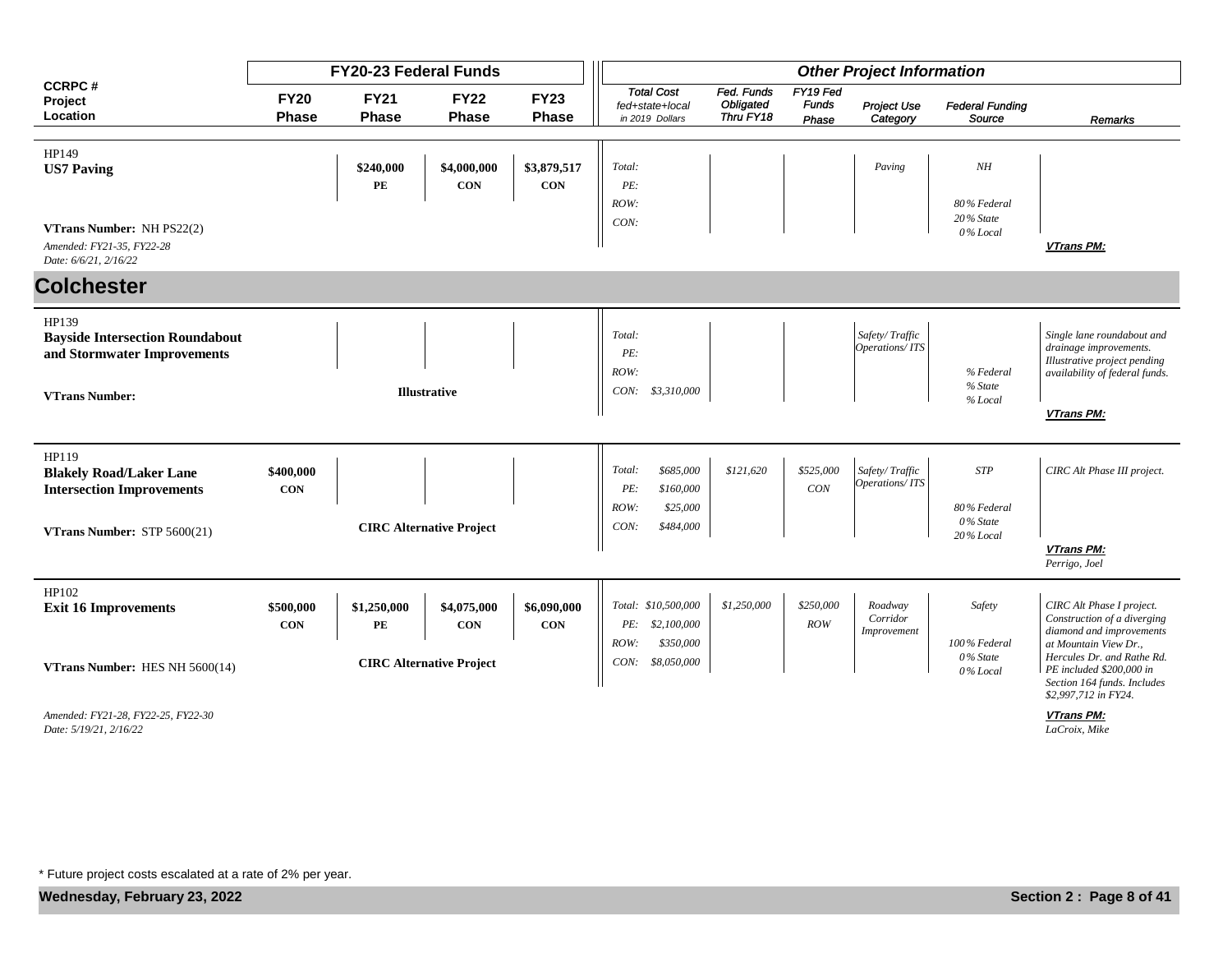|                                                                                                                                                       |                             | FY20-23 Federal Funds       |                                                              |                             |                               |                                                                          |                                             |                                   | <b>Other Project Information</b>             |                                                    |                                                                                                                                                                               |
|-------------------------------------------------------------------------------------------------------------------------------------------------------|-----------------------------|-----------------------------|--------------------------------------------------------------|-----------------------------|-------------------------------|--------------------------------------------------------------------------|---------------------------------------------|-----------------------------------|----------------------------------------------|----------------------------------------------------|-------------------------------------------------------------------------------------------------------------------------------------------------------------------------------|
| <b>CCRPC#</b><br>Project<br>Location                                                                                                                  | <b>FY20</b><br><b>Phase</b> | <b>FY21</b><br><b>Phase</b> | <b>FY22</b><br><b>Phase</b>                                  | <b>FY23</b><br><b>Phase</b> |                               | <b>Total Cost</b><br>fed+state+local<br>in 2019 Dollars                  | Fed. Funds<br><b>Obligated</b><br>Thru FY18 | FY19 Fed<br><b>Funds</b><br>Phase | Project Use<br>Category                      | <b>Federal Funding</b><br>Source                   | Remarks                                                                                                                                                                       |
| <b>BR050</b><br><b>Exit 17 Improvements</b><br>VTrans Number: NH 028-1(31)                                                                            | \$800,000<br><b>ROW</b>     | \$600,000<br><b>ROW</b>     | \$5,202,000<br><b>CON</b>                                    | \$19,101,744<br>CON         | ROW:                          | Total: \$36,025,000<br>PE: \$2,225,000<br>\$800,000<br>CON: \$33,000,000 | \$500,000                                   | \$2,225,000<br>$\cal{P}E$         | New Facility/<br>Major<br>Roadway<br>Upgrade | NHPP/STP<br>100% Federal<br>0% State<br>0% Local   | Project includes<br>reconstruction of BR18A<br>carrying US2 over I-89,<br>interchange upgrades, and<br>improvements to US2/7<br>intersection. Includes \$10M<br>$in$ $FY24$ . |
| Amended: FY21-30<br>Date: 5/19/21                                                                                                                     |                             |                             |                                                              |                             |                               |                                                                          |                                             |                                   |                                              |                                                    | VTrans PM:<br>Coburn, Patti                                                                                                                                                   |
| OT039<br><b>Implementation of Stormwater</b><br><b>Best Management Practices in</b><br><b>Moorings Stream Watershed</b>                               |                             | \$245,470<br><b>CON</b>     |                                                              |                             | Total:<br>PE:<br>ROW:         | \$391,000<br>\$62,000<br>\$5,000                                         | \$49,730                                    | \$44,250<br>$\cal PE$             | Stormwater/<br>Environmental                 | <b>STP</b><br>80% Federal                          | 2018 Transportation<br>Alternatives award<br>$(\$295,200)$                                                                                                                    |
| VTrans Number: TAP TA18(1)                                                                                                                            |                             |                             |                                                              |                             | CON:                          | \$324,000                                                                |                                             |                                   |                                              | 0% State<br>20% Local                              | VTrans PM:<br>Robertson, Scott                                                                                                                                                |
| OT033<br><b>Phosphorous Control Plan</b><br>VTrans Number: STP MM18(1)                                                                                |                             |                             | Funds to be obligated in FY19                                |                             | Total:<br>PE:<br>ROW:<br>CON: | \$50,000<br>\$50,000                                                     |                                             | \$40,000<br>Scoping               | Stormwater/<br>Environmental                 | <b>STP</b><br>80% Federal<br>0% State<br>20% Local | Municipal Highway and<br><b>Stormwater Mitigation</b><br>Program award<br>VTrans PM:<br>Robertson, Scott                                                                      |
| HP118<br><b>Prim Road/West Lakeshore</b><br><b>Drive Intersection Improvements</b><br>VTrans Number: STP 5600(20)<br>Amended: FY21-36<br>Date: 6/6/21 | \$100,000<br><b>CON</b>     | \$400,000<br><b>PE/ROW</b>  | \$1,568,013<br><b>CON</b><br><b>CIRC Alternative Project</b> |                             | PE:<br>ROW:                   | Total: \$3,177,125<br>\$450,000<br>\$100,000<br>CON: \$2,627,125         | \$275,672                                   | \$50,000<br>ROW                   | Safety/Traffic<br>Operations/ITS             | <b>STP</b><br>100% Federal<br>0% State<br>0% Local | CIRC Alt Phase III project.<br>VTrans PM:<br>Perrigo, Joel                                                                                                                    |
| HP110<br><b>Severance Corners Intersection</b><br>Project<br>US7/Town Highway 7/Town Highway 9<br>VTrans Number: STPG 5600(17)                        | \$400,000<br><b>ROW</b>     |                             | <b>CIRC Alternative Project</b>                              | \$3,873,409<br>CON          | PE:<br>ROW:                   | Total: \$4,648,257<br>\$600,000<br>\$400,000<br>CON: \$3,648,257         | \$200,000                                   |                                   | Safety/Traffic<br>Operations/ITS             | <b>STP</b><br>100% Federal<br>0% State<br>0% Local | <b>CIRC</b> Alt Phase II<br>implementation project.<br>VTrans PM:<br>Parizo, Erin                                                                                             |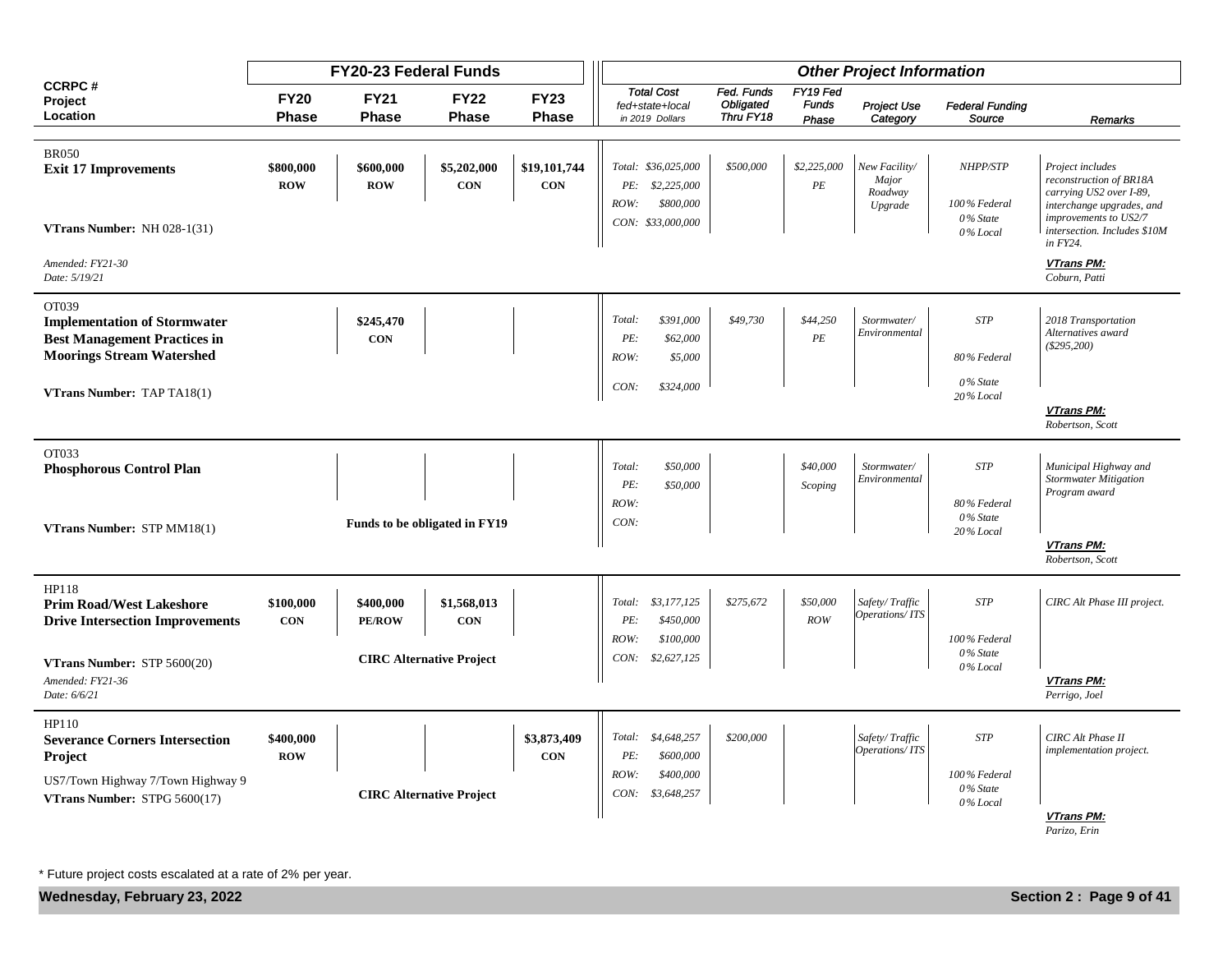|                                                                                                                                  |                             | <b>FY20-23 Federal Funds</b> |                                                                        |                             |                                                                                      |                                      |                                   | <b>Other Project Information</b>   |                                                        |                                                                                                                                                                                                                                                                         |
|----------------------------------------------------------------------------------------------------------------------------------|-----------------------------|------------------------------|------------------------------------------------------------------------|-----------------------------|--------------------------------------------------------------------------------------|--------------------------------------|-----------------------------------|------------------------------------|--------------------------------------------------------|-------------------------------------------------------------------------------------------------------------------------------------------------------------------------------------------------------------------------------------------------------------------------|
| <b>CCRPC#</b><br>Project<br>Location                                                                                             | <b>FY20</b><br><b>Phase</b> | <b>FY21</b><br><b>Phase</b>  | <b>FY22</b><br><b>Phase</b>                                            | <b>FY23</b><br><b>Phase</b> | <b>Total Cost</b><br>fed+state+local<br>in 2019 Dollars                              | Fed. Funds<br>Obligated<br>Thru FY18 | FY19 Fed<br><b>Funds</b><br>Phase | <b>Project Use</b><br>Category     | <b>Federal Funding</b><br>Source                       | Remarks                                                                                                                                                                                                                                                                 |
| HP003<br><b>VT2A Improvements</b><br>Colchester Village<br>VTrans Number: STP 5600(19)                                           |                             |                              | <b>CIRC Alternative Project - Funding</b><br>schedule to be determined |                             | Total: \$3,900,000<br>PE:<br>ROW:<br>CON:                                            |                                      |                                   | Roadway<br>Corridor<br>Improvement | <b>STP</b><br>80% Federal<br>20% State<br>0% Local     | <b>CIRC</b> Alternative Phase III<br>project. Project includes<br>improvements to Mill Pond<br>Rd intersection.<br>VTrans PM:<br>Coburn, Patti                                                                                                                          |
| BP070C<br><b>West Lakeshore Drive Path</b><br>Church Road to Prim Road<br>VTrans Number: TAP TA13(5)                             |                             |                              | Funds to be obligated in FY19                                          |                             | Total: \$1,407,693<br>PE:<br>\$307,693<br>ROW:<br>\$100,000<br>CON:<br>\$1,000,000   | \$248,722                            | \$800,000<br>CON                  | Bike/<br>Pedestrian                | <b>STP</b><br>80% Federal<br>10% State<br>$10\%$ Local | 2013 and 2015<br><b>Transportation Alternatives</b><br>grants $(\$250,000 +$<br>$$300,000$ ). Other grants for<br>this project include 2013<br>and 2014 CCRPC Sidewalk<br>$($139,835 + $147,200)$ , and<br>2015 Bike/Ped (\$431,345).<br>VTrans PM:<br>Robertson, Scott |
| <b>Colchester-Essex</b>                                                                                                          |                             |                              |                                                                        |                             |                                                                                      |                                      |                                   |                                    |                                                        |                                                                                                                                                                                                                                                                         |
| HP156<br><b>Resurface VT2A</b><br>Class 1 Limit to US Route 7<br>VTrans Number: STP 0207(4)<br>Amended: FY22-17<br>Date: 2/16/22 |                             |                              | \$1,795,072<br><b>CON</b>                                              |                             | \$2,263,953<br>Total:<br>PE:<br>\$50,000<br>ROW:<br>CON:<br>\$2,213,953              |                                      |                                   | Paving                             | <b>STP</b><br>80% Federal<br>20% State<br>$0\%$ Local  | PE was funded from project<br>OT006. To be constructed<br>with project Essex NH 033-<br>$1(26)$ .<br>VTrans PM:                                                                                                                                                         |
| <b>BP069</b><br><b>VT15 Multiuse Path</b><br>Lime Kiln Road to Susie Wilson Road<br><b>VTrans Number:</b> NH $030-1(34)$         | \$600,000<br><b>CON</b>     | \$493,737<br><b>CON</b>      | <b>CIRC Alternative Project</b>                                        |                             | \$1,780,070<br>Total:<br>PE:<br>\$350,000<br>ROW:<br>\$75,000<br>CON:<br>\$1,355,070 | \$349,414                            | \$60,000<br>ROW                   | Bike/<br>Pedestrian                | <b>STP</b><br>80% Federal<br>20% State<br>0% Local     | <b>CIRC</b> Alternatives Phase II<br>implementation project.<br>VTrans PM:                                                                                                                                                                                              |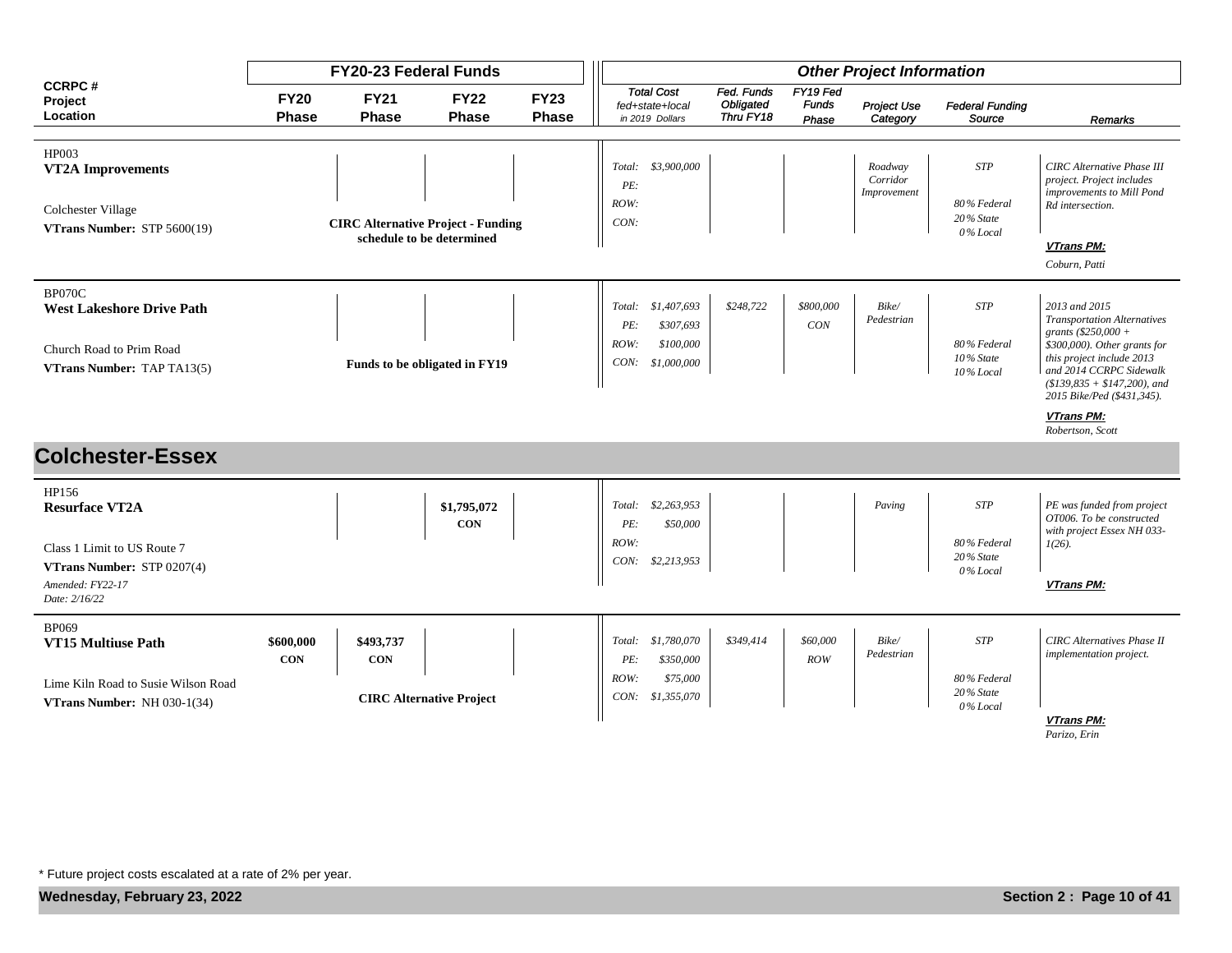|                                                                                                          |                             | <b>FY20-23 Federal Funds</b> |                             |                             |                                                             |                                      |                                   | <b>Other Project Information</b> |                                        |                                                                                                          |
|----------------------------------------------------------------------------------------------------------|-----------------------------|------------------------------|-----------------------------|-----------------------------|-------------------------------------------------------------|--------------------------------------|-----------------------------------|----------------------------------|----------------------------------------|----------------------------------------------------------------------------------------------------------|
| <b>CCRPC#</b><br>Project<br>Location                                                                     | <b>FY20</b><br><b>Phase</b> | <b>FY21</b><br><b>Phase</b>  | <b>FY22</b><br><b>Phase</b> | <b>FY23</b><br><b>Phase</b> | <b>Total Cost</b><br>fed+state+local<br>in 2019 Dollars     | Fed. Funds<br>Obligated<br>Thru FY18 | FY19 Fed<br><b>Funds</b><br>Phase | Project Use<br>Category          | <b>Federal Funding</b><br>Source       | <b>Remarks</b>                                                                                           |
| <b>BP069B</b><br>VT15 Multiuse Path - St. Mikes<br><b>Crosswalk</b>                                      | \$115,020<br><b>CON</b>     |                              |                             |                             | Total:<br>PE:<br>ROW:                                       |                                      |                                   | Bike/<br>Pedestrian              | <b>STP</b><br>80% Federal              | Funded with project OT001<br>Regional Safety.                                                            |
| VTrans Number: NH030-1(36)<br>Amended: FY20-01<br>Date: 9/18/19                                          |                             |                              |                             |                             | CON:                                                        |                                      |                                   |                                  | 20% State<br>0% Local                  | VTrans PM:<br>Parizo, Erin                                                                               |
| HP155<br>VT15 Traffic Signal Replacement                                                                 |                             |                              | \$200,000<br>PE             |                             | Total: \$1,700,000<br>\$200,000<br>PE:                      |                                      |                                   | Safety/Traffic<br>Operations/ITS | <b>STP</b>                             |                                                                                                          |
| Campus Avenue to Ethan Allen Avenue<br>VTrans Number: NHG SGNL(58)<br>Amended: FY22-11<br>Date: 11/19/21 |                             |                              |                             |                             | ROW:<br>CON: \$1,500,000                                    |                                      |                                   |                                  | 100% Federal<br>0% State<br>0% Local   | VTrans PM:                                                                                               |
| <b>Essex</b>                                                                                             |                             |                              |                             |                             |                                                             |                                      |                                   |                                  |                                        |                                                                                                          |
| <b>BR048</b><br>Alder Brook Culvert (BR2) on<br><b>VT117</b>                                             |                             | \$1,300,000<br><b>CON</b>    | \$187,568<br><b>CON</b>     |                             | Total: \$2,170,000<br>\$350,000<br>PE:<br>\$20,000<br>ROW:  | \$207,296                            | \$16,000<br>ROW                   | <b>Bridge</b>                    | <b>STP</b><br>80% Federal<br>20% State | Replacement of a failed<br>buried structure on VT117<br>carrying Alder Brook.                            |
| VTrans Number: BF 5400(9)<br>Amended: FY21-54<br>Date: 6/16/21                                           |                             |                              |                             |                             | \$1,800,000<br>CON:                                         |                                      |                                   |                                  | $0\%$ Local                            | VTrans PM:<br>Young, Robert                                                                              |
| <b>BP091</b><br><b>Pinecrest Drive Sidewalk</b>                                                          | \$186,216<br><b>CON</b>     | \$260,496<br><b>CON</b>      |                             |                             | \$357,770<br>Total:<br>PE:<br>\$115,000<br>ROW:<br>\$25,000 | \$100,000                            | \$174,216<br>CON                  | Bike/<br>Pedestrian              | <b>STP</b><br>80% Federal              | 2015 Transportation<br>Alternatives grant<br>(\$286,216). 2020 Bicycle &<br>Pedestrian award (\$86,280). |
| VT2A to Suffolk Lane<br>VTrans Number: TAP TA15(4)<br>Amended: FY21-12<br>Date: 1/20/21                  |                             |                              |                             |                             | CON:<br>\$217,770                                           |                                      |                                   |                                  | 0% State<br>20% Local                  | VTrans PM:<br>Perrigo, Joel                                                                              |
| HP157<br><b>Resurface VT289</b>                                                                          |                             |                              | \$2,979,197<br><b>CON</b>   |                             | \$3,724,393<br>Total:<br>PE:<br>\$50,000                    |                                      |                                   | Paving                           | <b>STP</b>                             | PE was funded from project<br>OT006. To be constructed<br>with project Colchester-                       |
| VT117 to VT2A<br>VTrans Number: NH 033-1(26)<br>Amended: FY22-18<br>Date: 2/16/22                        |                             |                              |                             |                             | ROW:<br>CON: \$3,674,393                                    |                                      |                                   |                                  | 80% Federal<br>20% State<br>0% Local   | Essex STP 0207(4).<br>VTrans PM:                                                                         |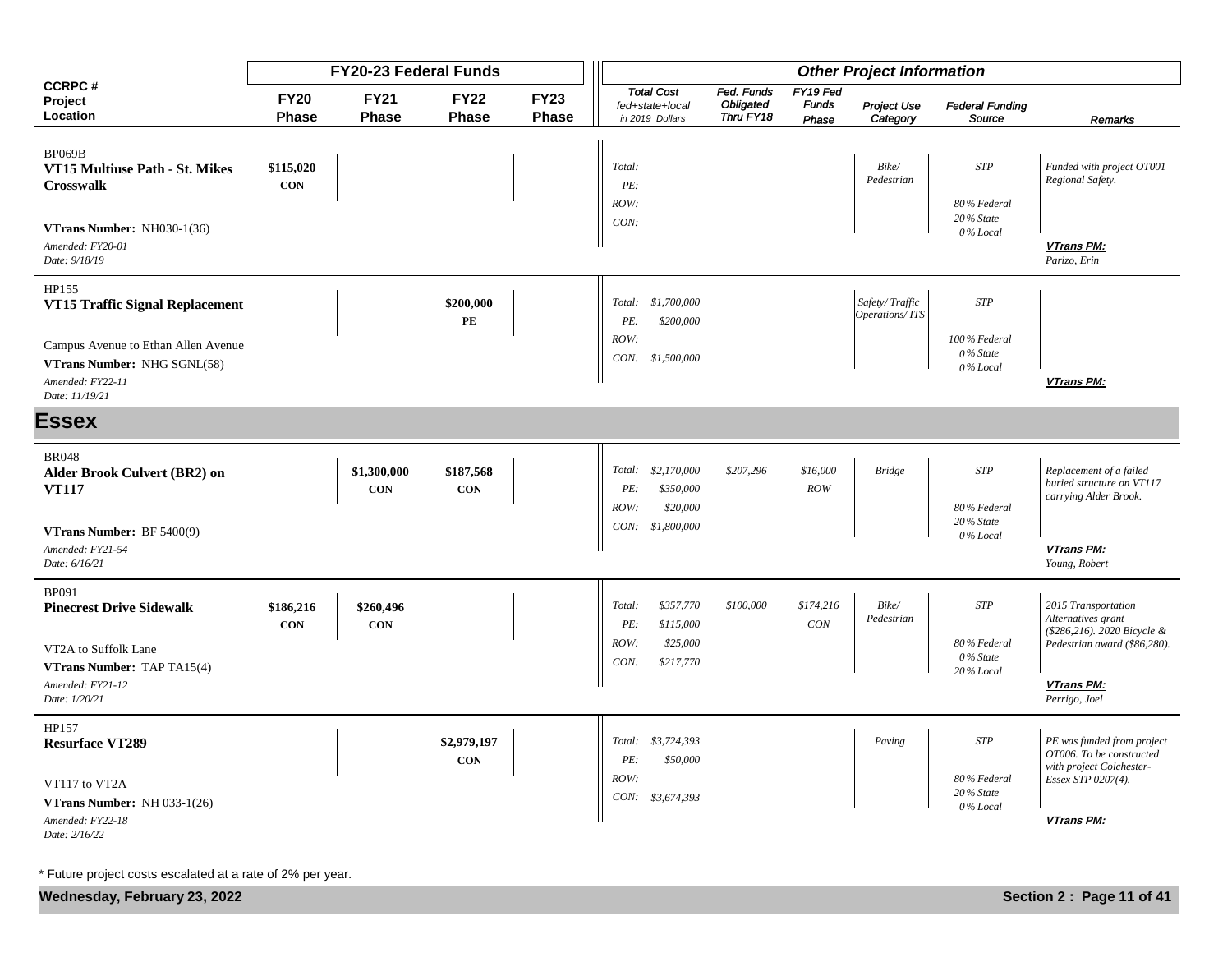|                                                                                                                                            |                             | <b>FY20-23 Federal Funds</b> |                                           |                             |                                                               |                                      |                                   | <b>Other Project Information</b>   |                                                    |                                                                                                                |
|--------------------------------------------------------------------------------------------------------------------------------------------|-----------------------------|------------------------------|-------------------------------------------|-----------------------------|---------------------------------------------------------------|--------------------------------------|-----------------------------------|------------------------------------|----------------------------------------------------|----------------------------------------------------------------------------------------------------------------|
| <b>CCRPC#</b><br>Project<br>Location                                                                                                       | <b>FY20</b><br><b>Phase</b> | <b>FY21</b><br><b>Phase</b>  | <b>FY22</b><br><b>Phase</b>               | <b>FY23</b><br><b>Phase</b> | <b>Total Cost</b><br>fed+state+local<br>in 2019 Dollars       | Fed. Funds<br>Obligated<br>Thru FY18 | FY19 Fed<br><b>Funds</b><br>Phase | Project Use<br>Category            | <b>Federal Funding</b><br>Source                   | Remarks                                                                                                        |
|                                                                                                                                            |                             |                              |                                           |                             |                                                               |                                      |                                   |                                    |                                                    |                                                                                                                |
| OT036<br><b>Stormwater Detention Pond</b><br><b>Design and Construction at LDS</b><br>Church                                               |                             | \$381,730<br><b>CON</b>      |                                           |                             | \$1,346,185<br>Total:<br>PE:<br>\$244,200<br>\$27,490<br>ROW: | \$25,497                             | \$71,038<br>PE/ROW                | Stormwater/<br>Environmental       | <b>STP</b><br>35% Federal                          | Municipal Highway and<br><b>Stormwater Mitigation</b><br>Program award (\$478,265<br>fed, \$598,683 state)     |
| VTrans Number: STP MM18(9)                                                                                                                 |                             |                              |                                           |                             | CON: \$1,074,495                                              |                                      |                                   |                                    | 45% State<br>20% Local                             | VTrans PM:<br>Robertson, Scott                                                                                 |
| OT049<br><b>Stormwater Retrofit at</b><br><b>VT289/VT15</b>                                                                                |                             | \$48,600<br>PE               |                                           |                             | Total:<br>\$60,000<br>PE:<br>ROW:                             |                                      |                                   | Stormwater/<br>Environmental       | <b>NHPP</b><br>80% Federal<br>10% State            | Design and construction of<br>stormwter retrofit to<br>implement VTrans Flow<br><b>Restoration Plans.</b>      |
| VTrans Number: NH SWFR(4)<br>Amended: FY21-56<br>Date: 7/21/21                                                                             |                             |                              |                                           |                             | CON:                                                          |                                      |                                   |                                    | 10% Local                                          | VTrans PM:                                                                                                     |
| OT040<br><b>Stormwater System Retrofit with</b><br><b>Infiltration Systems and</b><br><b>Stabilized Outfalls for Three Cul-</b><br>de-sacs | \$217,461<br><b>CON</b>     |                              | \$189,104<br><b>CON</b>                   |                             | \$357,000<br>Total:<br>\$100,000<br>PE:<br>\$5,000<br>ROW:    | \$44,800                             | \$4,400<br>ROW                    | Stormwater/<br>Environmental       | <b>STP</b><br>80% Federal                          | 2018 Transportation<br>Alternatives award<br>(S271, 139)                                                       |
| Acorn Circle, Sage Circle, Oakwood<br>Lane                                                                                                 |                             |                              |                                           |                             | CON:<br>\$252,000                                             |                                      |                                   |                                    | 0% State                                           |                                                                                                                |
| VTrans Number: TAP TA18(2)<br>Amended: FY22-26<br>Date: 2/16/22                                                                            |                             |                              |                                           |                             |                                                               |                                      |                                   |                                    | 20% Local                                          | VTrans PM:<br>Bohl, Tina                                                                                       |
| HP120<br><b>Susie Wilson Road Corridor and</b><br><b>Intersection Improvements</b><br><b>VTrans Number:</b> STP $5400(11)$                 |                             | \$200,000<br>PE              | <b>CIRC Alternative Project - Funding</b> |                             | \$8,500,000<br>Total:<br>\$150,000<br>PE:<br>ROW:<br>CON:     |                                      | \$150,000<br>Scoping              | Roadway<br>Corridor<br>Improvement | <b>STP</b><br>100% Federal<br>0% State<br>0% Local | CIRC Alt Phase III project.<br>Includes improvements to<br>VT15/Susie Wilson Rd and<br>Susie Wilson/Kellogg Rd |
| Amended: FY21-37<br>Date: 6/6/21                                                                                                           |                             |                              | schedule to be determined                 |                             |                                                               |                                      |                                   |                                    |                                                    | <b>VTrans PM:</b><br>Coburn, Patti                                                                             |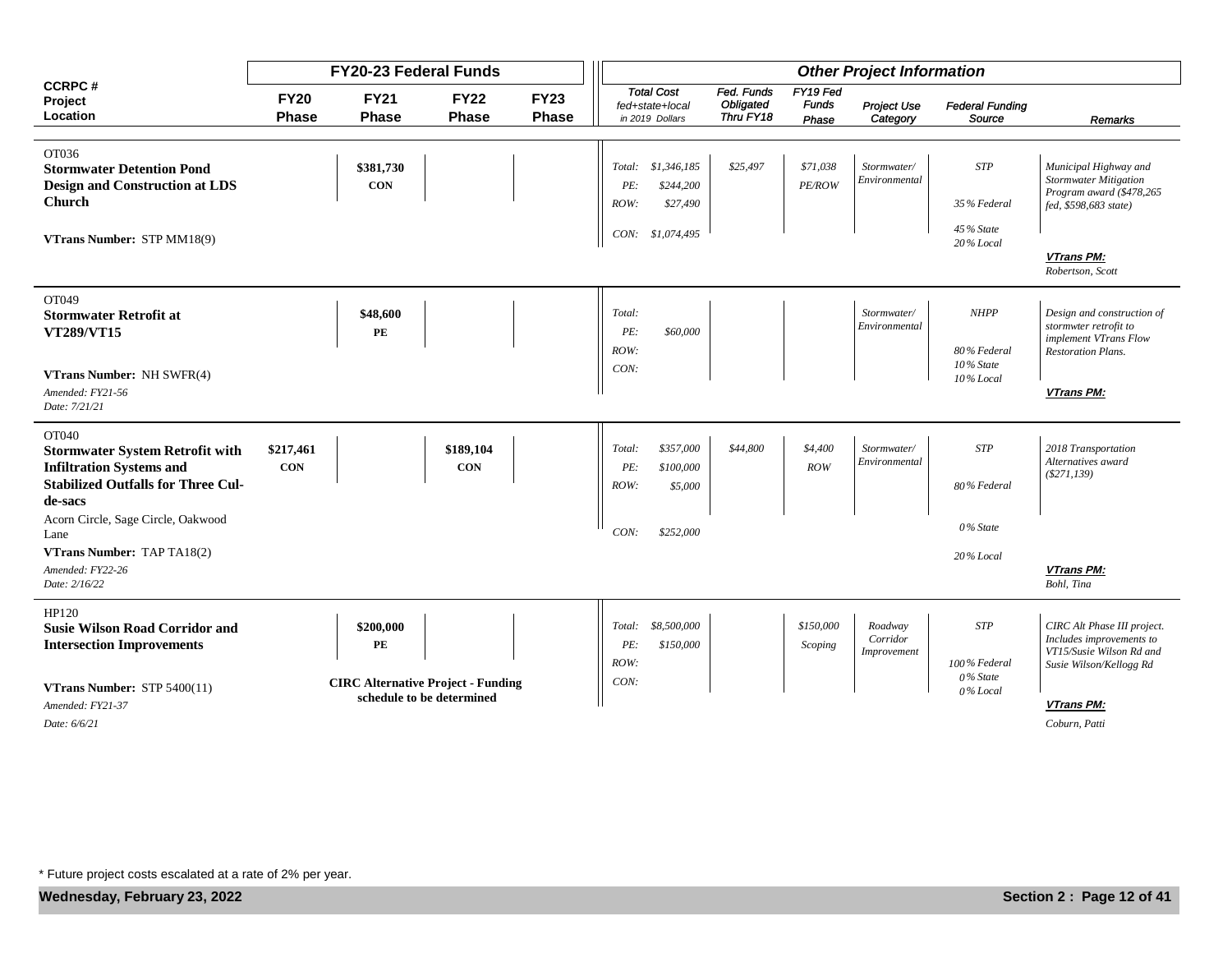|                                                                              |                             | <b>FY20-23 Federal Funds</b>              |                                 |                             |                       |                                                         |                                             |                                   | <b>Other Project Information</b>        |                                         |                                                                                                             |
|------------------------------------------------------------------------------|-----------------------------|-------------------------------------------|---------------------------------|-----------------------------|-----------------------|---------------------------------------------------------|---------------------------------------------|-----------------------------------|-----------------------------------------|-----------------------------------------|-------------------------------------------------------------------------------------------------------------|
| <b>CCRPC#</b><br>Project<br>Location                                         | <b>FY20</b><br><b>Phase</b> | <b>FY21</b><br><b>Phase</b>               | <b>FY22</b><br><b>Phase</b>     | <b>FY23</b><br><b>Phase</b> |                       | <b>Total Cost</b><br>fed+state+local<br>in 2019 Dollars | Fed. Funds<br><b>Obligated</b><br>Thru FY18 | FY19 Fed<br><b>Funds</b><br>Phase | <b>Project Use</b><br>Category          | <b>Federal Funding</b><br>Source        | Remarks                                                                                                     |
|                                                                              |                             |                                           |                                 |                             |                       |                                                         |                                             |                                   |                                         |                                         |                                                                                                             |
| OT025<br><b>Sydney Drive Detention Pond</b>                                  | \$172,000<br><b>CON</b>     |                                           |                                 |                             | Total:<br>PE:         | \$315,000<br>\$85,000                                   | \$68,000                                    | \$12,000<br>ROW                   | Stormwater/<br>Environmental            | <b>STP</b>                              | 2016 TA award (\$243,954)<br>for retrofit of a detention<br>pond in a wooded area                           |
| VTrans Number: TAP TA16(5)                                                   |                             |                                           |                                 |                             | ROW:<br>CON:          | \$15,000<br>\$215,000                                   |                                             |                                   |                                         | 80% Federal<br>0% State<br>20% Local    | adjacent to Sydney Drive.                                                                                   |
|                                                                              |                             |                                           |                                 |                             |                       |                                                         |                                             |                                   |                                         |                                         | VTrans PM:<br>Robertson, Scott                                                                              |
| <b>BP086</b><br><b>Towers Road Sidewalk</b>                                  | \$91,600<br><b>CON</b>      |                                           |                                 |                             | Total:<br>PE:<br>ROW: | \$276,000<br>\$65,000<br>\$50,000                       | \$97,296                                    | \$175,240<br><b>ROW/CON</b>       | Bike/<br>Pedestrian                     | <b>STP</b><br>80% Federal               | 2014 (\$175,133) and 2019<br>(\$91,600) Bike/Ped awards<br>for 1,000 feet of sidewalk<br>along Towers Road. |
| VTrans Number: STP BP14(7)<br>Amended: FY20-04<br>Date: 10/19/19             |                             |                                           |                                 |                             | CON:                  | \$161,000                                               |                                             |                                   |                                         | 10% State<br>10% Local                  | <b>VTrans PM:</b><br>Perrigo, Joel                                                                          |
| <b>HP098B</b><br><b>VT117 Paving</b>                                         | \$200,000<br><b>CON</b>     |                                           |                                 |                             | PE:<br>ROW:           | Total: \$5,223,808<br>\$216,753                         | \$4,760,994                                 | \$779,628<br>CON                  | Paving                                  | <b>NHPP</b><br>80% Federal              | 1.2 miles east of 5-Corners<br>to Jericho Town Line.                                                        |
| VTrans Number: NH 2931(2)                                                    |                             |                                           |                                 |                             |                       | CON: \$5,007,055                                        |                                             |                                   |                                         | 20% State<br>0% Local                   |                                                                                                             |
|                                                                              |                             |                                           |                                 |                             |                       |                                                         |                                             |                                   |                                         |                                         | VTrans PM:<br>Kipp, Brandon                                                                                 |
| OT023<br>VT117/North Williston Road<br><b>Hazard Mitigation Improvements</b> |                             |                                           |                                 |                             | Total:<br>PE:         | \$400,000                                               |                                             |                                   | Safety/Traffic<br>Operations/ITS        | <b>STP</b>                              | CIRC Alt Phase III project.<br>Installation of a 6 ft box                                                   |
| <b>VTrans Number:</b>                                                        |                             | <b>CIRC Alternative Project - Funding</b> |                                 |                             | ROW:<br>CON:          |                                                         |                                             |                                   |                                         | 80% Federal<br>20% State                | culvert, safety enhancements<br>and armoring.                                                               |
|                                                                              |                             |                                           | schedule to be determined       |                             |                       |                                                         |                                             |                                   |                                         | 0% Local                                | <b>VTrans PM:</b><br><b>CIRC</b> Alternative                                                                |
| HP121<br>VT117/North Williston Road<br><b>Intersection Improvements</b>      | \$50,000<br><b>ROW</b>      |                                           | \$1,300,500<br><b>CON</b>       |                             | Total:<br>PE:         | \$1,568,000<br>\$268,000                                | \$125,000                                   |                                   | $Safe$ ty/ $T$ raffic<br>Operations/ITS | <b>STP</b>                              | CIRC Alt Phase III project.                                                                                 |
| VTrans Number: STP 5400(10)                                                  |                             |                                           | <b>CIRC</b> Alternative Project |                             | ROW:<br>CON:          | \$50,000<br>\$1,250,000                                 |                                             |                                   |                                         | 100% Federal<br>0% State<br>$0\%$ Local |                                                                                                             |
|                                                                              |                             |                                           |                                 |                             |                       |                                                         |                                             |                                   |                                         |                                         | VTrans PM:<br>Sisson, Taylor                                                                                |

**Wednesday, February 23, 2022 Section 2 : Page 13 of 41**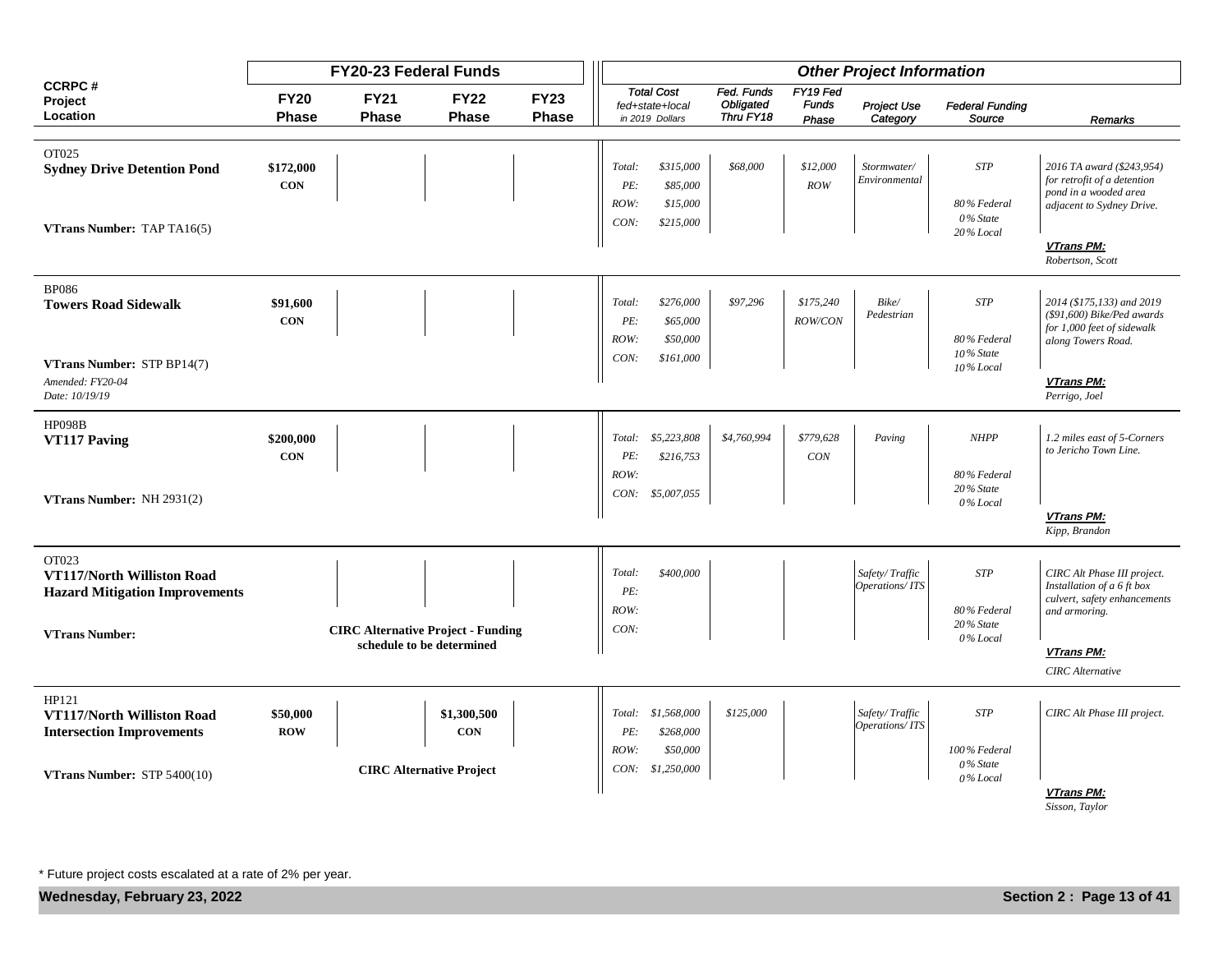|                                                                                                        |                             | FY20-23 Federal Funds                     |                                 |                      |                               |                                                                           |                                      |                                   | <b>Other Project Information</b>             |                                                                |                                                                                                                                                          |
|--------------------------------------------------------------------------------------------------------|-----------------------------|-------------------------------------------|---------------------------------|----------------------|-------------------------------|---------------------------------------------------------------------------|--------------------------------------|-----------------------------------|----------------------------------------------|----------------------------------------------------------------|----------------------------------------------------------------------------------------------------------------------------------------------------------|
| <b>CCRPC#</b><br>Project<br>Location                                                                   | <b>FY20</b><br><b>Phase</b> | <b>FY21</b><br>Phase                      | <b>FY22</b><br><b>Phase</b>     | <b>FY23</b><br>Phase |                               | <b>Total Cost</b><br>fed+state+local<br>in 2019 Dollars                   | Fed. Funds<br>Obligated<br>Thru FY18 | FY19 Fed<br><b>Funds</b><br>Phase | Project Use<br>Category                      | <b>Federal Funding</b><br>Source                               | Remarks                                                                                                                                                  |
| <b>BR060</b><br>VT128 Culvert BR1 Carrying<br><b>Alder Brook</b>                                       | \$400,000<br><b>CON</b>     | \$400,000<br><b>CON</b>                   | \$460,000<br><b>CON</b>         |                      | Total:<br>PE:<br>ROW:         | \$505,000<br>\$5,000                                                      | \$8,000                              | \$400,000<br>CON                  | <b>Bridge</b>                                | <b>STP</b><br>80% Federal                                      |                                                                                                                                                          |
| VTrans Number: BM19501<br>Amended: FY21-39, FY22-24<br>Date: 6/6/21, 2/16/22                           |                             |                                           |                                 |                      | CON:                          | \$500,000                                                                 |                                      |                                   |                                              | 0% State<br>20% Local                                          | VTrans PM:<br>Scribner, Sven                                                                                                                             |
| <b>BP081</b><br>VT15 Sidewalk - Old Stage Road<br>to Essex Way                                         |                             |                                           |                                 |                      | Total:<br>PE:<br>ROW:         | \$160,000                                                                 |                                      |                                   | Bike/<br>Pedestrian                          | <b>STP</b><br>80% Federal                                      | CIRC Alt Phase III project.                                                                                                                              |
| <b>VTrans Number:</b>                                                                                  |                             | <b>CIRC Alternative Project - Funding</b> | schedule to be determined       |                      | CON:                          |                                                                           |                                      |                                   |                                              | 20% State<br>0% Local                                          | VTrans PM:<br>Coburn, Patti                                                                                                                              |
| HP082<br>VT15/Sand Hill Road<br><b>Intersection Improvements</b>                                       |                             | \$255,000<br><b>CON</b>                   | \$703,811<br><b>CON</b>         |                      | PE:<br>ROW:                   | Total: \$1,201,481<br>\$200,000<br>\$75,000                               | \$200,000                            | \$75,000<br>ROW                   | Safety/Traffic<br>Operations/ITS             | <b>STP</b><br>100% Federal<br>0% State                         | CIRC Alt Phase II<br>implementation project.<br>Scoping completed February<br>2008.                                                                      |
| <b>VTrans Number:</b> STPG $030-1(22)$                                                                 |                             |                                           | <b>CIRC Alternative Project</b> |                      | CON:                          | \$926,481                                                                 |                                      |                                   |                                              | 0% Local                                                       | VTrans PM:<br>Sisson, Taylor                                                                                                                             |
| <b>RR010</b><br>VT2A (Park Street) Rail<br><b>Crossing Improvements</b><br>VTrans Number: STP 5300(15) | \$76,500<br>PE              |                                           |                                 |                      | Total:<br>PE:<br>ROW:<br>CON: |                                                                           |                                      |                                   | Rail                                         | Section 130 Rail Grade<br>Crossing<br>90% Federal<br>10% State |                                                                                                                                                          |
|                                                                                                        |                             |                                           |                                 |                      |                               |                                                                           |                                      |                                   |                                              | 0% Local                                                       | VTrans PM:<br>Libby, Paul                                                                                                                                |
| <b>Essex Junction</b>                                                                                  |                             |                                           |                                 |                      |                               |                                                                           |                                      |                                   |                                              |                                                                |                                                                                                                                                          |
| <b>HC014</b><br><b>Crescent Connector</b><br>VT2A to VT117<br>VTrans Number: STP 5300(13)              | \$3,000,000<br><b>CON</b>   | \$2,733,600<br>CON                        | <b>CIRC Alternative Project</b> |                      | PE:                           | Total: \$9,600,000<br>\$1,150,000<br>ROW: \$1,350,000<br>CON: \$7,100,000 | \$1,154,000                          | \$4,700,000<br>ROW/CON            | New Facility/<br>Major<br>Roadway<br>Upgrade | <b>STP</b><br>80% Federal<br>20% State<br>0% Local             | CIRC Alt Phase I project.<br>Construction of a new road<br>connecting VT2A and VT117<br>and improvement to<br>Railroad Street between<br>VT117 and VT15. |
|                                                                                                        |                             |                                           |                                 |                      |                               |                                                                           |                                      |                                   |                                              |                                                                | <b>VTrans PM:</b><br>Perrigo, Joel                                                                                                                       |

**Wednesday, February 23, 2022 Section 2 : Page 14 of 41**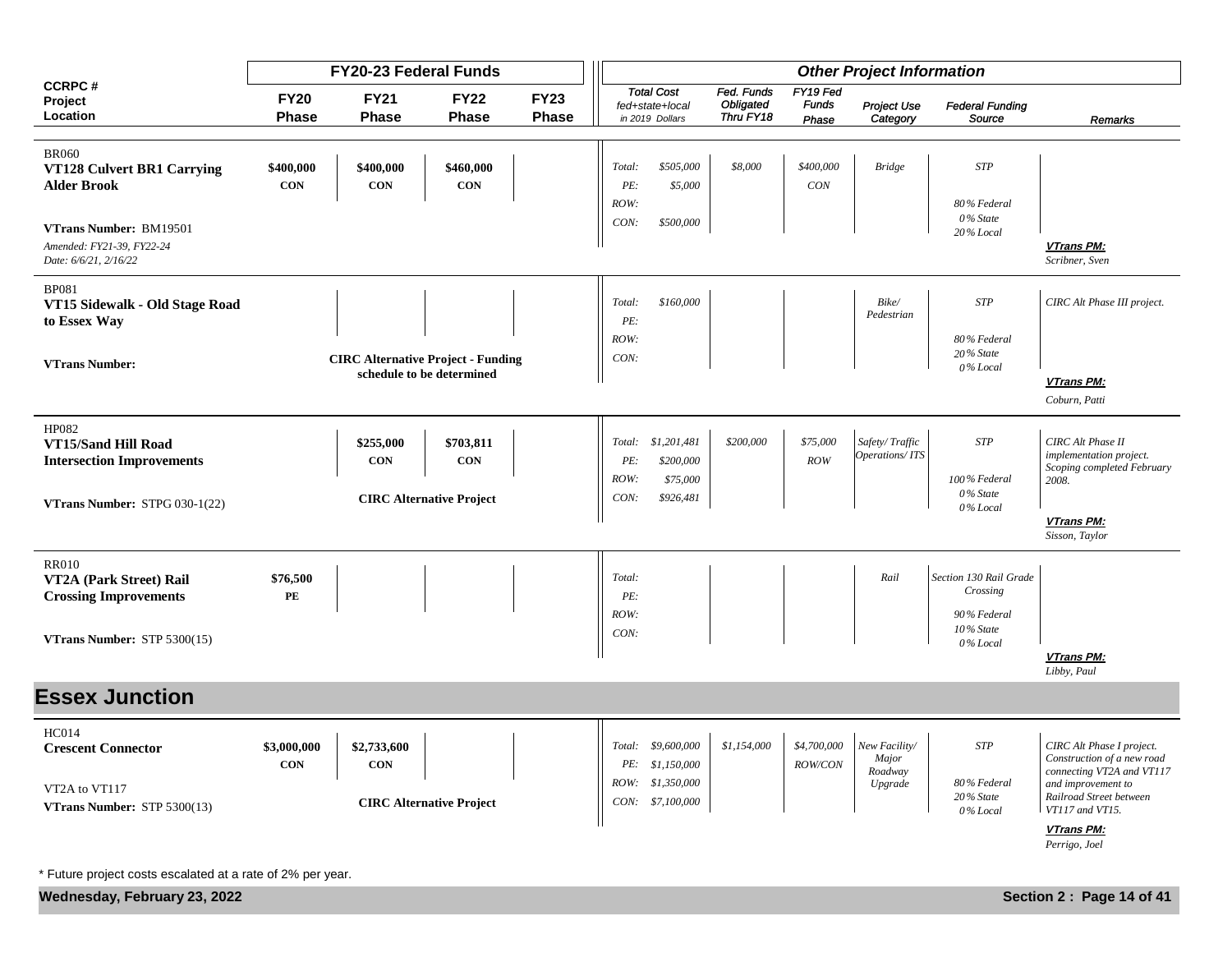|                                                                                                                           |                             | FY20-23 Federal Funds       |                               |                      |                                                                                 |                                      |                                   | <b>Other Project Information</b> |                                                       |                                                                                                                                                                          |
|---------------------------------------------------------------------------------------------------------------------------|-----------------------------|-----------------------------|-------------------------------|----------------------|---------------------------------------------------------------------------------|--------------------------------------|-----------------------------------|----------------------------------|-------------------------------------------------------|--------------------------------------------------------------------------------------------------------------------------------------------------------------------------|
| <b>CCRPC#</b><br>Project<br>Location                                                                                      | <b>FY20</b><br><b>Phase</b> | <b>FY21</b><br><b>Phase</b> | <b>FY22</b><br><b>Phase</b>   | <b>FY23</b><br>Phase | <b>Total Cost</b><br>fed+state+local<br>in 2019 Dollars                         | Fed. Funds<br>Obligated<br>Thru FY18 | FY19 Fed<br><b>Funds</b><br>Phase | Project Use<br>Category          | <b>Federal Funding</b><br>Source                      | Remarks                                                                                                                                                                  |
| OT026<br><b>Mansfield/Brickyard Gravel</b><br>Wetlands<br>VTrans Number: TAP TA16(7)<br>Amended: FY21-20<br>Date: 4/21/21 | \$88,000<br><b>CON</b>      | \$88,000<br><b>CON</b>      |                               |                      | \$190,000<br>Total:<br>\$60,000<br>PE:<br>ROW:<br>\$20,000<br>CON:<br>\$110,000 | \$72,000                             | \$16,000<br>ROW                   | Stormwater/<br>Environmental     | <b>STP</b><br>80% Federal<br>0% State<br>20% Local    | 2016 TA award (\$142,456)<br>to construct a gravel<br>wetland for runoff from<br>Creek Condominiums and<br>portions of a village road.<br>VTrans PM:<br>Robertson, Scott |
| OT034<br><b>Phosphorous Control Plan</b><br>VTrans Number: STP MM18(2)                                                    |                             |                             | Funds to be obligated in FY19 |                      | \$50,000<br>Total:<br>PE:<br>\$50,000<br>ROW:<br>CON:                           | \$21,216                             | \$18,784<br>Scoping               | Stormwater/<br>Environmental     | <b>STP</b><br>80% Federal<br>0% State<br>20% Local    | Municipal Highway and<br><b>Stormwater Mitigation</b><br>Program award<br>VTrans PM:                                                                                     |
| OT041<br><b>Purchase of Vacuum</b><br><b>Flusher/Pipeline Truck</b><br>VTrans Number: TAP TA18(3)                         | \$283,000                   |                             |                               |                      | \$353,750<br>Total:<br>PE:<br>ROW:<br>CON:                                      |                                      | \$283,000                         | Stormwater/<br>Environmental     | <b>STP</b><br>80% Federal<br>$0\%$ State<br>20% Local | 2018 Transportation<br>Alternatives award<br>( \$283,000)<br>VTrans PM:                                                                                                  |
| <b>Essex-Underhill</b>                                                                                                    |                             |                             |                               |                      |                                                                                 |                                      |                                   |                                  |                                                       |                                                                                                                                                                          |
| HP132<br><b>VT15 Paving</b><br>MM 3.26 to MM 4.351<br>VTrans Number: STP PS19(6)                                          | \$3,155,213<br><b>CON</b>   |                             |                               |                      | \$6,244,016<br>Total:<br>\$300,000<br>PE:<br>ROW:<br>CON:<br>\$5,944,016        | \$109,458                            | \$1,600,000<br>CON                | Paving                           | <b>STP</b><br>80% Federal<br>20% State<br>$0\%$ Local |                                                                                                                                                                          |

**VTrans PM:**

*Bogaczyk, Matthew*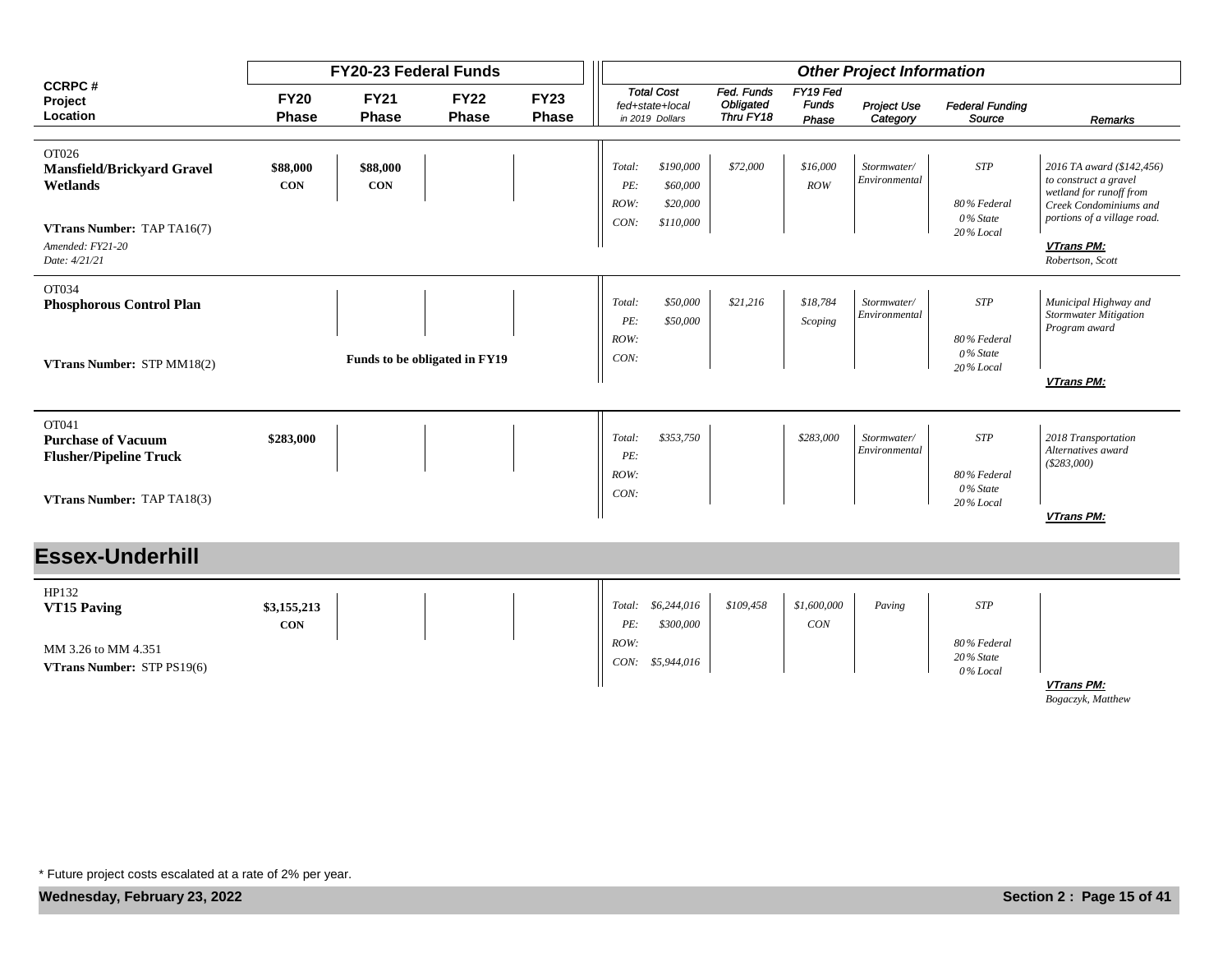|                                                                                                                                   |                             | FY20-23 Federal Funds       |                               |                             |                               |                                                         |                                      |                                   | <b>Other Project Information</b> |                                                       |                                                                                                                                             |
|-----------------------------------------------------------------------------------------------------------------------------------|-----------------------------|-----------------------------|-------------------------------|-----------------------------|-------------------------------|---------------------------------------------------------|--------------------------------------|-----------------------------------|----------------------------------|-------------------------------------------------------|---------------------------------------------------------------------------------------------------------------------------------------------|
| <b>CCRPC#</b><br>Project<br>Location                                                                                              | <b>FY20</b><br><b>Phase</b> | <b>FY21</b><br><b>Phase</b> | <b>FY22</b><br><b>Phase</b>   | <b>FY23</b><br><b>Phase</b> |                               | <b>Total Cost</b><br>fed+state+local<br>in 2019 Dollars | Fed. Funds<br>Obligated<br>Thru FY18 | FY19 Fed<br><b>Funds</b><br>Phase | Project Use<br>Category          | <b>Federal Funding</b><br>Source                      | Remarks                                                                                                                                     |
| <b>Hinesburg</b>                                                                                                                  |                             |                             |                               |                             |                               |                                                         |                                      |                                   |                                  |                                                       |                                                                                                                                             |
| <b>BR053</b><br>BR24 (Cattle-pass) on VT116<br>North of North Road<br><b>VTrans Number:</b> BF $021-1(35)$                        | \$140,000<br><b>CON</b>     |                             |                               |                             | Total:<br>PE:<br>ROW:<br>CON: | \$235,813<br>\$60,813<br>\$0<br>\$175,000               | \$28,000                             | \$28,000<br>ROW                   | <b>Bridge</b>                    | <b>STP</b><br>80% Federal<br>$20\%$ State<br>0% Local | Replace a failing cattle<br>underpass with a 78 inch<br>polymer coated corrugated<br>steel pipe (PCCSP)<br>VTrans PM:<br>McCarthy, J.B.     |
| <b>BP066</b><br><b>Village North Sidewalk</b><br>VT116 from Commerce Street to Riggs<br>Road                                      |                             |                             | Funds to be obligated in FY19 |                             | Total:<br>PE:<br>ROW:<br>CON: | \$260,800<br>\$78,500<br>\$2,300<br>\$180,000           | \$81,080                             | \$124,000<br>CON                  | Bike/<br>Pedestrian              | <b>STP</b><br>80% Federal<br>10% State                | 2012 Bike/Ped grant<br>(\$190,538)                                                                                                          |
| VTrans Number: STP BIKE(54)                                                                                                       |                             |                             |                               |                             |                               |                                                         |                                      |                                   |                                  | 10% Local                                             | VTrans PM:<br>Kaplan, Jon                                                                                                                   |
| <b>BP098</b><br><b>Village South Sidewalk</b><br>VT116 from School to Friendship Lane<br>VTrans Number: STP BP16(11)              | \$3,200<br><b>ROW</b>       | \$198,846<br><b>CON</b>     |                               |                             | Total:<br>PE:<br>ROW:<br>CON: | \$293,880<br>\$53,762<br>\$5,000<br>\$235,118           | \$32,054                             | \$4,000<br>ROW                    | Bike/<br>Pedestrian              | <b>STP</b><br>80% Federal<br>0% State<br>20% Local    | 2016 Bike/Ped grant<br>(\$120,500). 2018 Bike/Ped<br>grant (\$114,400).<br>VTrans PM:                                                       |
| <b>HP058</b><br>VT116/CVU Road Improvements<br>VT116/TH1/TH7<br>VTrans Number: HES 021-1(19)<br>Amended: FY20-14<br>Date: 6/19/20 | \$2,622,760<br><b>CON</b>   | \$255,000<br><b>CON</b>     |                               |                             | Total:<br>PE:<br>ROW:<br>CON: | \$3,802,760<br>\$780,000<br>\$150,000<br>\$2,872,760    | \$430,202                            | \$250,000<br>CON                  | Safety/Traffic<br>Operations/ITS | Section 164<br>100% Federal<br>0% State<br>0% Local   | Robertson, Scott<br>Improvements including left<br>turn lanes on VT116.<br>Section 164 funds used for<br>PE.<br>VTrans PM:<br>Coburn, Patti |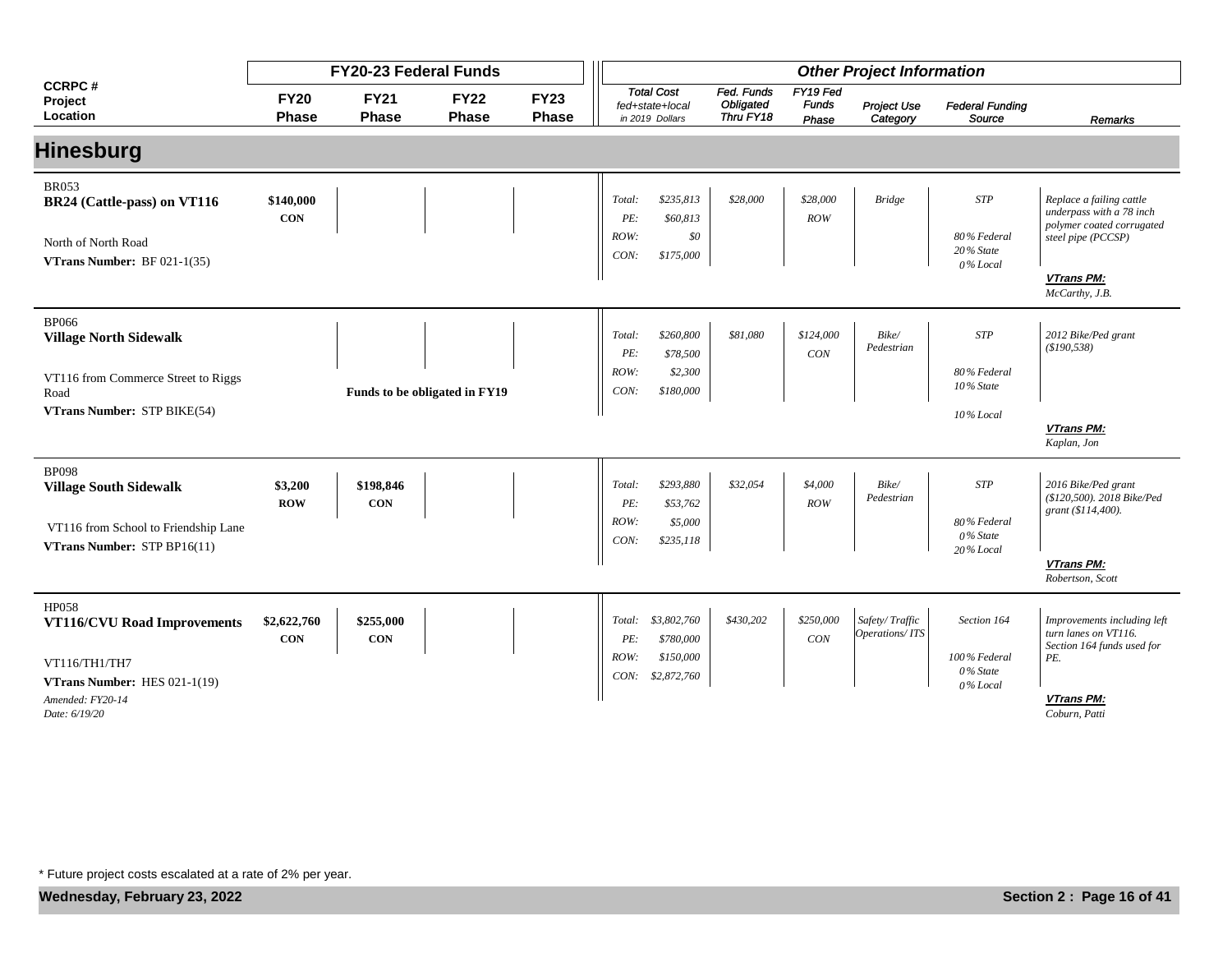|                                                                                                                                                                                          |                         | <b>FY20-23 Federal Funds</b> |                               |                           |                               |                                                         |                                      |                                   | <b>Other Project Information</b> |                                                     |                                                                                                                                                                                                                                                                                                             |
|------------------------------------------------------------------------------------------------------------------------------------------------------------------------------------------|-------------------------|------------------------------|-------------------------------|---------------------------|-------------------------------|---------------------------------------------------------|--------------------------------------|-----------------------------------|----------------------------------|-----------------------------------------------------|-------------------------------------------------------------------------------------------------------------------------------------------------------------------------------------------------------------------------------------------------------------------------------------------------------------|
| <b>CCRPC#</b><br>Project<br>Location                                                                                                                                                     | <b>FY20</b><br>Phase    | <b>FY21</b><br>Phase         | <b>FY22</b><br>Phase          | <b>FY23</b><br>Phase      |                               | <b>Total Cost</b><br>fed+state+local<br>in 2019 Dollars | Fed. Funds<br>Obligated<br>Thru FY18 | FY19 Fed<br><b>Funds</b><br>Phase | Project Use<br>Category          | <b>Federal Funding</b><br>Source                    | Remarks                                                                                                                                                                                                                                                                                                     |
| <b>Huntington</b>                                                                                                                                                                        |                         |                              |                               |                           |                               |                                                         |                                      |                                   |                                  |                                                     |                                                                                                                                                                                                                                                                                                             |
| <b>BR055</b><br><b>BR32 on Camels Hump Road</b><br>VTrans Number: BP 1445(38)                                                                                                            | \$140,000<br>PE         | \$40,800<br><b>ROW</b>       | \$312,120<br>CON              | \$1,014,770<br><b>CON</b> | Total:<br>PE:<br>ROW:<br>CON: | \$1,720,300<br>\$175,000<br>\$50,000<br>\$1,495,300     | \$32,000                             | \$200,000<br>$\cal PE$            | <b>Bridge</b>                    | <b>STP</b><br>80% Federal<br>10% State<br>10% Local | VTrans PM:<br>Stone, Laura                                                                                                                                                                                                                                                                                  |
| <b>Interstate/Expressway</b>                                                                                                                                                             |                         |                              |                               |                           |                               |                                                         |                                      |                                   |                                  |                                                     |                                                                                                                                                                                                                                                                                                             |
| OT032<br><b>Allen Brook Stormwater Flow</b><br><b>Restoration</b><br>Allen Brook<br><b>VTrans Number:</b> IM $SWFR(1)$                                                                   |                         |                              | Funds to be obligated in FY19 |                           | Total:<br>PE:<br>ROW:<br>CON: | \$985,342<br>\$250,000<br>\$735,342                     | \$135,000                            | \$657,000<br>CON                  | Stormwater/<br>Environmental     | NHPP<br>90% Federal<br>10% State<br>0% Local        | Stormwater project for Allen<br>Brook in the area of I-89<br>mm 80 to 84. This project<br>will design and construct a<br>system using best<br>management practices to<br>implement VTrans flow<br>restoration plans. Project is<br>within the state highway<br>right-of-way.<br>VTrans PM:<br>Devlin, Jesse |
| HP142<br>I-189 Concrete Pavement Repair,<br><b>Burlington-South Burlington</b><br>Ramps H and C<br>VTrans Number: IM 189-3(77)                                                           | \$225,000<br>PE         | \$918,000<br><b>CON</b>      |                               |                           | Total:<br>PE:<br>ROW:<br>CON: | \$1,250,000<br>\$250,000<br>\$1,000,000                 |                                      |                                   | Paving                           | <b>NHPP</b><br>90% Federal<br>10% State<br>0% Local | VTrans PM:<br>Bogaczyk, Matthew                                                                                                                                                                                                                                                                             |
| HP143<br><b>I-189 Paving, Burlington-South</b><br><b>Burlington</b><br>EB and WB MM 0.0 to 1.488 including<br>ramps<br>VTrans Number: IM 189-3(78)<br>Amended: FY21-04<br>Date: 11/18/21 | \$580,000<br><b>CON</b> | \$300,882<br><b>CON</b>      |                               |                           | Total:<br>PE:<br>ROW:<br>CON: | \$1,300,000<br>\$100,000<br>\$1,200,000                 |                                      | \$500,000<br>CON                  | Paving                           | <b>NHPP</b><br>90% Federal<br>10% State<br>0% Local | <b>VTrans PM:</b><br>Bogaczyk, Matthew                                                                                                                                                                                                                                                                      |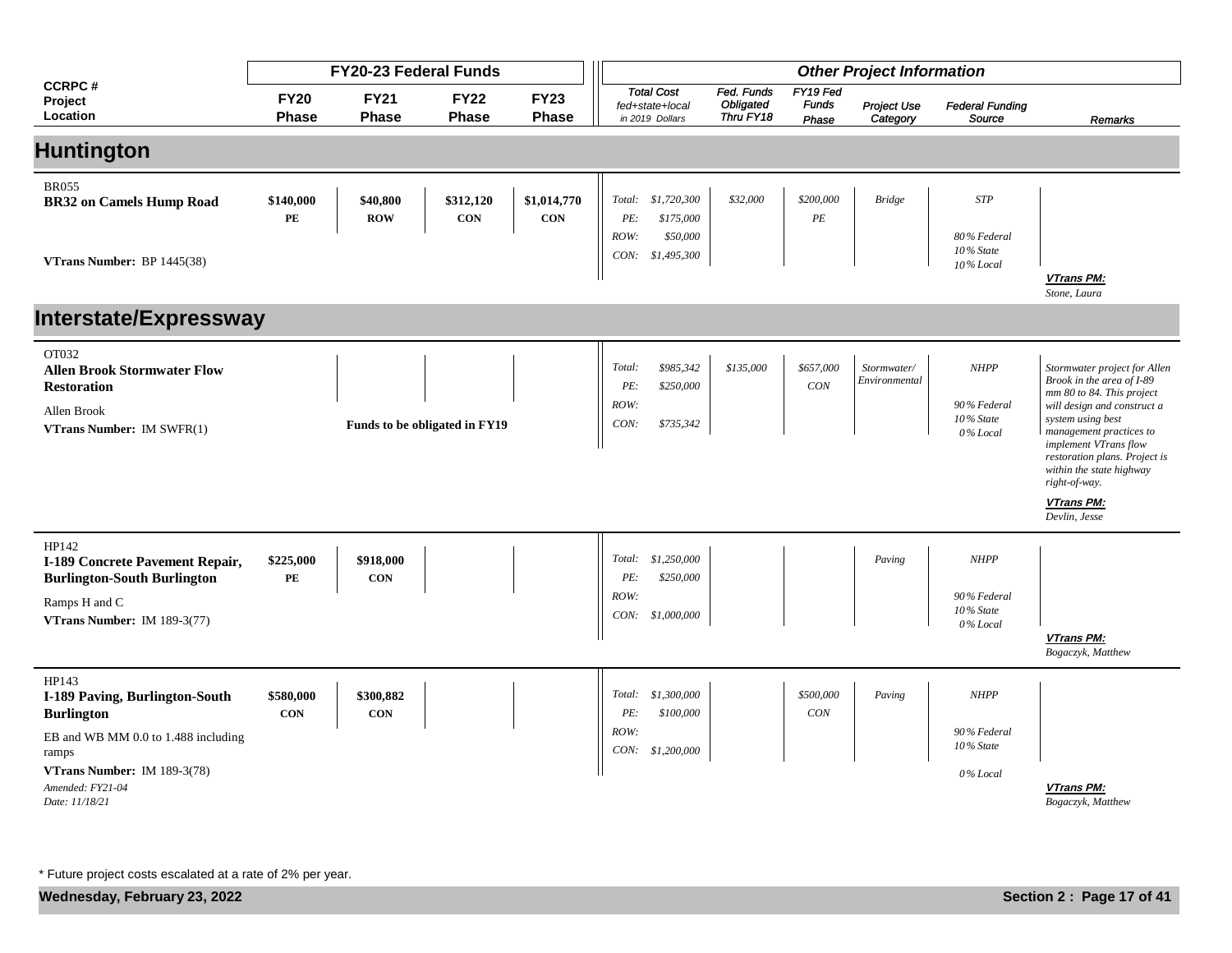|                                                                                                                                                |                            | FY20-23 Federal Funds      |                             |                      |                                                                      |                                      |                                   | <b>Other Project Information</b>             |                                                     |                                                                                                                                                                                 |
|------------------------------------------------------------------------------------------------------------------------------------------------|----------------------------|----------------------------|-----------------------------|----------------------|----------------------------------------------------------------------|--------------------------------------|-----------------------------------|----------------------------------------------|-----------------------------------------------------|---------------------------------------------------------------------------------------------------------------------------------------------------------------------------------|
| <b>CCRPC#</b><br>Project<br>Location                                                                                                           | <b>FY20</b><br>Phase       | <b>FY21</b><br>Phase       | <b>FY22</b><br><b>Phase</b> | <b>FY23</b><br>Phase | <b>Total Cost</b><br>fed+state+local<br>in 2019 Dollars              | Fed. Funds<br>Obligated<br>Thru FY18 | FY19 Fed<br><b>Funds</b><br>Phase | Project Use<br>Category                      | <b>Federal Funding</b><br>Source                    | <b>Remarks</b>                                                                                                                                                                  |
| <b>HC017</b><br>I-89 2050 Scoping Study<br>VTrans Number: IM $089-2(53)$                                                                       | \$67,500<br><b>Scoping</b> |                            |                             |                      | Total:<br>PE:<br>ROW:<br>CON:                                        |                                      | \$67,500<br>Scoping               | New Facility/<br>Major<br>Roadway<br>Upgrade | $STP$<br>90% Federal<br>10% State<br>0% Local       | VTrans PM:                                                                                                                                                                      |
| HP151<br>I-89 Bridge Maintenance, South<br><b>Burlington</b><br><b>VTrans Number:</b><br>Amended: FY21-40<br>Date: 6/6/21                      |                            | \$4,500<br>PE              |                             |                      | Total:<br>PE:<br>ROW:<br>CON:                                        |                                      |                                   |                                              | % Federal<br>% State<br>% Local                     | VTrans PM:                                                                                                                                                                      |
| HP152<br>I-89 Bridge<br>Preservation/Maintenance,<br><b>Colchester and Milton</b><br><b>VTrans Number:</b><br>Amended: FY21-41<br>Date: 6/6/21 |                            | \$360,500<br><b>PE/CON</b> |                             |                      | Total:<br>PE:<br>ROW:<br>CON:                                        |                                      |                                   |                                              | % Federal<br>% State<br>% Local                     | \$22,500 for PE and<br>\$337,500 for CON in FY21.<br>VTrans PM:                                                                                                                 |
| <b>BR047</b><br><b>I-89 Bridge Rehabilitation, Bolton</b><br>Culvert 51-3 Carrying Notch Road<br>VTrans Number: IM 089-2(45)                   | \$463,680<br>CON           |                            |                             |                      | \$675,693<br>Total:<br>PE:<br>\$160,493<br>ROW:<br>CON:<br>\$515,200 | \$76,500                             |                                   | <b>Bridge</b>                                | <b>NHPP</b><br>90% Federal<br>10% State<br>0% Local | VTrans PM:<br>McCarthy, J.B.                                                                                                                                                    |
| <b>BR032</b><br>I-89 Bridge Rehabilitation,<br><b>Colchester</b><br>BR76 (Bay Road) and BR77 (Mallets<br>Creek)<br>VTrans Number: IM 089-3(69) | \$8,000,000<br><b>CON</b>  | \$4,957,172<br><b>CON</b>  |                             |                      | Total: \$15,541,711<br>PE: \$1,252,852<br>ROW:<br>CON: \$14,288,859  | \$747,580                            |                                   | <b>Bridge</b>                                | NHPP<br>90% Federal<br>10% State<br>0% Local        | Replace decking and railing<br>of bridges 76 N&S and 77<br>N&S. Project schedule to be<br>coordinated with Colchester<br>Exit 16 Project (HP102).<br>VTrans PM:<br>Sumner, Todd |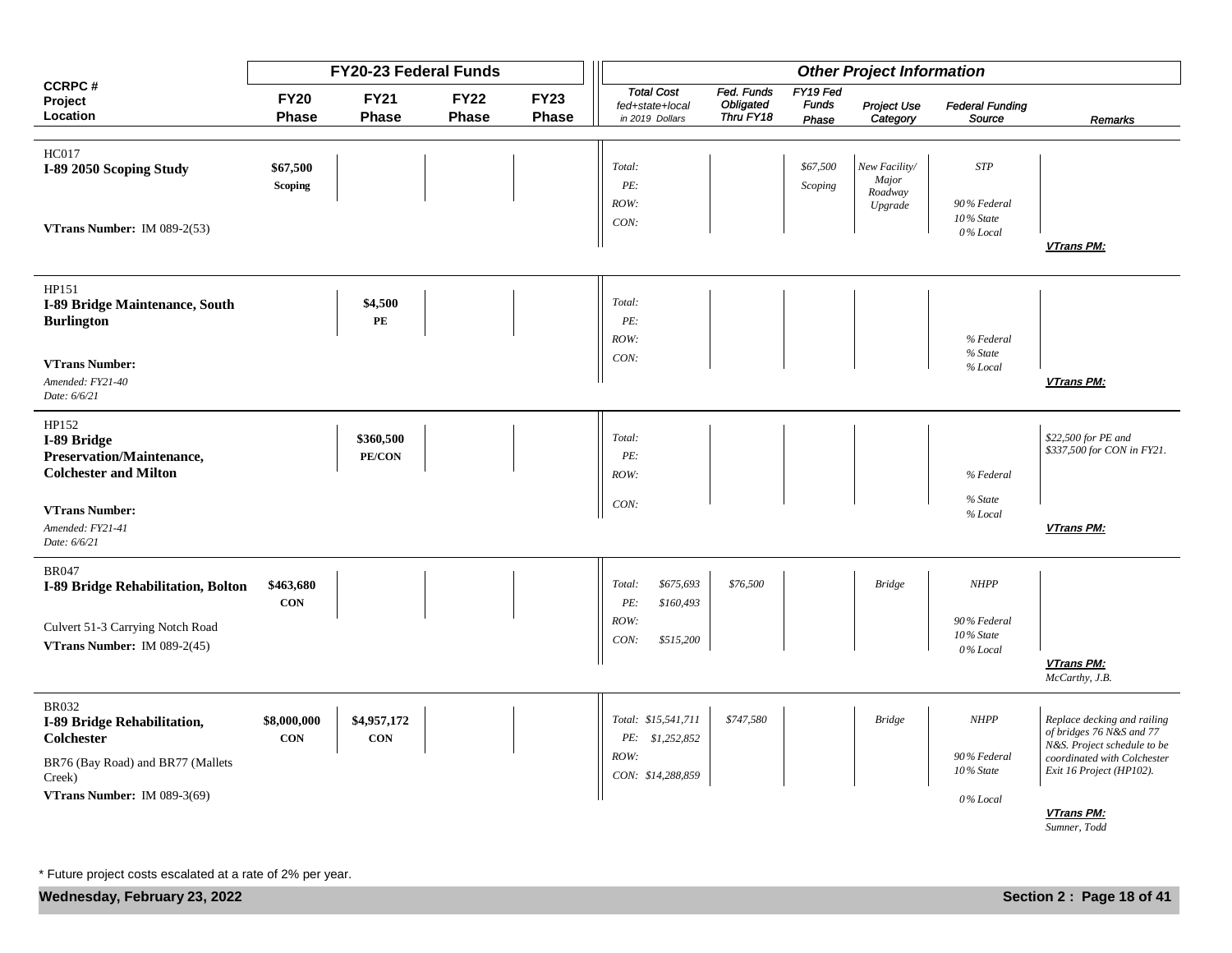|                                                                                     |                           | FY20-23 Federal Funds   |                               |                      |                                                         |                                      |                                   | <b>Other Project Information</b> |                                      |                                                                            |
|-------------------------------------------------------------------------------------|---------------------------|-------------------------|-------------------------------|----------------------|---------------------------------------------------------|--------------------------------------|-----------------------------------|----------------------------------|--------------------------------------|----------------------------------------------------------------------------|
| <b>CCRPC#</b><br>Project<br>Location                                                | <b>FY20</b><br>Phase      | <b>FY21</b><br>Phase    | <b>FY22</b><br>Phase          | <b>FY23</b><br>Phase | <b>Total Cost</b><br>fed+state+local<br>in 2019 Dollars | Fed. Funds<br>Obligated<br>Thru FY18 | FY19 Fed<br><b>Funds</b><br>Phase | Project Use<br>Category          | <b>Federal Funding</b><br>Source     | Remarks                                                                    |
|                                                                                     |                           |                         |                               |                      |                                                         |                                      |                                   |                                  |                                      |                                                                            |
| <b>BR061</b><br>I-89 Culvert Rehabilitation,<br><b>Williston</b>                    |                           | \$382,500<br>PE/CON     |                               |                      | Total:<br>PE:<br>ROW:                                   |                                      |                                   |                                  | % Federal                            | \$45,000 for PE and<br>\$337,500 for CON in FY21.                          |
| <b>VTrans Number:</b><br>Amended: FY21-42<br>Date: 6/6/21                           |                           |                         |                               |                      | CON:                                                    |                                      |                                   |                                  | % State<br>% Local                   | VTrans PM:                                                                 |
| <b>BR065</b><br>I-89 Culvert, Colchester                                            |                           | \$205,245<br><b>CON</b> |                               |                      | \$228,050<br>Total:<br>PE:                              |                                      |                                   | <b>Bridge</b>                    | IM                                   |                                                                            |
| I-89 Northbound Mile Marker 97.45<br>VTrans Number: IM CULV(79)<br>Amended: FY21-24 |                           |                         |                               |                      | ROW:<br>CON:<br>\$228,050                               |                                      |                                   |                                  | 90% Federal<br>10% State<br>0% Local | VTrans PM:                                                                 |
| Date: 5/19/21                                                                       |                           |                         |                               |                      |                                                         |                                      |                                   |                                  |                                      |                                                                            |
| HP144<br>I-89 Paving, Richmond-<br><b>Colchester</b>                                | \$4,200,000<br><b>CON</b> |                         |                               |                      | Total: \$9,140,819<br>\$20,000<br>PE:<br>ROW:           |                                      | \$4,000,000<br>CON                | Paving                           | <b>NHPP</b><br>90% Federal           |                                                                            |
| MM 79 to MM 91.88 NB and SB, and<br>ramps<br>VTrans Number: IM SURF(63)             |                           |                         |                               |                      | CON: \$9,120,819                                        |                                      |                                   |                                  | 10% State<br>0% Local                |                                                                            |
|                                                                                     |                           |                         |                               |                      |                                                         |                                      |                                   |                                  |                                      | VTrans PM:<br>Bogaczyk, Matthew                                            |
| HP133<br>I-89 Paving, Waterbury-<br><b>Richmond</b>                                 |                           |                         |                               |                      | \$6,371,889<br>Total:<br>\$50,000<br>PE:                |                                      | \$5,340,600<br><b>CON</b>         | Paving                           | <b>NHPP</b>                          | 86 percent of project length<br>in Chittenden County                       |
| NB and SB lanes, MM 66 to MM 79<br>VTrans Number: IM SURF(58)                       |                           |                         | Funds to be obligated in FY19 |                      | ROW:<br>CON:<br>\$6,321,889                             |                                      |                                   |                                  | 90% Federal<br>10% State<br>0% Local |                                                                            |
|                                                                                     |                           |                         |                               |                      |                                                         |                                      |                                   |                                  |                                      | VTrans PM:<br>Kipp, Brandon                                                |
| HP147<br>I-89 Supplemental Signage, Exits<br>12-17                                  | \$22,000<br><b>CON</b>    |                         |                               |                      | Total:<br>PE:                                           |                                      |                                   | Safety/Traffic<br>Operations/ITS | <b>NHPP</b>                          | Addition of mile marker<br>signs at all I-89 Exits in<br>Chittenden County |
| VTrans Number: IM SIGN(61)<br>Amended: FY20-07<br>Date: 11/20/19                    |                           |                         |                               |                      | ROW:<br>CON:                                            |                                      |                                   |                                  | 90% Federal<br>10% State<br>0% Local | VTrans PM:                                                                 |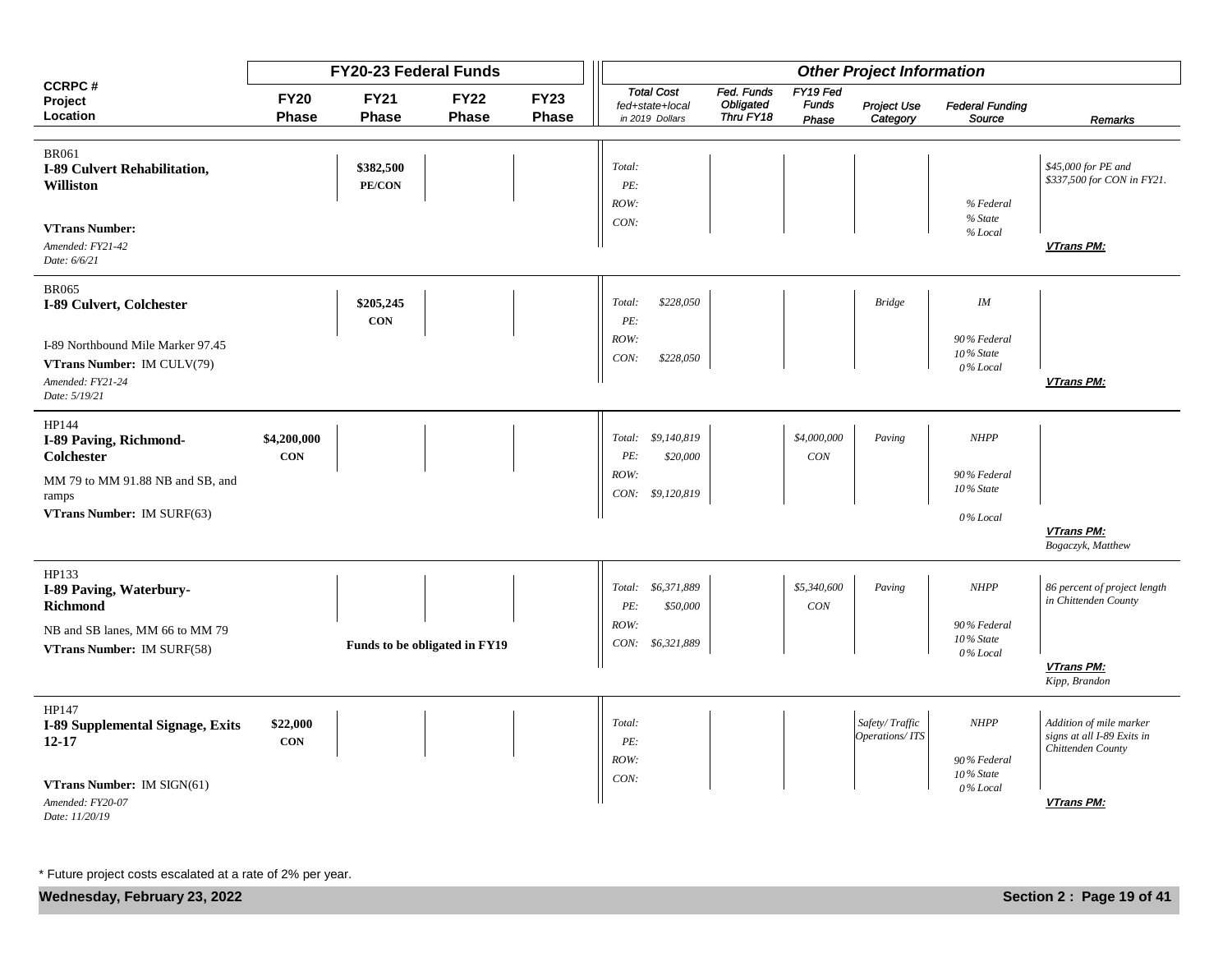|                                                                               |                             | <b>FY20-23 Federal Funds</b> |                             |                      |                                                                                  |                                      |                                   | <b>Other Project Information</b> |                                         |                                                                              |
|-------------------------------------------------------------------------------|-----------------------------|------------------------------|-----------------------------|----------------------|----------------------------------------------------------------------------------|--------------------------------------|-----------------------------------|----------------------------------|-----------------------------------------|------------------------------------------------------------------------------|
| <b>CCRPC#</b><br>Project<br>Location                                          | <b>FY20</b><br><b>Phase</b> | <b>FY21</b><br><b>Phase</b>  | <b>FY22</b><br><b>Phase</b> | <b>FY23</b><br>Phase | <b>Total Cost</b><br>fed+state+local<br>in 2019 Dollars                          | Fed. Funds<br>Obligated<br>Thru FY18 | FY19 Fed<br><b>Funds</b><br>Phase | Project Use<br>Category          | <b>Federal Funding</b><br>Source        | Remarks                                                                      |
|                                                                               |                             |                              |                             |                      |                                                                                  |                                      |                                   |                                  |                                         |                                                                              |
| <b>BR059</b><br>Richmond BR29 on US2 over I-89                                | \$189,000<br>PE             | \$192,780<br>PE              |                             |                      | Total: \$10,870,240<br>\$600,000<br>PE:<br>ROW:<br>\$40,000<br>CON: \$10,230,240 |                                      | \$162,000<br>PE                   | <b>Bridge</b>                    | <b>NHPP</b><br>90% Federal<br>10% State | New bridge on new<br>alignment adjacent to<br>existing bridge.               |
| VTrans Number: IM 089-2(52)                                                   |                             |                              |                             |                      |                                                                                  |                                      |                                   |                                  | 0% Local                                | VTrans PM:<br>Carlson, Carolyn                                               |
| OT050<br><b>Stormwater Retrofit at Four</b><br>Locations on I-89/I-189, South |                             | \$216,000<br>PE              |                             |                      | Total:<br>\$240,000<br>PE:                                                       |                                      |                                   | Stormwater/<br>Environmental     | $I\!M$                                  | Design and construction of<br>stormwater retrofit to                         |
| <b>Burlington</b><br>Exit 13, Exit 14, I-189/Shelburne Road                   |                             |                              |                             |                      | ROW:                                                                             |                                      |                                   |                                  | 90% Federal                             | implement VTrans Flow<br><b>Restoration Plan.</b>                            |
| <b>VTrans Number: IM SWFR(3)</b><br>Amended: FY21-55<br>Date: 7/21/21         |                             |                              |                             |                      | CON:                                                                             |                                      |                                   |                                  | 10% State<br>$0\%$ Local                | VTrans PM:                                                                   |
| <b>Jericho</b>                                                                |                             |                              |                             |                      |                                                                                  |                                      |                                   |                                  |                                         |                                                                              |
| <b>BP065B</b><br><b>Browns Trace Multimodal</b><br><b>Connection</b>          | \$308,000<br><b>CON</b>     |                              |                             |                      | Total:<br>\$460,000<br>\$50,000<br>PE:                                           | \$40,540                             | \$20,000<br>ROW                   | Bike/<br>Pedestrian              | <b>STP</b>                              | 2015 Bike/Ped award<br>$(*352,700)$                                          |
| Pratt Road to Lee River Road - Segment<br>$\mathcal{D}$                       |                             |                              |                             |                      | ROW:<br>\$25,000<br>\$385,000<br>CON:                                            |                                      |                                   |                                  | 80% Federal<br>10% State                |                                                                              |
| VTrans Number: STP BP15(10)                                                   |                             |                              |                             |                      |                                                                                  |                                      |                                   |                                  | 10% Local                               | VTrans PM:<br>Perrigo, Joel                                                  |
| <b>BP100</b><br><b>Lee River Road Sidewalk</b>                                | \$12,000<br><b>ROW</b>      | \$12,000<br><b>ROW</b>       | \$208,000<br><b>CON</b>     |                      | \$350,000<br>Total:<br>PE:<br>\$75,000                                           | \$60,000                             |                                   | Bike/<br>Pedestrian              | <b>STP</b>                              | 2017 TA award (\$220,587)<br>and 2020 TA award<br>$($100,000)$ to design and |
| VTrans Number: TAP TA17(1), TAP TA20(11)                                      |                             |                              |                             |                      | ROW:<br>\$15,000<br>CON:<br>\$260,000                                            |                                      |                                   |                                  | 80% Federal<br>0% State<br>20% Local    | construct 1,000 feet of<br>sidewalk and other<br>pedestrian improvements     |
| Amended: FY20-12, FY21-43<br>Date: 5/20/20, 6/6/21                            |                             |                              |                             |                      |                                                                                  |                                      |                                   |                                  |                                         | VTrans PM:<br>Bohl, Tina                                                     |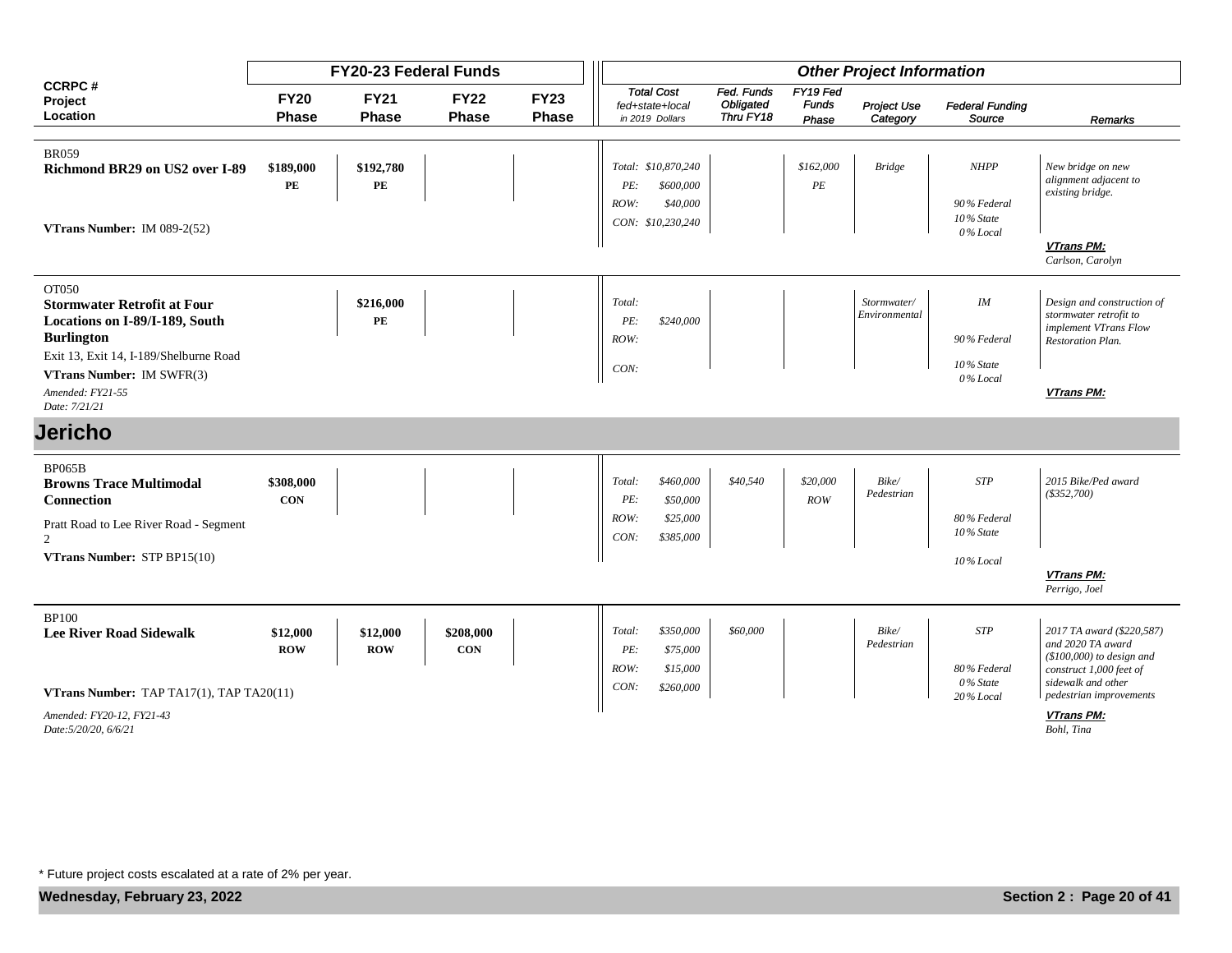|                                                            |                             | <b>FY20-23 Federal Funds</b> |                               |                             |                               |                                                         |                                      |                                   | <b>Other Project Information</b> |                                       |                                                                                                                                           |
|------------------------------------------------------------|-----------------------------|------------------------------|-------------------------------|-----------------------------|-------------------------------|---------------------------------------------------------|--------------------------------------|-----------------------------------|----------------------------------|---------------------------------------|-------------------------------------------------------------------------------------------------------------------------------------------|
| <b>CCRPC#</b><br>Project<br>Location                       | <b>FY20</b><br><b>Phase</b> | <b>FY21</b><br>Phase         | <b>FY22</b><br><b>Phase</b>   | <b>FY23</b><br><b>Phase</b> |                               | <b>Total Cost</b><br>fed+state+local<br>in 2019 Dollars | Fed. Funds<br>Obligated<br>Thru FY18 | FY19 Fed<br><b>Funds</b><br>Phase | Project Use<br>Category          | <b>Federal Funding</b><br>Source      | Remarks                                                                                                                                   |
|                                                            |                             |                              |                               |                             |                               |                                                         |                                      |                                   |                                  |                                       |                                                                                                                                           |
| <b>BP116</b><br><b>Riverside Village Sidewalk</b>          |                             |                              | \$112,000<br>PE               |                             | Total:<br>PE:<br>ROW:         | \$750,000<br>\$140,000                                  |                                      |                                   | Bike/<br>Pedestrian              | <b>STP</b><br>80% Federal<br>0% State | 2021 Bike/Ped Grant<br>$(\$600,000)$ to constuct a<br>sidewalk on the east side of<br>VT15 between the Jericho<br>Market and Park Street. |
| <b>VTrans Number:</b><br>Amended: FY22-02<br>Date: 9/22/21 |                             |                              |                               |                             | CON:                          | \$610,000                                               |                                      |                                   |                                  | 20% Local                             | VTrans PM:                                                                                                                                |
| <b>Jericho-Richmond</b>                                    |                             |                              |                               |                             |                               |                                                         |                                      |                                   |                                  |                                       |                                                                                                                                           |
| <b>HP098A</b><br>VT117 Paving                              |                             |                              |                               |                             | Total:<br>PE:<br>ROW:         | \$6,172,946<br>\$355,000                                | \$5,741,096                          | \$2,161,340<br>CON                | Paving                           | <b>STP</b><br>80% Federal             | Essex Town Line to US2.                                                                                                                   |
| VTrans Number: STP 2931(1)                                 |                             |                              | Funds to be obligated in FY19 |                             |                               | CON: \$5,817,946                                        |                                      |                                   |                                  | 20% State<br>0% Local                 | VTrans PM:<br>Kipp, Brandon                                                                                                               |
| <b>Milton</b>                                              |                             |                              |                               |                             |                               |                                                         |                                      |                                   |                                  |                                       |                                                                                                                                           |
| <b>BP105</b><br><b>Cherry Street Sidewalk</b>              | \$57,200<br><b>CON</b>      |                              |                               |                             | Total:<br>PE:<br>ROW:<br>CON: | \$105,000<br>\$7,000<br>\$5,000<br>\$91,000             | \$23,600                             |                                   | Bike/<br>Pedestrian              | <b>STP</b><br>80% Federal<br>0% State | 100-ft sidewalk from Turner<br>Ave to railroad including<br>upgrading rail crossing.<br>CCRPC FY14 sidewalk<br>award (\$52,800). 2018     |
| VTrans Number: STP SDWK(18)                                |                             |                              |                               |                             |                               |                                                         |                                      |                                   |                                  | 20% Local                             | Bike/Ped grant (\$28,000).<br>VTrans PM:<br>Kaplan, Jon                                                                                   |
| OT042<br><b>Purchase of Vactor Truck</b>                   | \$300,000                   |                              |                               |                             | Total:<br>PE:                 | \$375,000                                               |                                      | \$300,000                         | Stormwater/<br>Environmental     | <b>STP</b>                            | 2018 Transportation<br>Alternatives award<br>$($ \$300,000 $)$                                                                            |
| VTrans Number: TAP TA18(4)                                 |                             |                              |                               |                             | ROW:<br>CON:                  |                                                         |                                      |                                   |                                  | 80% Federal<br>0% State<br>20% Local  | <b>VTrans PM:</b>                                                                                                                         |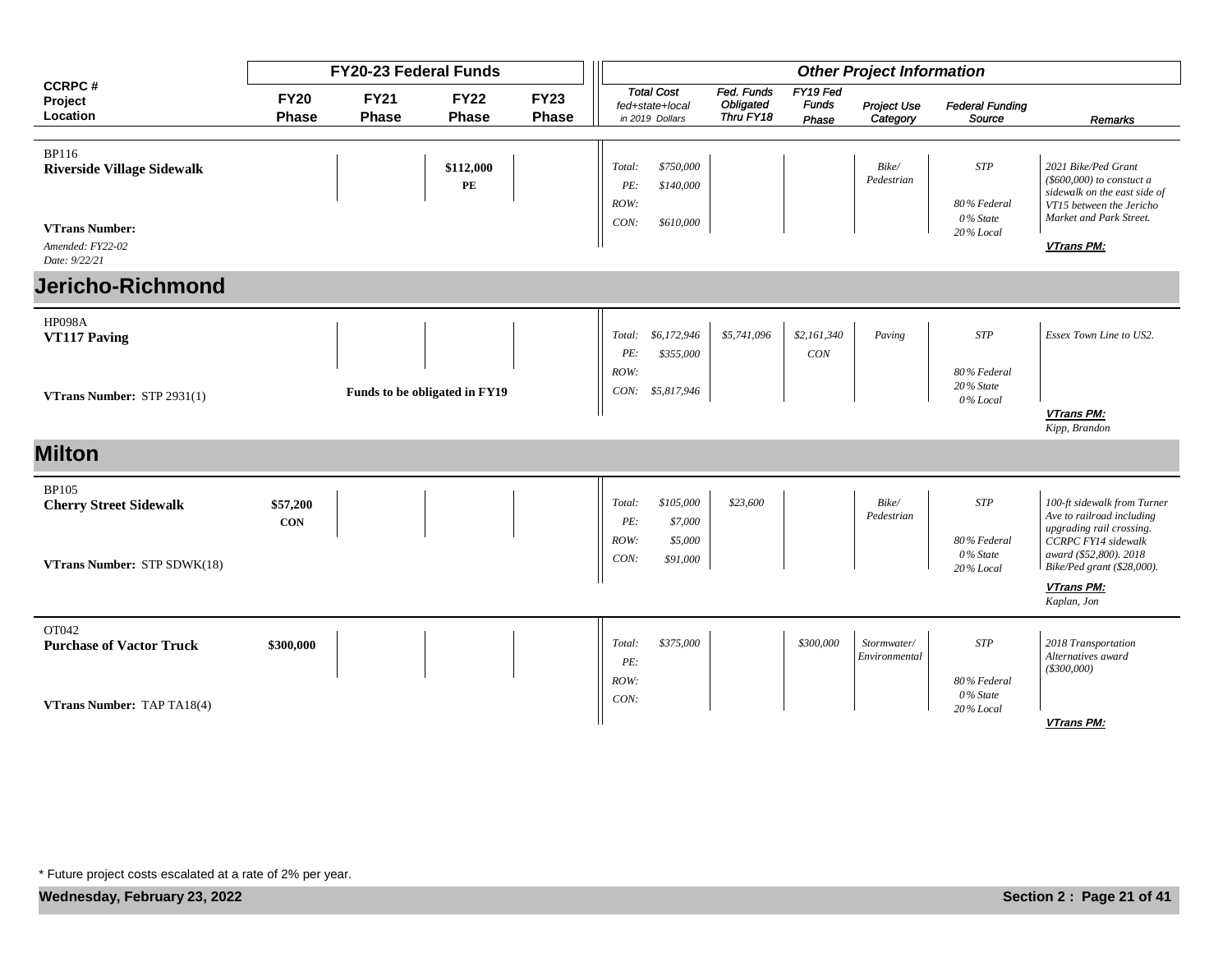|                                                                                                                                                      |                             | FY20-23 Federal Funds       |                             |                             |                                                                                       |                                      |                                   | <b>Other Project Information</b> |                                                    |                                                                                                                                                                              |
|------------------------------------------------------------------------------------------------------------------------------------------------------|-----------------------------|-----------------------------|-----------------------------|-----------------------------|---------------------------------------------------------------------------------------|--------------------------------------|-----------------------------------|----------------------------------|----------------------------------------------------|------------------------------------------------------------------------------------------------------------------------------------------------------------------------------|
| <b>CCRPC#</b><br>Project<br>Location                                                                                                                 | <b>FY20</b><br><b>Phase</b> | <b>FY21</b><br><b>Phase</b> | <b>FY22</b><br><b>Phase</b> | <b>FY23</b><br><b>Phase</b> | <b>Total Cost</b><br>fed+state+local<br>in 2019 Dollars                               | Fed. Funds<br>Obligated<br>Thru FY18 | FY19 Fed<br><b>Funds</b><br>Phase | Project Use<br>Category          | <b>Federal Funding</b><br>Source                   | Remarks                                                                                                                                                                      |
| <b>BP097</b><br><b>US7 Sidewalk - Nancy Drive to</b><br><b>Haydenberry Drive</b><br>VTrans Number: STP BP16(10)                                      | \$594,400<br><b>CON</b>     |                             |                             |                             | \$1,078,000<br>Total:<br>\$245,000<br>PE:<br>ROW:<br>\$90,000<br>CON:<br>\$743,000    | \$196,170                            | \$72,000<br>ROW                   | Bike/<br>Pedestrian              | <b>STP</b><br>80% Federal<br>0% State<br>20% Local | Fill 3,830 feet of sidewalk<br>gaps on north side of US7.<br>2016 Bike/Ped grant<br>$(*850,000).$<br>VTrans PM:<br>Bohl, Tina                                                |
| <b>HP007</b><br><b>US7/Middle Rd/Railroad St</b><br><b>Intersection</b><br>US7/TH1<br>VTrans Number: STP 5800(3)<br>Amended: FY21-44<br>Date: 6/6/21 |                             | \$500,000<br><b>PE/ROW</b>  | \$2,601,000<br><b>CON</b>   | \$1,061,208<br><b>CON</b>   | \$4,200,000<br>Total:<br>\$550,000<br>PE:<br>\$150,000<br>ROW:<br>CON:<br>\$3,500,000 | \$200,000                            | \$500,000<br><b>PE/ROW</b>        | Safety/Traffic<br>Operations/ITS | <b>STP</b><br>100% Federal<br>0% State<br>0% Local | Northern section to be<br>funded by VTrans, southern<br>section to be funded by<br>Milton. \$315,000 for PE and<br>\$185,000 for ROW in FY21.<br>VTrans PM:<br>Coburn, Patti |
| <b>Regional</b>                                                                                                                                      |                             |                             |                             |                             |                                                                                       |                                      |                                   |                                  |                                                    |                                                                                                                                                                              |
| <b>RR012</b><br><b>Amrak Serice</b><br><b>VTrans Number:</b><br>Amended: FY21-11<br>Date: 1/20/20                                                    |                             | \$408,413                   |                             |                             | Total:<br>PE:<br>ROW:<br>CON:                                                         |                                      |                                   | Rail                             | CMAQ<br>80% Federal<br>20% State<br>0% Local       | Chittenden County share<br>(17%) of statewide Amtrak<br>service.<br><b>VTrans PM:</b>                                                                                        |
| <b>BR003</b><br><b>Bridge Inspection</b><br>Regional<br><b>VTrans Number:</b>                                                                        | \$50,000<br>PE              | \$50,000<br>PE              | \$50,000<br>PE              | \$50,000<br>PE              | Total:<br>PE:<br>ROW:<br>CON:                                                         |                                      | \$50,000<br>$\cal PE$             | <b>Bridge</b>                    | NHPP/STP<br>% Federal<br>% State<br>% Local        | <b>CCRPC</b> share of VTrans<br>bridge inspection program.<br>Funding shares to be<br>determined.<br>VTrans PM:<br>Regional                                                  |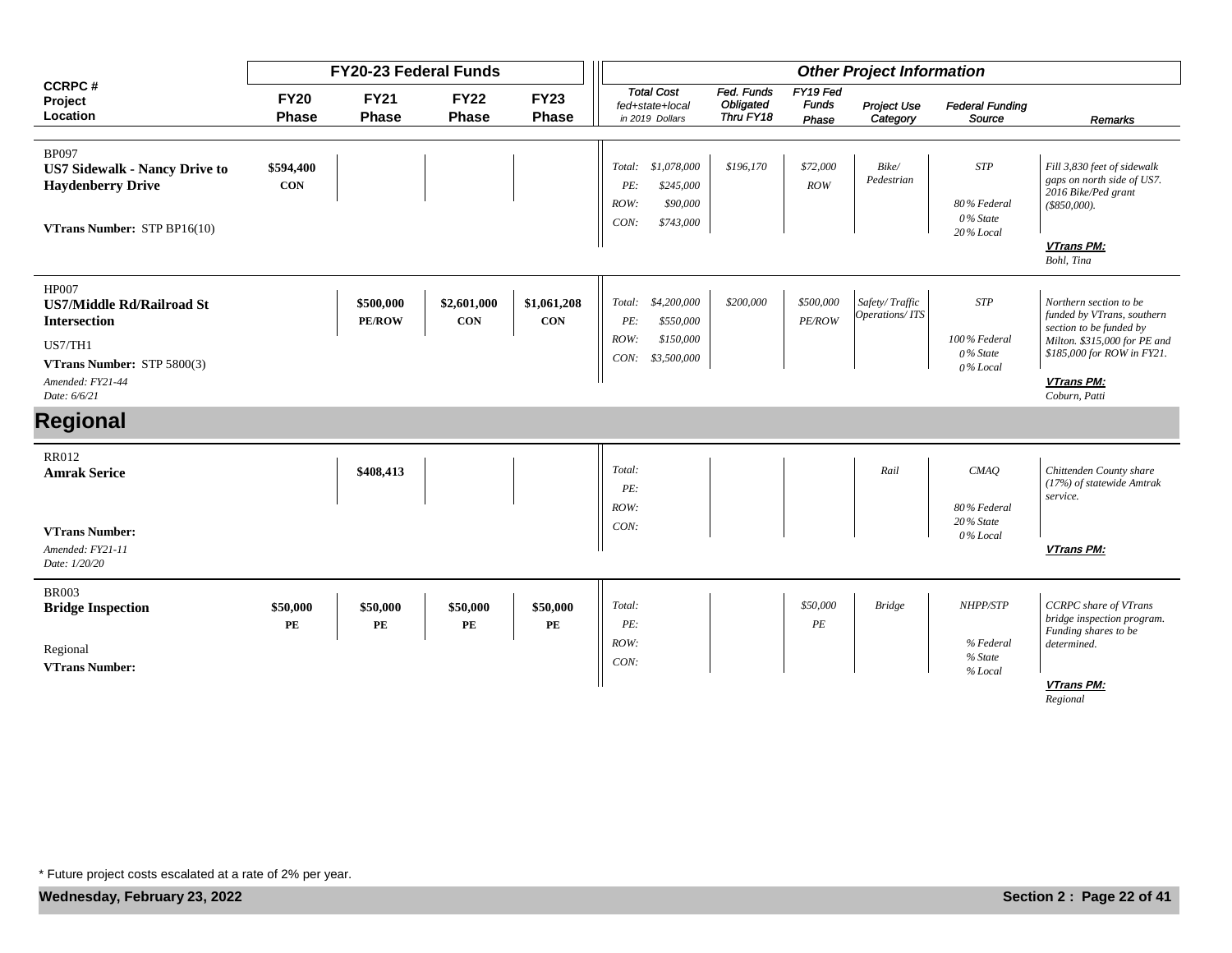|                                                                             |                                     | FY20-23 Federal Funds       |                             |                                     |                                                         |                                      |                                   | <b>Other Project Information</b> |                                      |                                                                                                                                                                                                     |
|-----------------------------------------------------------------------------|-------------------------------------|-----------------------------|-----------------------------|-------------------------------------|---------------------------------------------------------|--------------------------------------|-----------------------------------|----------------------------------|--------------------------------------|-----------------------------------------------------------------------------------------------------------------------------------------------------------------------------------------------------|
| <b>CCRPC#</b><br>Project<br>Location                                        | <b>FY20</b><br><b>Phase</b>         | <b>FY21</b><br><b>Phase</b> | <b>FY22</b><br><b>Phase</b> | <b>FY23</b><br><b>Phase</b>         | <b>Total Cost</b><br>fed+state+local<br>in 2019 Dollars | Fed. Funds<br>Obligated<br>Thru FY18 | FY19 Fed<br><b>Funds</b><br>Phase | <b>Project Use</b><br>Category   | <b>Federal Funding</b><br>Source     | <b>Remarks</b>                                                                                                                                                                                      |
|                                                                             |                                     |                             |                             |                                     |                                                         |                                      |                                   |                                  |                                      |                                                                                                                                                                                                     |
| <b>BR033</b><br><b>Bridge Preventative Maintenance</b>                      | \$250,000<br>PE/ROW/CON             | \$250,000<br>PE/ROW/CON     | \$250,000<br>PE/ROW/CON     | \$250,000<br>PE/ROW/CON             | Total:<br>PE:                                           |                                      | \$250,000<br>PE/ROW/CON           | <b>Bridge</b>                    | NHPP/STP                             | Bridge preventative<br>maintenance and painting<br>for state and interstate                                                                                                                         |
| Regional<br><b>VTrans Number:</b>                                           |                                     |                             |                             |                                     | ROW:<br>CON:                                            |                                      |                                   |                                  | % Federal<br>% State<br>% Local      | bridges in Chittenden<br>County. \$250,000 in FY20<br>for repair of Colchester US2<br>bridge #18A over I-89 and<br>Richmond US2 bridge #29<br>over I-89. \$198,000 in FY21<br>for BM22504, Winooski |
| Amended: FY20-15, FY21-61<br>Date: 6/19/20, 8/9/21                          |                                     |                             |                             |                                     |                                                         |                                      |                                   |                                  |                                      | VTrans PM:<br>Regional                                                                                                                                                                              |
| <b>BR004</b><br><b>Bridge Scoping and Preliminary</b><br><b>Engineering</b> | \$100,000<br>PE                     | \$100,000<br>PE             | \$100,000<br>PE             | \$100,000<br>PE                     | Total:<br>PE:                                           |                                      | \$100,000<br>PE                   | <b>Bridge</b>                    | NHPP/STP                             | Funding for VTrans scoping<br>and preliminary engineering.                                                                                                                                          |
| Regional<br><b>VTrans Number:</b>                                           |                                     |                             |                             |                                     | ROW:<br>CON:                                            |                                      |                                   |                                  | % Federal<br>% State<br>% Local      |                                                                                                                                                                                                     |
|                                                                             |                                     |                             |                             |                                     |                                                         |                                      |                                   |                                  |                                      | VTrans PM:<br>Regional                                                                                                                                                                              |
| OT006<br><b>Design Scoping Projects</b>                                     | \$100,000<br>$\mathbf{P}\mathbf{E}$ | \$100,000<br>PE             | \$100,000<br>PE             | \$100,000<br>$\mathbf{P}\mathbf{E}$ | Total:<br>PE:                                           |                                      | \$100,000<br>$\cal PE$            | Safety/Traffic<br>Operations/ITS | NHPP/STP                             | Funding for VTrans scoping<br>in Chittenden County.<br>Funding shares to be                                                                                                                         |
| Regional<br><b>VTrans Number:</b>                                           |                                     |                             |                             |                                     | ROW:<br>CON:                                            |                                      |                                   |                                  | % Federal<br>% State<br>% Local      | determined. Designate use<br>of \$40,000 FY21 for PE for<br>VT2A Resurfacing, Essex-<br>Colchester and \$40,000 in<br>FY21 for PE for VT289<br>Resurfacing, Essex                                   |
| Amended: FY21-59, FY21-60<br>Date: 7/21/21, 8/9/21                          |                                     |                             |                             |                                     |                                                         |                                      |                                   |                                  |                                      | <b>VTrans PM:</b><br>Regional                                                                                                                                                                       |
| OT005<br><b>Local Roads</b>                                                 | \$16,000                            | \$16,000                    | \$16,000                    | \$16,000                            | Total:<br>PE:                                           |                                      | \$16,000                          | Safety/Traffic<br>Operations/ITS | <b>LTAP</b>                          | CCRPC's share of the<br>statewide Local Roads<br>program. Funds are non-                                                                                                                            |
| Regional<br><b>VTrans Number:</b>                                           |                                     |                             |                             |                                     | ROW:<br>CON:                                            |                                      |                                   |                                  | 80% Federal<br>20% State<br>0% Local | constrained.                                                                                                                                                                                        |
|                                                                             |                                     |                             |                             |                                     |                                                         |                                      |                                   |                                  |                                      | VTrans PM:<br>Regional                                                                                                                                                                              |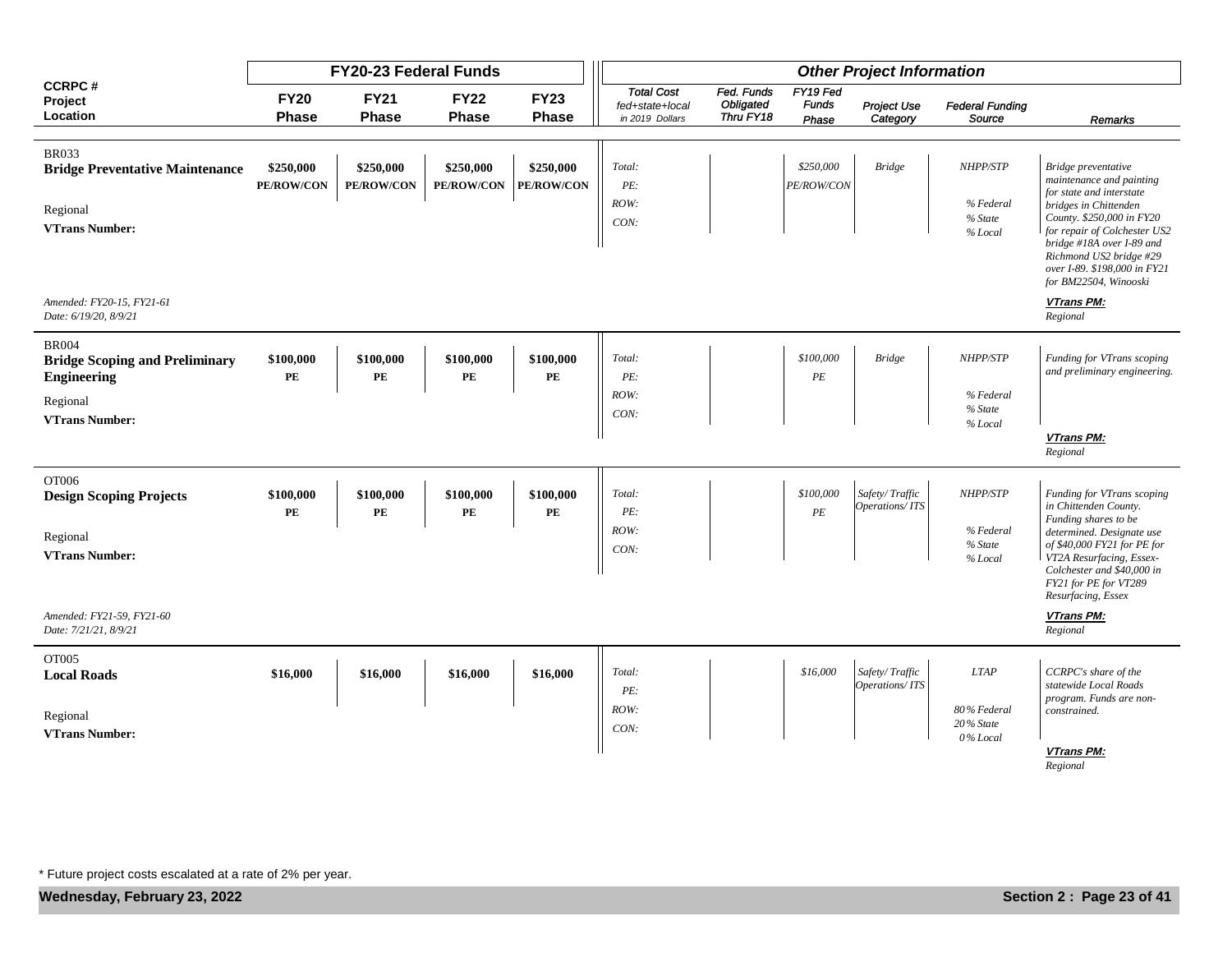|                                                      |                             | FY20-23 Federal Funds       |                             |                         |                                      |                                      |                          | <b>Other Project Information</b>               |                                 |                                                                                  |
|------------------------------------------------------|-----------------------------|-----------------------------|-----------------------------|-------------------------|--------------------------------------|--------------------------------------|--------------------------|------------------------------------------------|---------------------------------|----------------------------------------------------------------------------------|
| <b>CCRPC#</b><br>Project<br>Location                 | <b>FY20</b><br><b>Phase</b> | <b>FY21</b><br><b>Phase</b> | <b>FY22</b><br><b>Phase</b> | <b>FY23</b><br>Phase    | <b>Total Cost</b><br>fed+state+local | Fed. Funds<br>Obligated<br>Thru FY18 | FY19 Fed<br><b>Funds</b> | <b>Project Use</b>                             | <b>Federal Funding</b>          |                                                                                  |
|                                                      |                             |                             |                             |                         | in 2019 Dollars                      |                                      | Phase                    | Category                                       | Source                          | Remarks                                                                          |
| OT017<br><b>Modifications and Overruns</b>           | \$500,000<br>PE/ROW/CON     | \$500,000<br>PE/ROW/CON     | \$500,000<br>PE/ROW/CON     | \$500,000<br>PE/ROW/CON | Total:<br>PE:<br>ROW:                |                                      | \$500,000                | Safety/Traffic<br>$PE/ROW/CON$ Operations/ ITS | NHPP/STP<br>% Federal           | Funds to be used for<br>projects that have been<br>completed but are still       |
| <b>VTrans Number:</b>                                |                             |                             |                             |                         | CON:                                 |                                      |                          |                                                | % State<br>% Local              | incurring costs. Funding<br>shares to be determined.                             |
|                                                      |                             |                             |                             |                         |                                      |                                      |                          |                                                |                                 | VTrans PM:<br>Regional                                                           |
| HP012<br><b>Pavement Marking</b>                     | \$40,000                    | \$40,000                    | \$40,000                    | \$40,000                | Total:                               |                                      | \$40,000                 | Paving                                         | NHPP/STP                        | Funding for VTrans annual                                                        |
|                                                      | CON                         | CON                         | CON                         | CON                     | PE:                                  |                                      | CON                      |                                                |                                 | pavement marking in<br>Chittenden County.                                        |
| Regional<br><b>VTrans Number:</b>                    |                             |                             |                             |                         | ROW:<br>CON:                         |                                      |                          |                                                | 100% Federal<br>0% State        |                                                                                  |
|                                                      |                             |                             |                             |                         |                                      |                                      |                          |                                                | 0% Local                        | VTrans PM:<br>Regional                                                           |
| HP016<br>Paving                                      | \$50,000<br>PE/CON          | \$50,000<br>PE/CON          | \$50,000<br>PE/CON          | \$50,000<br>PE/CON      | Total:<br>PE:                        |                                      | \$50,000<br>PE/CON       | Paving                                         | NHPP/STP                        | Funding for VTrans design<br>of paving projects in<br>Chittenden County. Funding |
| Regional<br><b>VTrans Number:</b>                    |                             |                             |                             |                         | ROW:<br>CON:                         |                                      |                          |                                                | % Federal<br>% State            | shares to be determined.                                                         |
|                                                      |                             |                             |                             |                         |                                      |                                      |                          |                                                | % Local                         | VTrans PM:<br>Regional                                                           |
| <b>BP022</b><br><b>Regional Recreational Trails</b>  | \$70,000                    | \$70,000                    | \$70,000                    | \$70,000                | Total:                               |                                      | \$70,000                 | Bike/                                          | Rec Trails                      | Recreational trails program                                                      |
|                                                      | <b>CON</b>                  | <b>CON</b>                  | <b>CON</b>                  | <b>CON</b>              | PE:<br>ROW:                          |                                      | CON                      | Pedestrian                                     | 80% Federal<br>0% State         | administered by the Vermont<br><b>Agency of Natural</b><br>Resources.            |
| <b>VTrans Number:</b>                                |                             |                             |                             |                         | CON:                                 |                                      |                          |                                                | 20% Local                       | VTrans PM:<br>Regional                                                           |
|                                                      |                             |                             |                             |                         |                                      |                                      |                          |                                                |                                 |                                                                                  |
| OT001<br><b>Regional Safety</b>                      | \$134,798<br>PE/ROW/CON     | \$89,000<br>PE/ROW/CON      | \$250,000<br>PE/ROW/CON     | \$250,000<br>PE/ROW/CON | Total:<br>PE:                        |                                      | \$250,000<br>PE/ROW/CON  | Safety/Traffic<br>Operations/ITS               | Safety                          | Funding for safety projects.<br>Funding shares to be<br>determined. \$115,202 to |
| Regional<br><b>VTrans Number:</b>                    |                             |                             |                             |                         | ROW:<br>CON:                         |                                      |                          |                                                | % Federal<br>% State<br>% Local | project BP069B in FY20.<br>\$161,000 to project HP130<br>in FY21.                |
| Amended: FY20-01, FY21-09<br>Date: 9/18/20, 12/16/20 |                             |                             |                             |                         |                                      |                                      |                          |                                                |                                 | <b>VTrans PM:</b><br>Regional                                                    |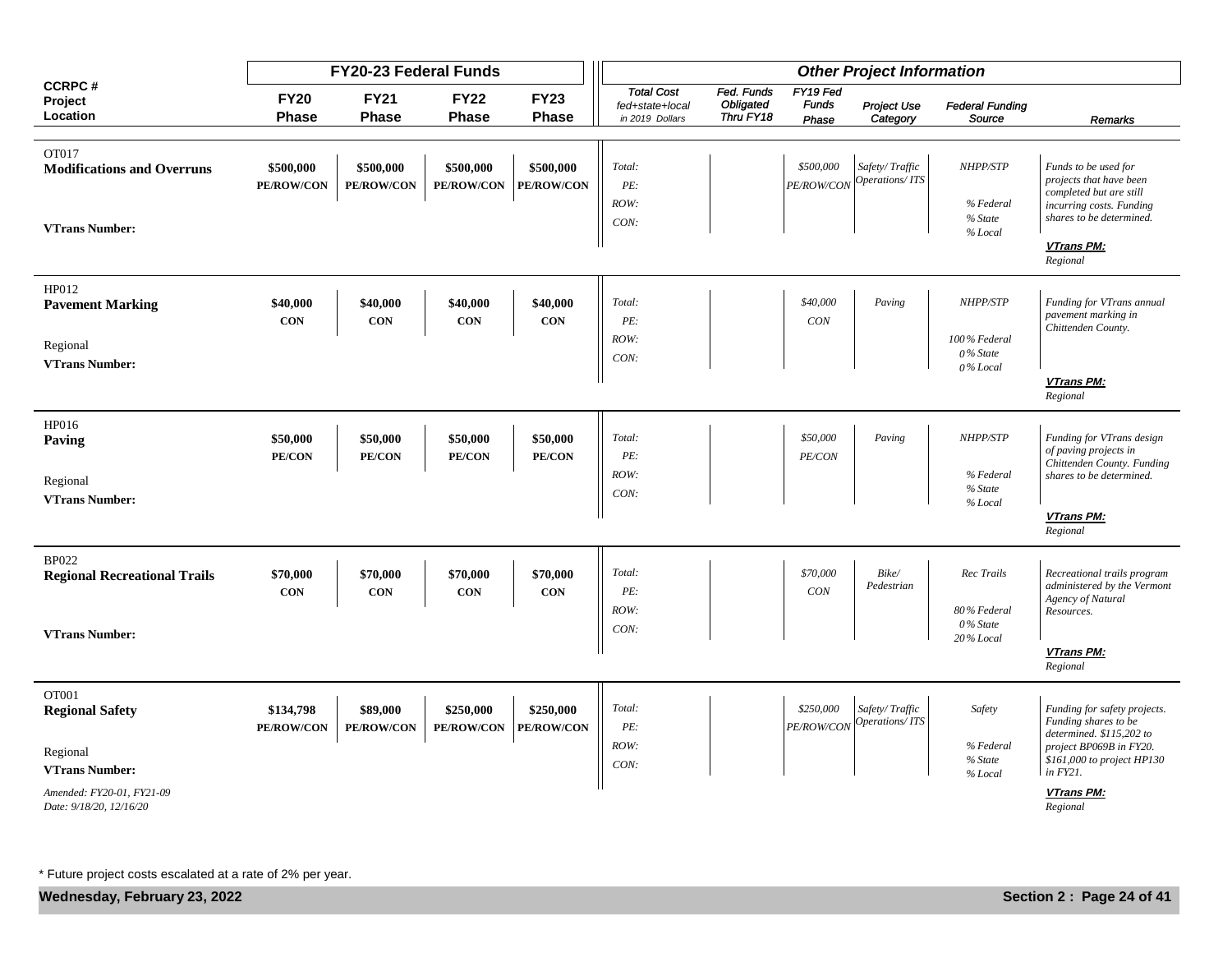|                                                                                                                |                             | FY20-23 Federal Funds          |                                |                                | <b>Other Project Information</b>                        |                                      |                                   |                                  |                                                    |                                                                                                                                                            |
|----------------------------------------------------------------------------------------------------------------|-----------------------------|--------------------------------|--------------------------------|--------------------------------|---------------------------------------------------------|--------------------------------------|-----------------------------------|----------------------------------|----------------------------------------------------|------------------------------------------------------------------------------------------------------------------------------------------------------------|
| <b>CCRPC#</b><br>Project<br>Location                                                                           | <b>FY20</b><br><b>Phase</b> | <b>FY21</b><br><b>Phase</b>    | <b>FY22</b><br><b>Phase</b>    | <b>FY23</b><br>Phase           | <b>Total Cost</b><br>fed+state+local<br>in 2019 Dollars | Fed. Funds<br>Obligated<br>Thru FY18 | FY19 Fed<br><b>Funds</b><br>Phase | <b>Project Use</b><br>Category   | <b>Federal Funding</b><br>Source                   | Remarks                                                                                                                                                    |
| HP115<br><b>Slopes and Ledges</b><br><b>VTrans Number:</b>                                                     | \$250,000<br>PE/ROW/CON     | \$250,000<br><b>PE/ROW/CON</b> | \$250,000<br>PE/ROW/CON        | \$250,000<br><b>PE/ROW/CON</b> | Total:<br>PE:<br>ROW:<br>CON:                           |                                      | \$250,000<br>PE/ROW/CON           | Slopes and<br>Ledges             | NHPP/STP<br>% Federal<br>% State<br>% Local        | Funding for projects to<br>address and maintain<br>stability of slopes. Funding<br>shares to be determined.<br>VTrans PM:<br>Regional                      |
| <b>BR054</b><br><b>Small Culverts</b><br>Regional<br><b>VTrans Number:</b>                                     | \$100,000<br>PE/ROW/CON     | \$100,000<br>PE/ROW/CON        | \$100,000<br><b>PE/ROW/CON</b> | \$100,000<br><b>PE/ROW/CON</b> | Total:<br>PE:<br>ROW:<br>CON:                           |                                      | \$100,000<br><b>PE/ROW/CON</b>    | <b>Bridge</b>                    | NHPP/STP<br>% Federal<br>% State<br>% Local        | Funding for small culvert<br>projects in Chittenden<br>County.<br>VTrans PM:<br>Regional                                                                   |
| HP050<br><b>Statewide Traffic Signal Re-</b><br><b>Timing</b><br><b>VTrans Number:</b>                         | \$35,000<br>PE              | \$35,000<br>PE                 | \$35,000<br>PE                 | \$35,000<br>PE                 | Total:<br>PE:<br>ROW:<br>CON:                           |                                      | \$35,000<br>$\cal PE$             | Safety/Traffic<br>Operations/ITS | <b>STP</b><br>100% Federal<br>0% State<br>0% Local | Funding for Chittenden<br>County share of VTrans<br>statewide optimization of<br>traffic signals on the state<br>system.<br>VTrans PM:<br>Regional         |
| HP027<br><b>Traffic Signals</b><br>Regional<br><b>VTrans Number:</b>                                           | \$10,000<br>PE              | \$10,000<br>PE                 | \$10,000<br>PE                 | \$10,000<br>PE                 | Total:<br>PE:<br>ROW:<br>CON:                           |                                      | \$10,000<br>$\cal PE$             | Safety/Traffic<br>Operations/ITS | <b>STP</b><br>100% Federal<br>0% State<br>0% Local | Funding for VTrans scoping<br>and preliminary engineering<br>for traffic signals on the<br>state system in Chittenden<br>County.<br>VTrans PM:<br>Regional |
| <b>Richmond</b>                                                                                                |                             |                                |                                |                                |                                                         |                                      |                                   |                                  |                                                    |                                                                                                                                                            |
| <b>BR062</b><br><b>US2 Culvert Rehabilitation</b><br><b>VTrans Number:</b><br>Amended: FY21-45<br>Date: 6/6/21 |                             | \$50,000<br>PE                 |                                |                                | Total:<br>PE:<br>ROW:<br>CON:                           |                                      |                                   |                                  | % Federal<br>% State<br>% Local                    | VTrans PM:                                                                                                                                                 |

**Mednesday, February 23, 2022 Section 2 : Page 25 of 41**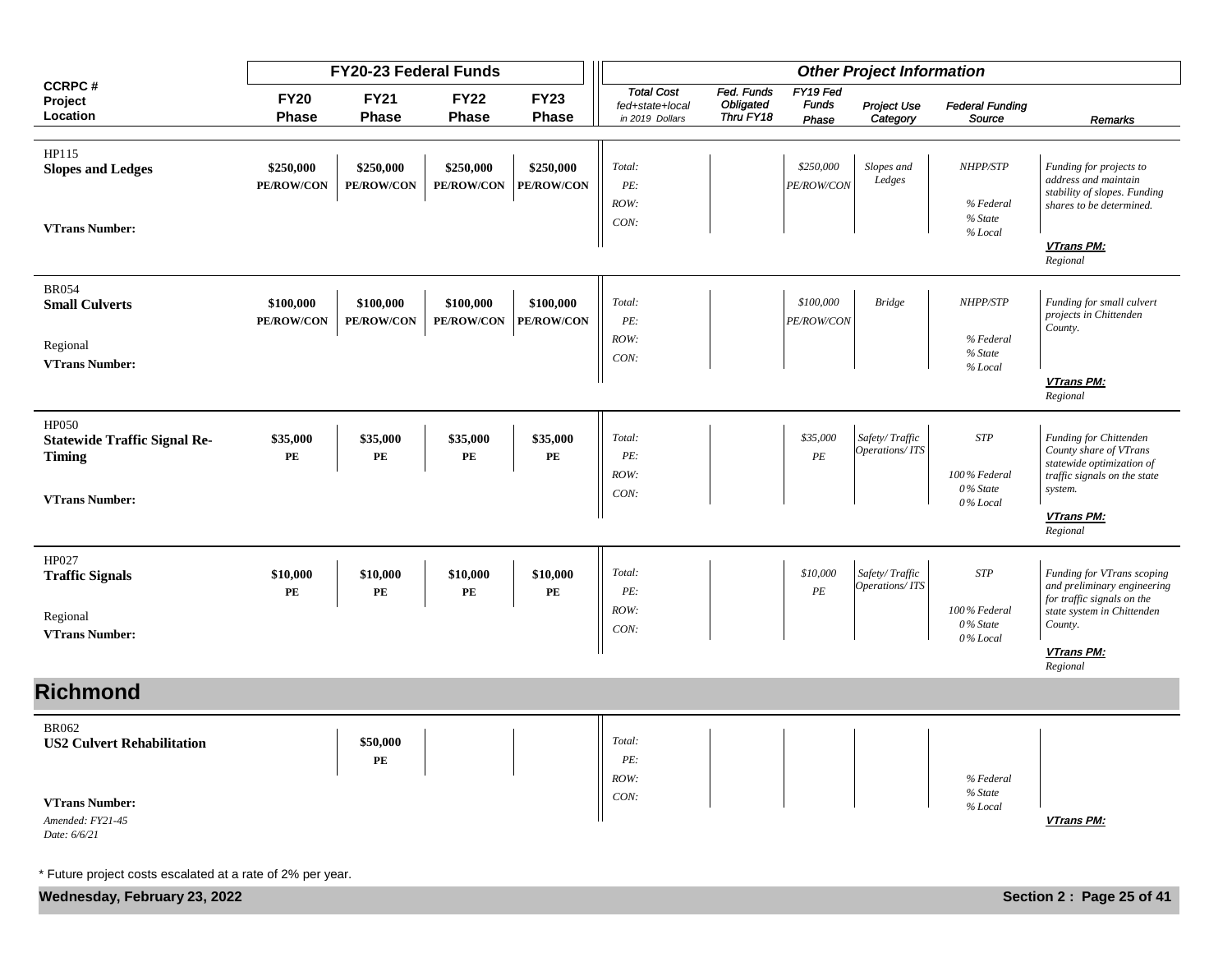|                                                                                                               |                             | FY20-23 Federal Funds       |                                     |                             | <b>Other Project Information</b> |                                                         |                                      |                                   |                                  |                                                     |                                                                                                                                                                                                                                                                                                        |
|---------------------------------------------------------------------------------------------------------------|-----------------------------|-----------------------------|-------------------------------------|-----------------------------|----------------------------------|---------------------------------------------------------|--------------------------------------|-----------------------------------|----------------------------------|-----------------------------------------------------|--------------------------------------------------------------------------------------------------------------------------------------------------------------------------------------------------------------------------------------------------------------------------------------------------------|
| <b>CCRPC#</b><br>Project<br>Location                                                                          | <b>FY20</b><br><b>Phase</b> | <b>FY21</b><br><b>Phase</b> | <b>FY22</b><br><b>Phase</b>         | <b>FY23</b><br><b>Phase</b> |                                  | <b>Total Cost</b><br>fed+state+local<br>in 2019 Dollars | Fed. Funds<br>Obligated<br>Thru FY18 | FY19 Fed<br><b>Funds</b><br>Phase | Project Use<br>Category          | <b>Federal Funding</b><br>Source                    | Remarks                                                                                                                                                                                                                                                                                                |
| <b>Shelburne</b>                                                                                              |                             |                             |                                     |                             |                                  |                                                         |                                      |                                   |                                  |                                                     |                                                                                                                                                                                                                                                                                                        |
| <b>BP107</b><br><b>Irish Hill Road Pedestrian</b><br><b>Bridge and Sidewalk</b><br>VTrans Number: STP BP18(3) |                             | \$455,000<br><b>CON</b>     |                                     |                             | Total:<br>PE:<br>ROW:<br>CON:    | \$864,230<br>\$185,192<br>\$679,038                     |                                      | \$124,108<br>$\cal PE$            | Bike/<br>Pedestrian              | <b>STP</b><br>80% Federal<br>0% State<br>20% Local  | 2018 Bike/ped award<br>(\$579,200) for prefabricated<br>ped bridge and new<br>sidewalk along Irish Hill<br>Road.<br><b>VTrans PM:</b>                                                                                                                                                                  |
| OT027<br><b>Nesti/VELCO Gravel Wetlands</b><br><b>Project</b><br>VTrans Number: TAP TA16(6)                   |                             | \$71,000<br><b>CON</b>      |                                     |                             | Total:<br>PE:<br>ROW:<br>CON:    | \$370,000<br>\$60,000<br>\$10,000<br>\$300,000          | \$16,000                             | \$71,000<br>CON                   | Stormwater/<br>Environmental     | <b>STP</b><br>80% Federal<br>0% State<br>20% Local  | 2016 TA award (\$87,000) to<br>construct a gravel wetland<br>stormwater treatment system<br>to treat runoff from<br>Shelburne Bay. Other<br>funding sources include<br>Lake Champlain Basin<br>Program, Waterwheel<br>Foundation and Clean<br>Water Initiative Program.<br>VTrans PM:<br>Perrigo, Joel |
| <b>BP104</b><br><b>Town Hall/Parade US7</b><br><b>Crosswalk Upgrade</b><br>VTrans Number: STP BP17(26)        |                             |                             | No federal funds - project finished |                             | Total:<br>PE:<br>ROW:<br>CON:    |                                                         |                                      | \$3,850<br>CON                    | Bike/<br>Pedestrian              | <b>STSP</b><br>0% Federal<br>80% State<br>20% Local | 2017 Bike &Ped Award<br>$(\$3,850)$ for a rectangular<br>rapid flashing beacon<br>(RRFB) on US7.<br><b>VTrans PM:</b>                                                                                                                                                                                  |
| HP127<br><b>US7/Harbor Road/Falls Road</b><br><b>VTrans Number:</b>                                           |                             |                             | <b>Illustrative</b>                 |                             | Total:<br>PE:<br>ROW:<br>CON:    | \$1,540,000<br>\$140,000<br>\$1,400,000                 |                                      |                                   | Safety/Traffic<br>Operations/ITS | $ST\!P$<br>80% Federal<br>20% State<br>0% Local     | Intersection upgrades.<br>Illustrative project pending<br>the availability of federal<br>funds.<br><b>VTrans PM:</b>                                                                                                                                                                                   |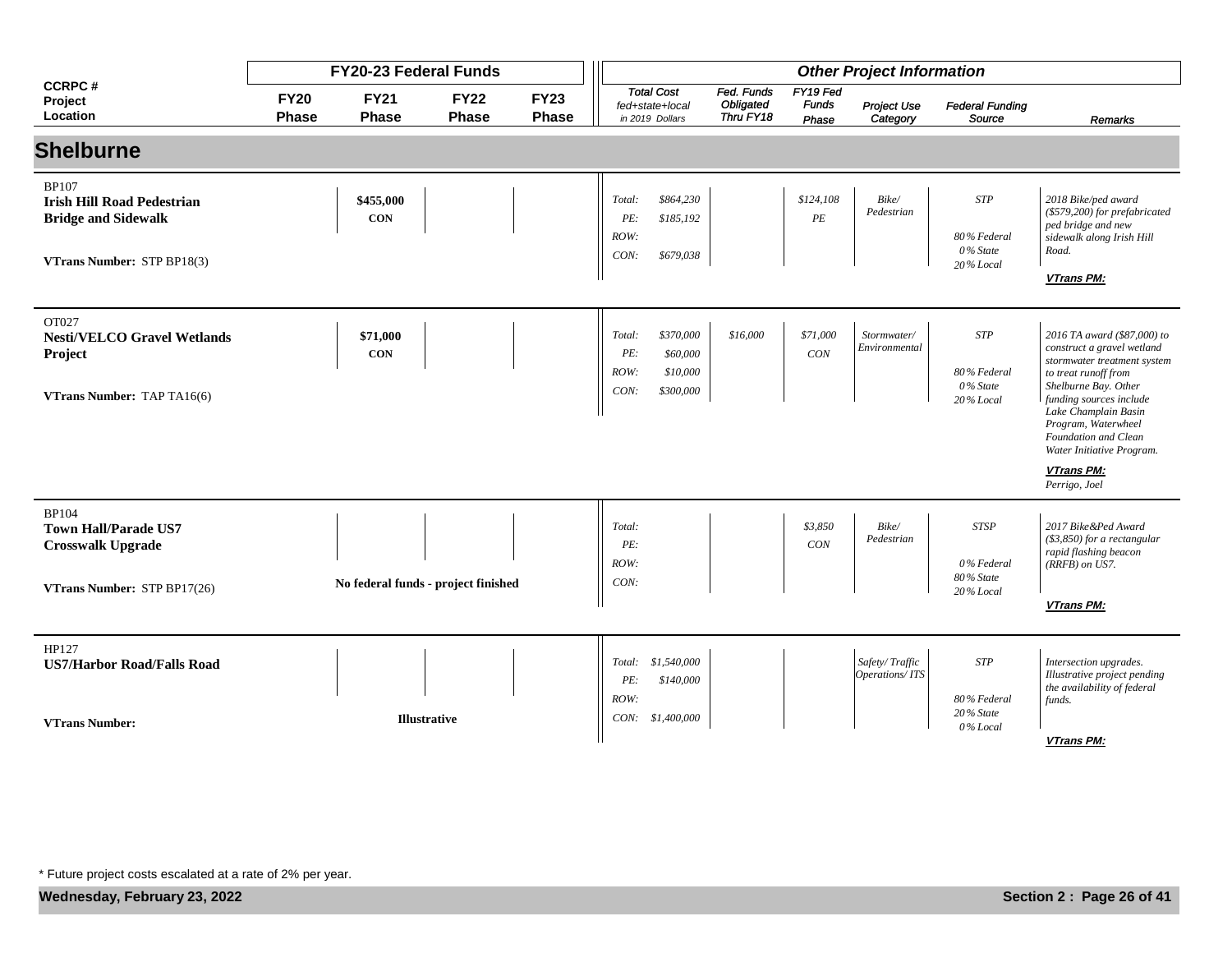|                                                                                                                                                 |                             | <b>FY20-23 Federal Funds</b> |                             |                             | <b>Other Project Information</b>                                        |                                             |                                   |                                  |                                                    |                                                                                                                                                                         |  |
|-------------------------------------------------------------------------------------------------------------------------------------------------|-----------------------------|------------------------------|-----------------------------|-----------------------------|-------------------------------------------------------------------------|---------------------------------------------|-----------------------------------|----------------------------------|----------------------------------------------------|-------------------------------------------------------------------------------------------------------------------------------------------------------------------------|--|
| <b>CCRPC#</b><br>Project<br>Location                                                                                                            | <b>FY20</b><br><b>Phase</b> | <b>FY21</b><br><b>Phase</b>  | <b>FY22</b><br><b>Phase</b> | <b>FY23</b><br><b>Phase</b> | <b>Total Cost</b><br>fed+state+local<br>in 2019 Dollars                 | Fed. Funds<br><b>Obligated</b><br>Thru FY18 | FY19 Fed<br><b>Funds</b><br>Phase | Project Use<br>Category          | <b>Federal Funding</b><br>Source                   | Remarks                                                                                                                                                                 |  |
| <b>Shelburne-South Burlington</b>                                                                                                               |                             |                              |                             |                             |                                                                         |                                             |                                   |                                  |                                                    |                                                                                                                                                                         |  |
| <b>HP137A</b><br><b>US7 Signal Upgrades</b><br>Webster Road to IDX Drive<br>VTrans Number: NHG SGNL(51)C/1<br>Amended: FY20-09<br>Date: 3/18/20 | \$1,447,000<br><b>CON</b>   | \$161,000<br><b>CON</b>      |                             |                             | \$2,438,847<br>Total:<br>PE:<br>\$90,000<br>ROW:<br>CON:<br>\$2,348,847 | \$75,000                                    | \$10,000<br>PE                    | Safety/Traffic<br>Operations/ITS | Safety/HSIP<br>95% Federal<br>5% State<br>0% Local | Signal upgrades in 10<br>locations on US7 between<br>Webster Rd and IDX Dr.<br>Project includes \$996,000 in<br>AID grant funds.<br><b>VTrans PM:</b><br>Sisson, Taylor |  |
| HP137B<br><b>US7 Signal Upgrades</b><br><b>McIntosh Avenue to Swift Street</b>                                                                  |                             | \$2,000,000<br><b>CON</b>    | \$577,000<br><b>CON</b>     |                             | \$2,300,000<br>Total:<br>PE:<br>ROW:<br>CON:<br>\$2,300,000             |                                             |                                   | Safety/Traffic<br>Operations/ITS | <b>HSIP</b><br>97% Federal<br>3% State             | Full signal replacement for<br>6 signals between McIntosh<br>Ave and Swift Street.                                                                                      |  |
| VTrans Number: NHG SGNL(51)C/2<br>Amended: FY20-09, FY21-06<br>Date: 3/18/20, 11/19/20                                                          |                             |                              |                             |                             |                                                                         |                                             |                                   |                                  | 0% Local                                           | <b>VTrans PM:</b><br>Sisson, Taylor                                                                                                                                     |  |
| <b>South Burlington</b>                                                                                                                         |                             |                              |                             |                             |                                                                         |                                             |                                   |                                  |                                                    |                                                                                                                                                                         |  |
| OT048<br><b>Airport Drive Infiltration Project</b>                                                                                              |                             | \$60,000<br>PE               | \$8,000<br><b>ROW</b>       | \$320,000<br><b>CON</b>     | Total:<br>PE:<br>ROW:                                                   |                                             |                                   | Bike/<br>Pedestrian              | % Federal                                          |                                                                                                                                                                         |  |
| <b>VTrans Number:</b><br>Amended: FY21-25<br>Date: 5/19/21                                                                                      |                             |                              |                             |                             | CON:                                                                    |                                             |                                   |                                  | % State<br>% Local                                 | <b>VTrans PM:</b>                                                                                                                                                       |  |
| OT037<br><b>Bartlett Brook Stormwater</b><br><b>Treatment System Expansion</b>                                                                  | \$1,313<br><b>ROW</b>       | \$117,423<br><b>CON</b>      |                             |                             | \$469,650<br>Total:<br>PE:<br>\$20,200<br>ROW:<br>\$5,050               | \$26,676                                    | \$1,313<br>ROW                    | Stormwater/<br>Environmental     | <b>STP</b><br>26% Federal                          | Municipal Highway and<br><b>Stormwater Mitigation</b><br>Program award (\$123,988<br>fed, \$251,732 state)                                                              |  |
| VTrans Number: STP MM18(17)                                                                                                                     |                             |                              |                             |                             | CON:<br>\$444,400                                                       |                                             |                                   |                                  | 54% State<br>$20\%$ Local                          | <b>VTrans PM:</b>                                                                                                                                                       |  |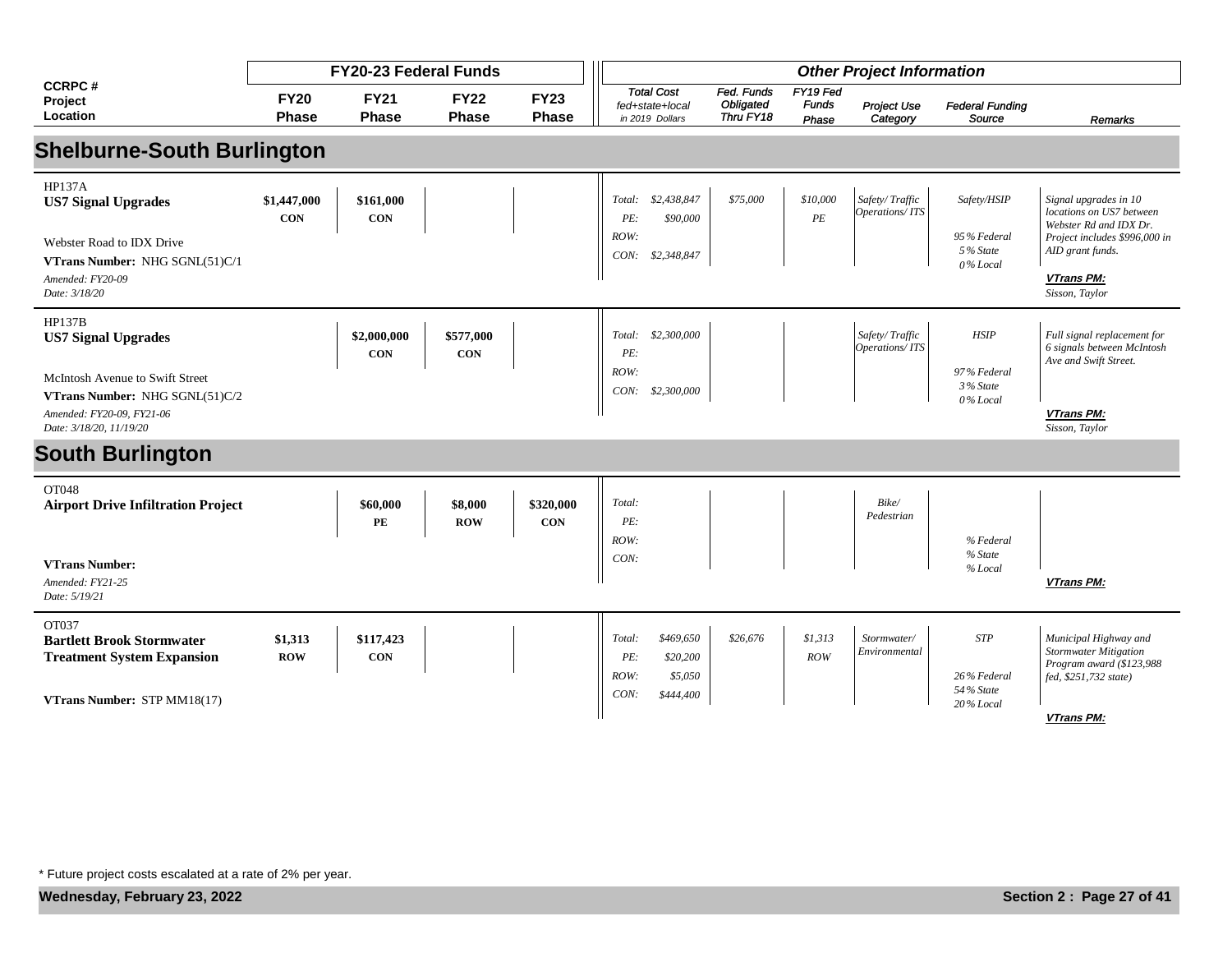|                                                                                                                             |                             | FY20-23 Federal Funds       |                             | <b>Other Project Information</b> |                                                                                 |                                      |                                   |                                  |                                                            |                                                                                                                                                                                                                                        |
|-----------------------------------------------------------------------------------------------------------------------------|-----------------------------|-----------------------------|-----------------------------|----------------------------------|---------------------------------------------------------------------------------|--------------------------------------|-----------------------------------|----------------------------------|------------------------------------------------------------|----------------------------------------------------------------------------------------------------------------------------------------------------------------------------------------------------------------------------------------|
| <b>CCRPC#</b><br>Project<br>Location                                                                                        | <b>FY20</b><br><b>Phase</b> | <b>FY21</b><br><b>Phase</b> | <b>FY22</b><br><b>Phase</b> | <b>FY23</b><br>Phase             | <b>Total Cost</b><br>fed+state+local<br>in 2019 Dollars                         | Fed. Funds<br>Obligated<br>Thru FY18 | FY19 Fed<br><b>Funds</b><br>Phase | Project Use<br>Category          | <b>Federal Funding</b><br>Source                           | Remarks                                                                                                                                                                                                                                |
| <b>BP108</b><br><b>Dorset Street Path - Old Cross</b><br><b>Road to Sadie Lane</b>                                          | \$75,000<br>PE              | \$125,000<br>PE/CON         | \$213,600<br>CON            | \$230,000<br><b>CON</b>          | \$827,000<br>Total:<br>PE:<br>ROW:<br>CON:                                      |                                      |                                   | BikeB/<br>Pedestrian             | $STP$<br>80% Federal<br>0% State                           | 2019 Bike/Pedestrian<br>Program Award (\$661,600<br>fed).                                                                                                                                                                              |
| VTrans Number: STP BP19(4)<br>Amended: FY20-02<br>Date: 10/19/19                                                            |                             |                             |                             |                                  |                                                                                 |                                      |                                   |                                  | 20% Local                                                  | VTrans PM:                                                                                                                                                                                                                             |
| <b>BP117</b><br><b>East-West Alternative</b><br><b>Transportation Crossing</b><br><b>VTrans Number:</b><br>Amended: FY22-22 |                             |                             | \$240,000<br>PE             |                                  | Total: \$14,555,970<br>PE:<br>ROW:<br>CON:                                      |                                      |                                   | Bike/<br>Pedestrian              | <b>RAISE</b><br>% Federal<br>% State<br>% Local            | \$9,768,834 RAISE grant to<br>construct a bicycle and<br>pedestrian bridge over I-89<br>near Exit 14.<br>VTrans PM:                                                                                                                    |
| Date: 2/16/22                                                                                                               |                             |                             |                             |                                  |                                                                                 |                                      |                                   |                                  |                                                            |                                                                                                                                                                                                                                        |
| HC012<br>I-89 Exit 14 Area Signal<br><b>Upgrades</b><br>Williston Road and Dorset Street<br><b>VTrans Number:</b>           | \$400,000<br><b>CON</b>     | \$663,982<br><b>CON</b>     |                             |                                  | Total: \$1,330,000<br>PE:<br>ROW:<br>CON:                                       |                                      | \$1,063,982                       | Safety/Traffic<br>Operations/ITS | SAFETEA-LU Earmark<br>80% Federal<br>0% State<br>20% Local | SAFETEA-LU earmark.<br>Demo ID number VT039.<br>Earmark amount \$4 M<br>programmed at 90%. Funds<br>were used for Improvements<br>to I-89 Exit 14 Ramp C and<br>for Staples Lane. \$1,063,982<br>remains in the earmark.<br>VTrans PM: |
|                                                                                                                             |                             |                             |                             |                                  |                                                                                 |                                      |                                   |                                  |                                                            | Earmark                                                                                                                                                                                                                                |
| OT047<br><b>Kennedy Drive Gravel Wetland</b><br><b>Retrofit - Pond 2</b><br>VTrans Number: STP MM19(11)                     | \$66,317<br><b>CON</b>      |                             |                             |                                  | \$317,020<br>Total:<br>PE:<br>\$53,820<br>ROW:<br>\$12,000<br>CON:<br>\$251,200 |                                      | \$17,376<br>PE/ROW                | Stormwater/<br>Environmental     | $STP$<br>26% Federal<br>54% State<br>20% Local             | FY19 Municipal Highway<br>and Stormwater Mitigation<br>Program award (\$83,693<br>fed, \$169,923 state).<br>VTrans PM:                                                                                                                 |
|                                                                                                                             |                             |                             |                             |                                  |                                                                                 |                                      |                                   |                                  |                                                            |                                                                                                                                                                                                                                        |
| OT044<br><b>Kennedy Drive Stormwater Pond</b><br><b>7 Expansion</b>                                                         | \$267,400<br><b>CON</b>     |                             |                             |                                  | Total:<br>\$350,000<br>PE:<br>\$50,000<br>ROW:                                  | \$40,108                             | \$267,440<br>CON                  | Stormwater/<br>Environmental     | <b>STP</b><br>74% Federal                                  | 2018 Transportation<br>Alternatives award<br>$($ \$300,000 $)$                                                                                                                                                                         |
| VTrans Number: TAP TA18(7)                                                                                                  |                             |                             |                             |                                  | CON:<br>\$300,000                                                               |                                      |                                   |                                  | 0% State<br>26% Local                                      | VTrans PM:<br>Perrigo, Joel                                                                                                                                                                                                            |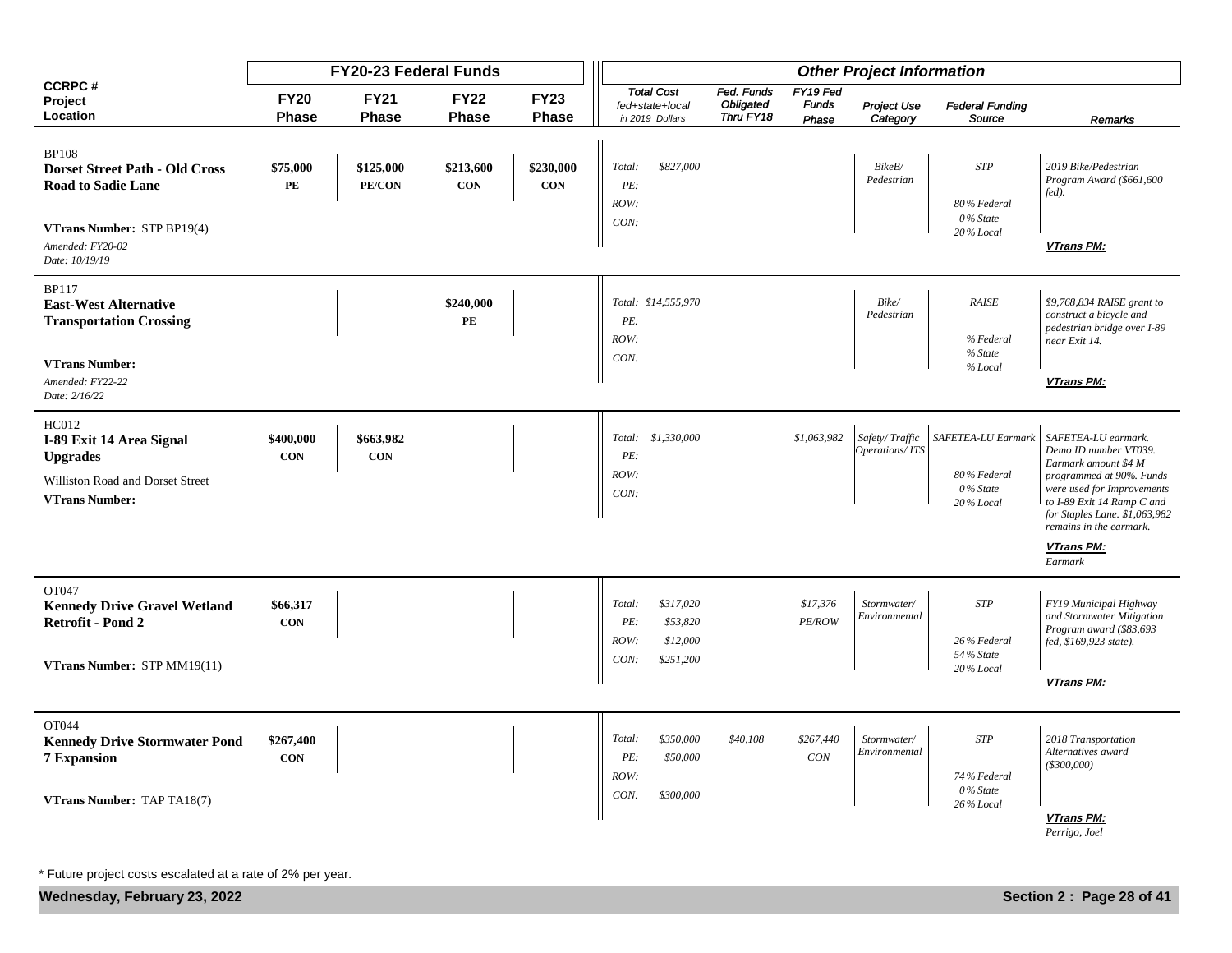|                                                                                                                                                      |                             | FY20-23 Federal Funds       |                                |                             |                                                                                      |                                      |                                   | <b>Other Project Information</b>             |                                                            |                                                                                                                                                                    |
|------------------------------------------------------------------------------------------------------------------------------------------------------|-----------------------------|-----------------------------|--------------------------------|-----------------------------|--------------------------------------------------------------------------------------|--------------------------------------|-----------------------------------|----------------------------------------------|------------------------------------------------------------|--------------------------------------------------------------------------------------------------------------------------------------------------------------------|
| <b>CCRPC#</b><br>Project<br>Location                                                                                                                 | <b>FY20</b><br><b>Phase</b> | <b>FY21</b><br><b>Phase</b> | <b>FY22</b><br><b>Phase</b>    | <b>FY23</b><br><b>Phase</b> | <b>Total Cost</b><br>fed+state+local<br>in 2019 Dollars                              | Fed. Funds<br>Obligated<br>Thru FY18 | FY19 Fed<br><b>Funds</b><br>Phase | Project Use<br>Category                      | <b>Federal Funding</b><br>Source                           | Remarks                                                                                                                                                            |
| <b>BR058</b><br><b>Kimball Avenue/Marshall</b><br><b>Avenue Culvert Scoping</b><br>VTrans Number: STP MM18(3)                                        |                             |                             | <b>Funds obligated in FY19</b> |                             | Total:<br>PE:<br>\$82,800<br>ROW:<br>CON:                                            | \$36,633                             | \$29,607<br>Scoping               | <b>Bridge</b>                                | <b>STP</b><br>80% Federal<br>$0\%$ State<br>20% Local      | Municipal Highway and<br><b>Stormwater Mitigation</b><br>Program award<br><b>VTrans PM:</b>                                                                        |
| <b>BP111</b><br><b>Kimball/Marshall Avenue</b><br><b>Bicycle &amp; Pedestrian Facilties</b><br>over Muddy Brook<br><b>VTrans Number: TAP TA20(8)</b> |                             | \$300,000<br><b>ROW/CON</b> |                                |                             | \$397,330<br>Total:<br>PE:<br>\$87,330<br>ROW:<br>\$25,000<br>\$285,000<br>CON:      |                                      |                                   | Bike/<br>Pedestrian                          | <b>STP</b><br>80% Federal<br>0% State<br>20% Local         | 2020 TA Award (\$300,000)<br>for a 10-ft-wide shared use<br>path adjacent to culvert<br>replacement project. FY21<br>has \$4,045 for ROW and<br>\$295,946 for CON. |
| Amended: FY20-13, FY21-15<br>Date: 5/20/20, 1/28/21                                                                                                  |                             |                             |                                |                             |                                                                                      |                                      |                                   |                                              |                                                            | VTrans PM:                                                                                                                                                         |
| OT046<br><b>Lindenwood Drive Close</b><br><b>Drainage System and</b><br><b>Stormwater Treatment</b>                                                  |                             | \$95,385<br><b>CON</b>      | \$96,610<br><b>CON</b>         |                             | \$379,467<br>Total:<br>PE:<br>\$65,700<br>ROW:                                       |                                      | \$19,973<br>PE                    | Stormwater/<br>Environmental                 | <b>STP</b><br>30% Federal                                  | FY19 Municipal Highway<br>and Stormwater Mitigation<br>Program award (\$115,358<br>fed, \$188,216 state)                                                           |
| VTrans Number: STP MM19(10)<br>Amended: FY22-23<br>Date: 2/16/22                                                                                     |                             |                             |                                |                             | CON:<br>\$313,767                                                                    |                                      |                                   |                                              | 50% State<br>20% Local                                     | VTrans PM:                                                                                                                                                         |
| HC010B<br><b>Market Street Reconstruction</b><br><b>Transportation Improvements</b><br>VTrans Number: STP 5200(17)                                   |                             |                             | Funds to be obligated in FY19  |                             | Total: \$7,167,000<br>PE:<br>\$2,000,000<br>\$170,000<br>ROW:<br>CON:<br>\$4,997,000 | \$1,086,924                          | \$2,500,000<br>CON                | New Facility/<br>Major<br>Roadway<br>Upgrade | SAFETEA-LU Earmark<br>80% Federal<br>0% State<br>20% Local | Demo ID number VT058.<br>Earmark amount \$5 M<br>programmed at 90%.<br>Balance of PE to come from<br><b>STP</b> Earmark (Project<br>$HCO10A$ ).                    |
|                                                                                                                                                      |                             |                             |                                |                             |                                                                                      |                                      |                                   |                                              |                                                            | <b>VTrans PM:</b><br>Perrigo, Joel                                                                                                                                 |
| OT029<br><b>Picard Circle Stormwater</b><br><b>Improvements</b>                                                                                      |                             |                             | <b>Finished</b>                |                             | \$358,933<br>Total:<br>PE:<br>\$65,000<br>ROW:<br>CON:<br>\$291,933                  | \$52,000<br>\$2,000                  | \$235,147<br>PE/CON               | Stormwater/<br>Environmental                 | <b>STP</b><br>80% Federal<br>0% State                      | 2017 TA award (\$229,600)<br>to design and construct<br>stormwater infiltration and<br>drainage infrastructure.                                                    |
| VTrans Number: TAP TA17(6)                                                                                                                           |                             |                             |                                |                             |                                                                                      |                                      |                                   |                                              | 20% Local                                                  | <b>VTrans PM:</b><br>Robertson, Scott                                                                                                                              |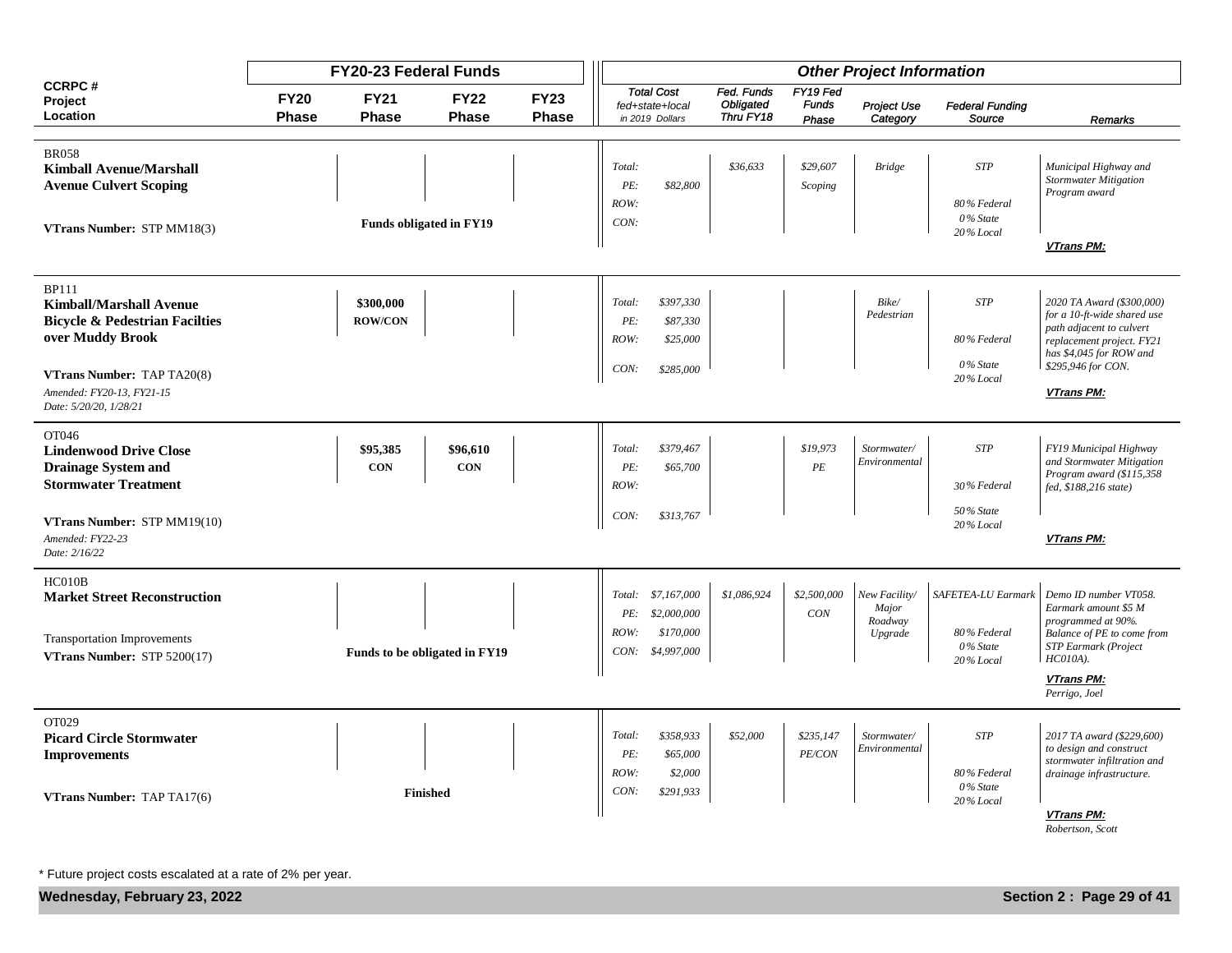|                                                                                                                                                                                        |                             | <b>FY20-23 Federal Funds</b>       |                             |                      | <b>Other Project Information</b>                                                      |                                      |                                   |                                  |                                                    |                                                                                                                                                                             |  |
|----------------------------------------------------------------------------------------------------------------------------------------------------------------------------------------|-----------------------------|------------------------------------|-----------------------------|----------------------|---------------------------------------------------------------------------------------|--------------------------------------|-----------------------------------|----------------------------------|----------------------------------------------------|-----------------------------------------------------------------------------------------------------------------------------------------------------------------------------|--|
| <b>CCRPC#</b><br>Project<br>Location                                                                                                                                                   | <b>FY20</b><br><b>Phase</b> | <b>FY21</b><br><b>Phase</b>        | <b>FY22</b><br><b>Phase</b> | <b>FY23</b><br>Phase | <b>Total Cost</b><br>fed+state+local<br>in 2019 Dollars                               | Fed. Funds<br>Obligated<br>Thru FY18 | FY19 Fed<br><b>Funds</b><br>Phase | Project Use<br>Category          | <b>Federal Funding</b><br>Source                   | Remarks                                                                                                                                                                     |  |
| <b>BP113</b><br><b>Spear Street Bike/Ped Connector</b><br><b>VTrans Number:</b><br>Amended: FY21-27                                                                                    |                             | \$53,904<br>$\mathbf{P}\mathbf{E}$ |                             |                      | Total:<br>PE:<br>ROW:<br>CON:                                                         |                                      |                                   |                                  | % Federal<br>% State<br>% Local                    | VTrans PM:                                                                                                                                                                  |  |
| Date: 5/19/21<br><b>BP102</b><br><b>Williston Road Cycle Track and</b><br><b>Pedestrian Improvements</b><br>Dorset Street to Midas Drive/White<br>Street<br>VTrans Number: STP BP17(9) | \$488,000<br><b>ROW</b>     |                                    | \$108,885<br><b>CON</b>     |                      | \$2,412,697<br>Total:<br>\$253,894<br>PE:<br>\$610,049<br>ROW:<br>\$1,548,753<br>CON: | \$58,108                             | \$145,007<br>$\cal{P}E$           | Bike/<br>Pedestrian              | <b>STP</b><br>% Federal<br>% State<br>% Local      | New asphalt bike/ped facility<br>on the south side of<br>Williston Road. 2017<br>Bike&Ped Award<br>(\$800,000). Project to be<br>funded with 50% TIF district<br>VTrans PM: |  |
| OT043<br><b>Woodcrest/Deane Street</b><br><b>Stormwater Infiltration and</b><br><b>Detention System</b><br>VTrans Number: TAP TA18(6)                                                  | \$233,200<br><b>CON</b>     | \$201,600<br><b>CON</b>            |                             |                      | \$255,000<br>Total:<br>PE:<br>\$15,000<br>ROW:<br>\$240,000<br>CON:                   | \$12,054                             |                                   | Stormwater/<br>Environmental     | <b>STP</b><br>80% Federal<br>0% State<br>20% Local | Kaplan, Jon<br>2018 Transportation<br>Alternatives award<br>$(\$242,000)$                                                                                                   |  |
| Amended: FY21-46<br>Date: 6/6/21<br><b>St. George</b>                                                                                                                                  |                             |                                    |                             |                      |                                                                                       |                                      |                                   |                                  |                                                    | VTrans PM:<br>Perrigo, Joel                                                                                                                                                 |  |
| HP134<br>VT116/VT2A Improvements                                                                                                                                                       | \$100,000<br>PE             | \$65,000<br><b>Scoping</b>         |                             |                      | Total:<br>PE:<br>ROW:                                                                 | \$20,000                             |                                   | Safety/Traffic<br>Operations/ITS | <b>STP</b><br>100% Federal<br>$0\%$ State          |                                                                                                                                                                             |  |
| VTrans Number: STP 021-1(36)<br>Amended: FY21-57<br>Date: 7/21/21                                                                                                                      |                             |                                    |                             |                      | CON:                                                                                  |                                      |                                   |                                  | 0% Local                                           | VTrans PM:<br>Coburn, Patti                                                                                                                                                 |  |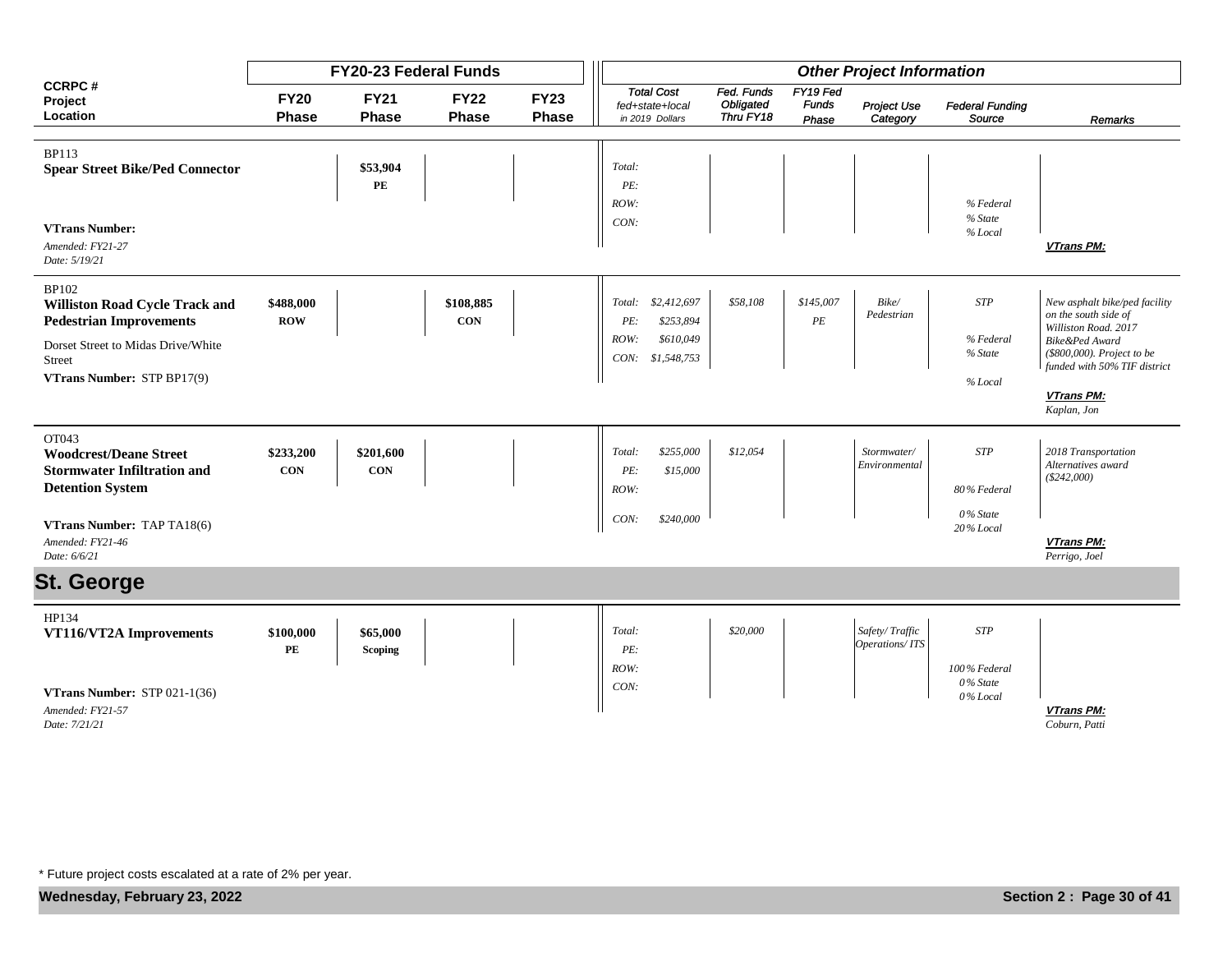|                                                                                                                                             |                             | <b>FY20-23 Federal Funds</b> |                             |                      | <b>Other Project Information</b>                        |                                      |                                   |                         |                                                              |                                                                                                                                                                                               |  |
|---------------------------------------------------------------------------------------------------------------------------------------------|-----------------------------|------------------------------|-----------------------------|----------------------|---------------------------------------------------------|--------------------------------------|-----------------------------------|-------------------------|--------------------------------------------------------------|-----------------------------------------------------------------------------------------------------------------------------------------------------------------------------------------------|--|
| <b>CCRPC#</b><br>Project<br>Location                                                                                                        | <b>FY20</b><br><b>Phase</b> | <b>FY21</b><br><b>Phase</b>  | <b>FY22</b><br><b>Phase</b> | <b>FY23</b><br>Phase | <b>Total Cost</b><br>fed+state+local<br>in 2019 Dollars | Fed. Funds<br>Obligated<br>Thru FY18 | FY19 Fed<br><b>Funds</b><br>Phase | Project Use<br>Category | <b>Federal Funding</b><br>Source                             | Remarks                                                                                                                                                                                       |  |
| <b>Transit</b>                                                                                                                              |                             |                              |                             |                      |                                                         |                                      |                                   |                         |                                                              |                                                                                                                                                                                               |  |
| <b>TR061A</b><br><b>GMT Capital - Buses, Facilities</b><br>and Equipment<br><b>VTrans Number:</b>                                           | \$2,500,000                 | \$3,500,000                  | \$3,500,000                 | \$3,500,000          | Total:<br>$\cal PE.$<br>ROW:<br>CON:                    |                                      |                                   | Transit                 | FTA Sec. 5339<br>80% Federal<br>10% State<br>10% Local       | Federal funds for vehicle<br>replacement past their<br>useful life, facilities, transit<br>technology, shelters,<br>lighting, bike racks and<br>support equipment. Pending<br>award of funds. |  |
|                                                                                                                                             |                             |                              |                             |                      |                                                         |                                      |                                   |                         |                                                              | VTrans PM:<br>Transit                                                                                                                                                                         |  |
| <b>TR061C</b><br><b>GMT Capital - Buses, Facilities</b><br>and Equipment<br><b>VTrans Number:</b>                                           |                             |                              |                             |                      | Total:<br>PE:<br>ROW:<br>CON:                           |                                      | \$1,450,000                       | Transit                 | <b>STP</b> Transfer<br>80% Federal<br>10% State<br>10% Local | VTrans PM:<br>Transit                                                                                                                                                                         |  |
| <b>TR078</b><br><b>GMT Capital - Facility and Bus</b><br><b>Heavy Repairs</b><br><b>VTrans Number:</b><br>Amended: FY22-20<br>Date: 2/16/22 | \$330,000                   | \$340,000                    | \$350,000                   | \$360,000            | Total:<br>PE:<br>ROW:<br>CON:                           |                                      | \$700,000                         | Transit                 | STP Transfer/CMAQ<br>80% Federal<br>10% State<br>10% Local   | Facility and bus PM such as<br>HVAC, energy efficiency,<br>roof, doors, lifts, engines,<br>transmissions, floors,<br>radiators. Pending award of<br>funds to GMT.<br>VTrans PM:<br>Transit    |  |
| <b>TR076</b><br><b>GMT Capital - Fare Payment</b><br><b>System Improvement</b><br><b>VTrans Number:</b>                                     |                             | \$500,000                    | \$500,000                   | \$500,000            | Total:<br>PE:<br>ROW:<br>CON:                           |                                      |                                   | Transit                 | <b>STP</b> Transfer<br>80% Federal<br>10% State<br>10% Local | Improved fare payment<br>system. Pending award of<br>funds to GMT.<br>VTrans PM:<br>Transit                                                                                                   |  |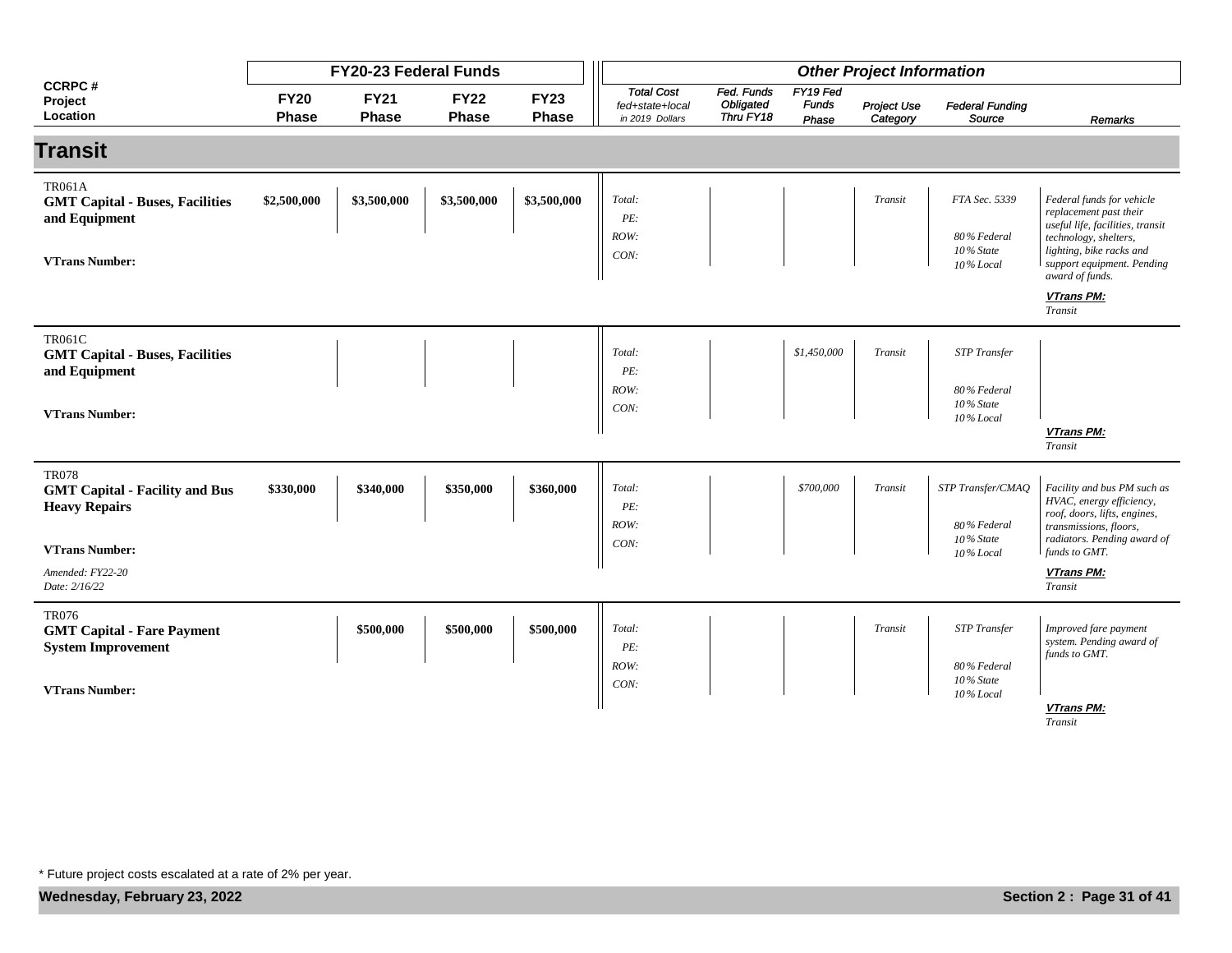|                                                            |                      | FY20-23 Federal Funds |                             |                      | <b>Other Project Information</b>                        |                                      |                                   |                         |                                       |                                                                           |
|------------------------------------------------------------|----------------------|-----------------------|-----------------------------|----------------------|---------------------------------------------------------|--------------------------------------|-----------------------------------|-------------------------|---------------------------------------|---------------------------------------------------------------------------|
| <b>CCRPC#</b><br>Project<br>Location                       | <b>FY20</b><br>Phase | <b>FY21</b><br>Phase  | <b>FY22</b><br><b>Phase</b> | <b>FY23</b><br>Phase | <b>Total Cost</b><br>fed+state+local<br>in 2019 Dollars | Fed. Funds<br>Obligated<br>Thru FY18 | FY19 Fed<br><b>Funds</b><br>Phase | Project Use<br>Category | <b>Federal Funding</b><br>Source      | Remarks                                                                   |
| <b>TR003A</b><br><b>GMT Capital - Federal</b>              | \$50,000             | \$50,000              | \$200,000                   | \$50,000             | Total:<br>PE:                                           |                                      | \$50,000                          | Transit                 | FTA Sec. 5307                         | Federal formula funds.                                                    |
|                                                            |                      |                       |                             |                      | ROW:                                                    |                                      |                                   |                         | 80% Federal<br>10% State              |                                                                           |
| <b>VTrans Number:</b><br>Amended: FY22-19<br>Date: 2/16/22 |                      |                       |                             |                      | CON:                                                    |                                      |                                   |                         | 10% Local                             | VTrans PM:<br>Transit                                                     |
| <b>TR003B</b><br><b>GMT Capital - Federal</b>              | \$200,000            | \$206,000             | \$212,180                   | \$318,545            | Total:<br>PE:                                           |                                      | \$175,929                         | Transit                 | FTA Sec. 5339 - Urban<br>Allocation   | Federal Bus and Bus<br>Facility Program.                                  |
| <b>VTrans Number:</b>                                      |                      |                       |                             |                      | ROW:<br>CON:                                            |                                      |                                   |                         | 80% Federal<br>10% State<br>10% Local |                                                                           |
|                                                            |                      |                       |                             |                      |                                                         |                                      |                                   |                         |                                       | VTrans PM:<br>Transit                                                     |
| <b>TR072</b><br><b>GMT ITS System</b>                      |                      | \$100,000             | \$150,000                   | \$150,000            | Total:<br>PE:                                           |                                      |                                   | Transit                 | <b>STP</b> Transfer                   | Phase in of additional ITS<br>products. Pending award of                  |
| <b>VTrans Number:</b>                                      |                      |                       |                             |                      | ROW:<br>CON:                                            |                                      |                                   |                         | 80% Federal<br>10% State<br>10% Local | funds to GMT.                                                             |
|                                                            |                      |                       |                             |                      |                                                         |                                      |                                   |                         |                                       | VTrans PM:<br>Transit                                                     |
| <b>TR079C</b><br><b>GMT Mobility Management</b>            | \$77,250             | \$79,568              | \$81,955                    | \$84,414             | Total:<br>PE:                                           |                                      | \$75,000                          | Transit                 | FTA Sec. 5310<br>Urbanized Allocation | Mobility management.<br>Pending award of funds to<br>GMT.                 |
| <b>VTrans Number:</b>                                      |                      |                       |                             |                      | ROW:<br>CON:                                            |                                      |                                   |                         | 80% Federal<br>10% State<br>10% Local |                                                                           |
|                                                            |                      |                       |                             |                      |                                                         |                                      |                                   |                         |                                       | VTrans PM:<br>Transit                                                     |
| <b>TR002</b><br><b>GMT Operating - Federal</b>             | \$2,800,000          | \$2,900,000           | \$3,000,000                 | \$3,090,000          | Total:<br>PE:                                           |                                      | \$3,500,000                       | Transit                 | FTA Sec. 5307                         | Federal formula portion<br>only. Matching funds<br>provided by VTrans and |
| <b>VTrans Number:</b>                                      |                      |                       |                             |                      | ROW:<br>CON:                                            |                                      |                                   |                         | 50% Federal<br>0% State<br>50% Local  | GMT. Includes JARC and<br>CMAQ replacement funds.                         |
|                                                            |                      |                       |                             |                      |                                                         |                                      |                                   |                         |                                       | VTrans PM:<br>Transit                                                     |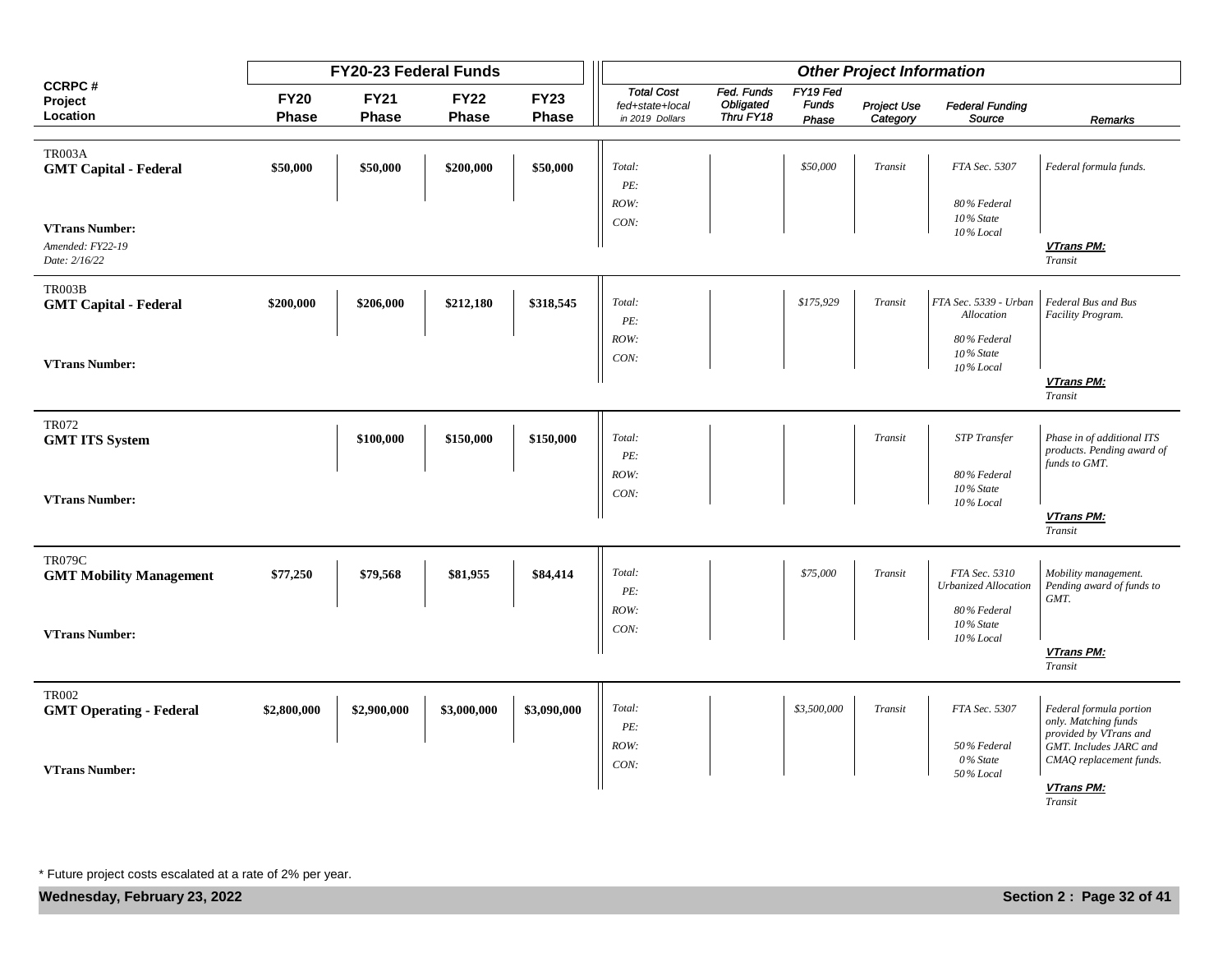|                                                                      |                             | FY20-23 Federal Funds       |                             |                             |                                                         |                                      |                                   | <b>Other Project Information</b> |                                  |                                                              |
|----------------------------------------------------------------------|-----------------------------|-----------------------------|-----------------------------|-----------------------------|---------------------------------------------------------|--------------------------------------|-----------------------------------|----------------------------------|----------------------------------|--------------------------------------------------------------|
| <b>CCRPC#</b><br>Project<br>Location                                 | <b>FY20</b><br><b>Phase</b> | <b>FY21</b><br><b>Phase</b> | <b>FY22</b><br><b>Phase</b> | <b>FY23</b><br><b>Phase</b> | <b>Total Cost</b><br>fed+state+local<br>in 2019 Dollars | Fed. Funds<br>Obligated<br>Thru FY18 | FY19 Fed<br><b>Funds</b><br>Phase | <b>Project Use</b><br>Category   | <b>Federal Funding</b><br>Source | Remarks                                                      |
|                                                                      |                             |                             |                             |                             |                                                         |                                      |                                   |                                  |                                  |                                                              |
| <b>TR030B</b><br><b>GMT</b> Operation                                | \$302,800                   | \$310,834                   | \$319,109                   | \$328,682                   | Total:                                                  |                                      | \$260,000                         | Transit                          | Transfer from 5311 to            | Pending award of funds to                                    |
|                                                                      |                             |                             |                             |                             | PE:                                                     |                                      |                                   |                                  | 5307                             | GMT.                                                         |
|                                                                      |                             |                             |                             |                             | ROW:                                                    |                                      |                                   |                                  | 50% Federal                      |                                                              |
| <b>VTrans Number:</b>                                                |                             |                             |                             |                             | CON:                                                    |                                      |                                   |                                  | 50% State<br>0% Local            |                                                              |
|                                                                      |                             |                             |                             |                             |                                                         |                                      |                                   |                                  |                                  | VTrans PM:<br>Transit                                        |
| <b>TR063</b><br><b>GMT Passenger Amenities and</b>                   |                             | \$100,000                   | \$100,000                   | \$100,000                   | Total:                                                  |                                      |                                   | Transit                          | Transfer from 5311 to            | Funding for facility PM such                                 |
| <b>Facility Preventative</b>                                         |                             |                             |                             |                             | PE:                                                     |                                      |                                   |                                  | 5307                             | as HVAC, energy efficiency,                                  |
| Maintenance                                                          |                             |                             |                             |                             | ROW:                                                    |                                      |                                   |                                  | 80% Federal                      | bus lifts, building envelope,<br>and interior. Pending award |
| <b>VTrans Number:</b>                                                |                             |                             |                             |                             | CON:                                                    |                                      |                                   |                                  | $10\%$ State<br>10% Local        | of funds to GMT.                                             |
| Amended: FY22-10<br>Date: 10/29/21                                   |                             |                             |                             |                             |                                                         |                                      |                                   |                                  |                                  | VTrans PM:<br>Transit                                        |
| <b>TR046</b>                                                         | \$1,830,000                 | \$1,885,000                 | \$1,941,550                 | \$2,000,000                 | Total:                                                  |                                      | \$1,777,000                       | Transit                          | STP Transfer/CMAQ                | Pending award of funds to                                    |
| <b>GMT Preventative Maintenance,</b><br><b>Safety, and Equipment</b> |                             |                             |                             |                             | PE:                                                     |                                      |                                   |                                  |                                  | GMT.                                                         |
| <b>Replacements</b>                                                  |                             |                             |                             |                             | ROW:                                                    |                                      |                                   |                                  | 80% Federal                      |                                                              |
| <b>VTrans Number:</b>                                                |                             |                             |                             |                             | CON:                                                    |                                      |                                   |                                  | 0% State<br>20% Local            |                                                              |
| Amended: FY22-08, FY22-21<br>Date: 9/20/21, 2/16/22                  |                             |                             |                             |                             |                                                         |                                      |                                   |                                  |                                  | VTrans PM:<br>Transit                                        |
| <b>TR089</b>                                                         |                             |                             |                             |                             |                                                         |                                      |                                   |                                  |                                  |                                                              |
| <b>GMT Service - Barre Link Bus</b><br><b>Service</b>                | \$110,000                   | \$113,300                   | \$116,699                   |                             | Total:<br>PE:                                           |                                      |                                   | Transit                          | CMAQ                             | Service between Burlington<br>and Barre with stops in        |
|                                                                      |                             |                             |                             |                             | ROW:                                                    |                                      |                                   |                                  | 80% Federal                      | Richmond and Waterbury.                                      |
| <b>VTrans Number:</b>                                                |                             |                             |                             |                             | CON:                                                    |                                      |                                   |                                  | 20% State<br>0% Local            |                                                              |
|                                                                      |                             |                             |                             |                             |                                                         |                                      |                                   |                                  |                                  | VTrans PM:<br>Transit                                        |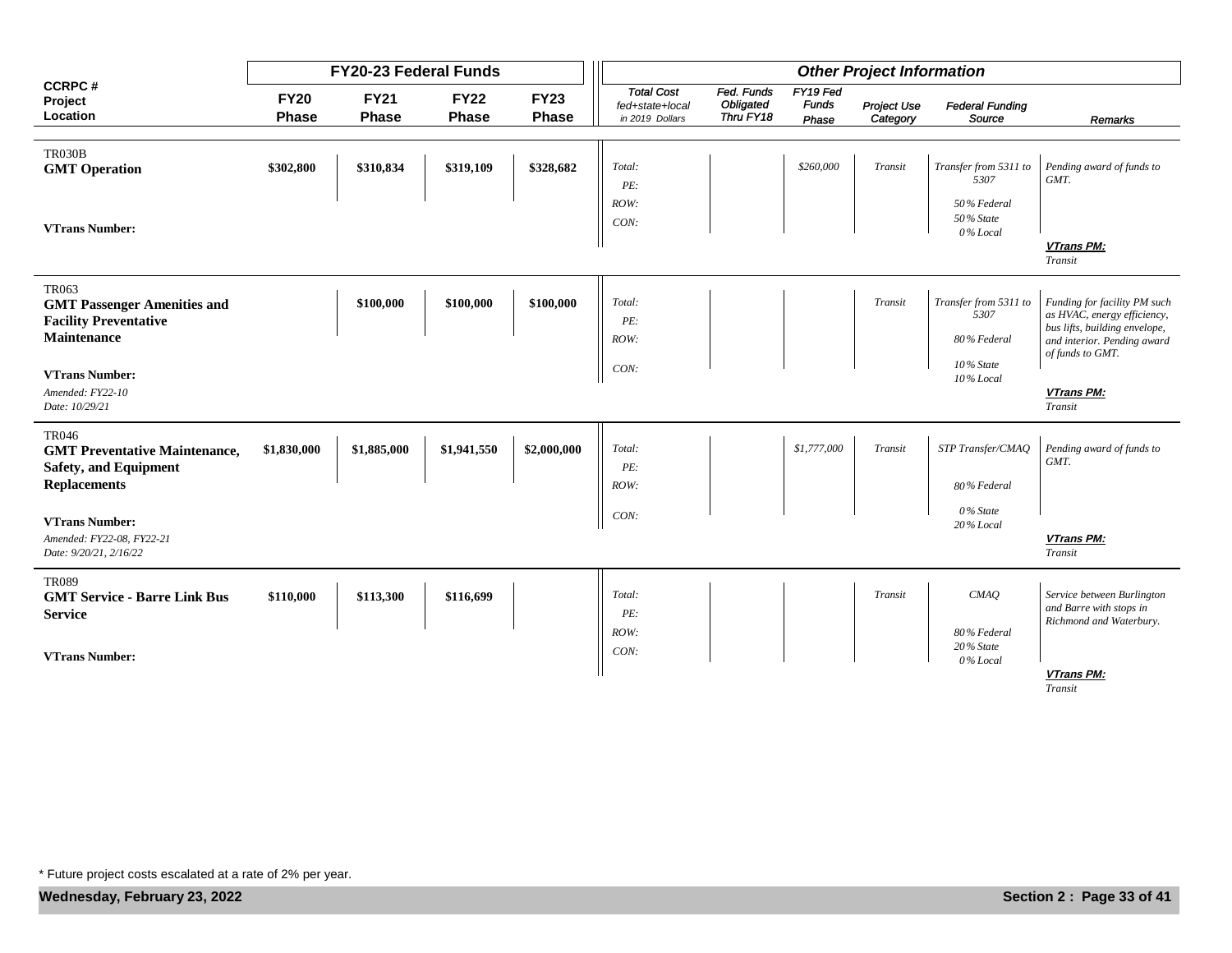|                                                     |                             | FY20-23 Federal Funds       |                             | <b>Other Project Information</b> |                                                         |                                      |                                   |                         |                                  |                                                           |
|-----------------------------------------------------|-----------------------------|-----------------------------|-----------------------------|----------------------------------|---------------------------------------------------------|--------------------------------------|-----------------------------------|-------------------------|----------------------------------|-----------------------------------------------------------|
| <b>CCRPC#</b><br>Project<br>Location                | <b>FY20</b><br><b>Phase</b> | <b>FY21</b><br><b>Phase</b> | <b>FY22</b><br><b>Phase</b> | <b>FY23</b><br>Phase             | <b>Total Cost</b><br>fed+state+local<br>in 2019 Dollars | Fed. Funds<br>Obligated<br>Thru FY18 | FY19 Fed<br><b>Funds</b><br>Phase | Project Use<br>Category | <b>Federal Funding</b><br>Source | Remarks                                                   |
| TR054(4)-S                                          |                             |                             |                             |                                  |                                                         |                                      |                                   |                         |                                  |                                                           |
| <b>GMT Service - Burlington-</b>                    | \$37,000                    | \$38,110                    | \$39,253                    | \$40,431                         | Total:                                                  |                                      | \$31,000                          | Transit                 | CMAQ                             | Additional trip at 4 pm on                                |
| <b>Montpelier Inter-Regional Bus</b>                |                             |                             |                             |                                  | PE:                                                     |                                      |                                   |                         |                                  | Burlington-Montpelier link<br>due to standees. Pending    |
| <b>Service</b><br>Burlington-Montpelier             |                             |                             |                             |                                  | ROW:                                                    |                                      |                                   |                         | 80% Federal                      | award of funds to GMT.<br>Funding is shown in year        |
| <b>VTrans Number:</b>                               |                             |                             |                             |                                  | CON:                                                    |                                      |                                   |                         | 0% State<br>20% Local            | prior to service year to                                  |
|                                                     |                             |                             |                             |                                  |                                                         |                                      |                                   |                         |                                  | accommodate application<br>review time.                   |
|                                                     |                             |                             |                             |                                  |                                                         |                                      |                                   |                         |                                  | VTrans PM:<br>Transit                                     |
| <b>TR085-S</b>                                      |                             |                             |                             |                                  |                                                         |                                      |                                   |                         |                                  |                                                           |
| <b>GMT Service - Essex Evening</b>                  | \$35,000                    | \$36,050                    | \$37,132                    | \$38,245                         | Total:                                                  |                                      | \$37,132                          | Transit                 | CMAQ                             | Pending award of funds to                                 |
|                                                     |                             |                             |                             |                                  | PE:                                                     |                                      |                                   |                         |                                  | GMT. Funding is shown in<br>year prior to service year to |
| Essex                                               |                             |                             |                             |                                  | ROW:                                                    |                                      |                                   |                         | 80% Federal<br>0% State          | accommodate application<br>review time.                   |
| <b>VTrans Number:</b>                               |                             |                             |                             |                                  | CON:                                                    |                                      |                                   |                         | 20% Local                        |                                                           |
|                                                     |                             |                             |                             |                                  |                                                         |                                      |                                   |                         |                                  | VTrans PM:<br>Transit                                     |
| <b>TR067-S</b>                                      |                             |                             |                             |                                  |                                                         |                                      |                                   |                         |                                  |                                                           |
| <b>GMT Service - Hinesburg Route</b>                | \$73,000                    | \$75,190                    | \$77,446                    | \$79,769                         | Total:<br>PE:                                           |                                      | \$69,277                          | Transit                 | CMAQ                             | Pending award of funds to<br>GMT. Funding is shown in     |
|                                                     |                             |                             |                             |                                  | ROW:                                                    |                                      |                                   |                         | 80% Federal                      | year prior to service year to<br>accommodate application  |
| <b>Hinesburg Route</b><br><b>VTrans Number:</b>     |                             |                             |                             |                                  | CON:                                                    |                                      |                                   |                         | 0% State                         | review time.                                              |
|                                                     |                             |                             |                             |                                  |                                                         |                                      |                                   |                         | 20% Local                        | VTrans PM:<br>Transit                                     |
|                                                     |                             |                             |                             |                                  |                                                         |                                      |                                   |                         |                                  |                                                           |
| <b>TR074-S</b><br><b>GMT Service - Milton Route</b> | \$173,000                   | \$178,190                   | \$183,536                   | \$189,042                        | Total:                                                  |                                      | \$175,049                         | Transit                 | CMAQ                             | Pending award of funds to                                 |
|                                                     |                             |                             |                             |                                  | PE:                                                     |                                      |                                   |                         |                                  | GMT. Funding is shown in<br>year prior to service to      |
| Milton                                              |                             |                             |                             |                                  | ROW:                                                    |                                      |                                   |                         | 80% Federal<br>0% State          | accommodate application<br>review time.                   |
| <b>VTrans Number:</b>                               |                             |                             |                             |                                  | CON:                                                    |                                      |                                   |                         | 20% Local                        |                                                           |
|                                                     |                             |                             |                             |                                  |                                                         |                                      |                                   |                         |                                  | VTrans PM:<br>Transit                                     |
| <b>TR064-S</b>                                      |                             |                             |                             |                                  |                                                         |                                      |                                   |                         |                                  |                                                           |
| <b>GMT Service - US2 Corridor</b>                   | \$810,000                   | \$834,300                   | \$859,329                   | \$885,109                        | Total:                                                  |                                      | \$761,969                         | Transit                 | CMAQ                             | Pending award of funds to<br>GMT. Funding is shown in     |
|                                                     |                             |                             |                             |                                  | PE:<br>ROW:                                             |                                      |                                   |                         | 80% Federal                      | year prior to service year to                             |
| US <sub>2</sub>                                     |                             |                             |                             |                                  | CON:                                                    |                                      |                                   |                         | 0% State                         | accommodate application<br>review time.                   |
| <b>VTrans Number:</b>                               |                             |                             |                             |                                  |                                                         |                                      |                                   |                         | 20% Local                        | VTrans PM:                                                |
|                                                     |                             |                             |                             |                                  |                                                         |                                      |                                   |                         |                                  | Transit                                                   |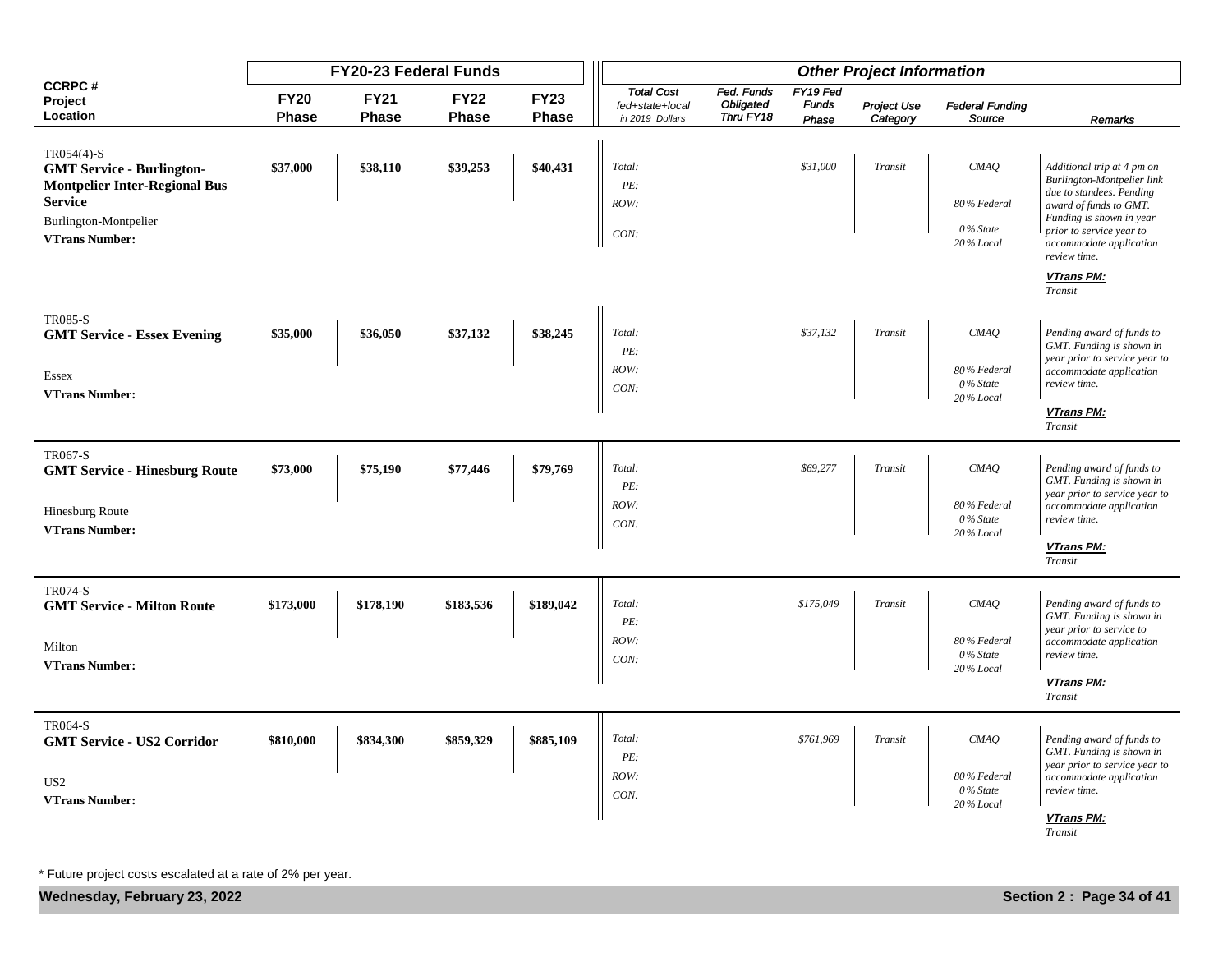|                                                                                           |                             | FY20-23 Federal Funds       |                             | <b>Other Project Information</b> |                                                         |                                      |                                   |                         |                                  |                                                                                            |
|-------------------------------------------------------------------------------------------|-----------------------------|-----------------------------|-----------------------------|----------------------------------|---------------------------------------------------------|--------------------------------------|-----------------------------------|-------------------------|----------------------------------|--------------------------------------------------------------------------------------------|
| <b>CCRPC#</b><br>Project<br>Location                                                      | <b>FY20</b><br><b>Phase</b> | <b>FY21</b><br><b>Phase</b> | <b>FY22</b><br><b>Phase</b> | <b>FY23</b><br><b>Phase</b>      | <b>Total Cost</b><br>fed+state+local<br>in 2019 Dollars | Fed. Funds<br>Obligated<br>Thru FY18 | FY19 Fed<br><b>Funds</b><br>Phase | Project Use<br>Category | <b>Federal Funding</b><br>Source | Remarks                                                                                    |
|                                                                                           |                             |                             |                             |                                  |                                                         |                                      |                                   |                         |                                  |                                                                                            |
| <b>TR088A</b><br><b>Innovative Improvements - Fleet,</b><br><b>Facility and Equipment</b> |                             |                             | \$5,000,000                 |                                  | Total:<br>PE:                                           |                                      |                                   | Transit                 | FTA Sec. 5312                    | <b>Transportation Improvement</b><br><b>Generating Economic</b><br>Recovery (TIGER) grant. |
|                                                                                           |                             |                             |                             |                                  | ROW:                                                    |                                      |                                   |                         | 80% Federal                      | Pending award of funds.                                                                    |
| <b>VTrans Number:</b>                                                                     |                             |                             |                             |                                  | CON:                                                    |                                      |                                   |                         | 10% State                        |                                                                                            |
|                                                                                           |                             |                             |                             |                                  |                                                         |                                      |                                   |                         | 10% Local                        | VTrans PM:<br>Transit                                                                      |
| <b>TR088B</b>                                                                             |                             |                             |                             |                                  |                                                         |                                      |                                   |                         |                                  |                                                                                            |
| <b>Innovative Improvements - Fleet,</b>                                                   |                             | \$1,000,000                 | \$1,000,000                 |                                  | Total:                                                  |                                      |                                   | Transit                 | FTA Sec. 5339                    | Renovations to the facility at                                                             |
| <b>Facility and Equipment</b>                                                             |                             |                             |                             |                                  | PE:                                                     |                                      |                                   |                         |                                  | 1 Industrial Parkway,<br>Burlington.                                                       |
|                                                                                           |                             |                             |                             |                                  | ROW:                                                    |                                      |                                   |                         | 80% Federal                      |                                                                                            |
| <b>VTrans Number:</b>                                                                     |                             |                             |                             |                                  | CON:                                                    |                                      |                                   |                         | 10% State<br>10% Local           |                                                                                            |
|                                                                                           |                             |                             |                             |                                  |                                                         |                                      |                                   |                         |                                  | VTrans PM:<br>Transit                                                                      |
| <b>TR004</b>                                                                              |                             |                             |                             |                                  |                                                         |                                      |                                   |                         |                                  |                                                                                            |
| <b>Paratransit Rolling Stock - ADA</b>                                                    | \$135,000                   | \$263,960                   | \$131,840                   | \$139,960                        | Total:                                                  |                                      | \$286,800                         | Transit                 | FTA Sec. 5310/STP                | Replacement and expansion                                                                  |
|                                                                                           |                             |                             |                             |                                  | PE:                                                     |                                      |                                   |                         | Transfer                         | of sedan, cutaway and van<br>fleet. Funding pending                                        |
|                                                                                           |                             |                             |                             |                                  | ROW:                                                    |                                      |                                   |                         | 80% Federal                      | award of funds.                                                                            |
| <b>VTrans Number:</b>                                                                     |                             |                             |                             |                                  | CON:                                                    |                                      |                                   |                         | 10% State<br>10% Local           |                                                                                            |
|                                                                                           |                             |                             |                             |                                  |                                                         |                                      |                                   |                         |                                  | VTrans PM:                                                                                 |
|                                                                                           |                             |                             |                             |                                  |                                                         |                                      |                                   |                         |                                  | Transit                                                                                    |
| <b>TR060A</b>                                                                             |                             |                             |                             |                                  |                                                         |                                      |                                   |                         |                                  |                                                                                            |
| <b>Paratransit Rolling Stock -</b>                                                        | \$270,000                   | \$271,920                   | \$420,116                   | \$72,120                         | Total:                                                  |                                      | \$501,900                         | Transit                 | VT. Sec. 5310                    | Replacement and expansion                                                                  |
| <b>Elderly &amp; Disabled</b>                                                             |                             |                             |                             |                                  | PE:                                                     |                                      |                                   |                         |                                  | of sedan, cutaway and van                                                                  |
|                                                                                           |                             |                             |                             |                                  | ROW:                                                    |                                      |                                   |                         | 80% Federal                      | fleet. Funding pending<br>award.                                                           |
| <b>VTrans Number:</b>                                                                     |                             |                             |                             |                                  | CON:                                                    |                                      |                                   |                         | 10% State                        |                                                                                            |
|                                                                                           |                             |                             |                             |                                  |                                                         |                                      |                                   |                         | 10% Local                        | VTrans PM:                                                                                 |
|                                                                                           |                             |                             |                             |                                  |                                                         |                                      |                                   |                         |                                  | Transit                                                                                    |
| <b>TR080</b>                                                                              |                             |                             |                             |                                  |                                                         |                                      |                                   |                         |                                  |                                                                                            |
| <b>Paratransit Scheduling Software</b>                                                    | \$50,000                    | \$50,000                    | \$50,000                    | \$50,000                         | Total:                                                  |                                      | \$50,000                          | Transit                 | <b>STP</b> Transfer              | Maintenance and licensing<br>fees. Funds awarded to                                        |
| and Hardware                                                                              |                             |                             |                             |                                  | PE:                                                     |                                      |                                   |                         |                                  | VTrans. Pending award of                                                                   |
|                                                                                           |                             |                             |                             |                                  | ROW:                                                    |                                      |                                   |                         | 80% Federal                      | funds to GMT.                                                                              |
| <b>VTrans Number:</b>                                                                     |                             |                             |                             |                                  | CON:                                                    |                                      |                                   |                         | $20\%$ State<br>0% Local         |                                                                                            |
|                                                                                           |                             |                             |                             |                                  |                                                         |                                      |                                   |                         |                                  | <b>VTrans PM:</b><br>Transit                                                               |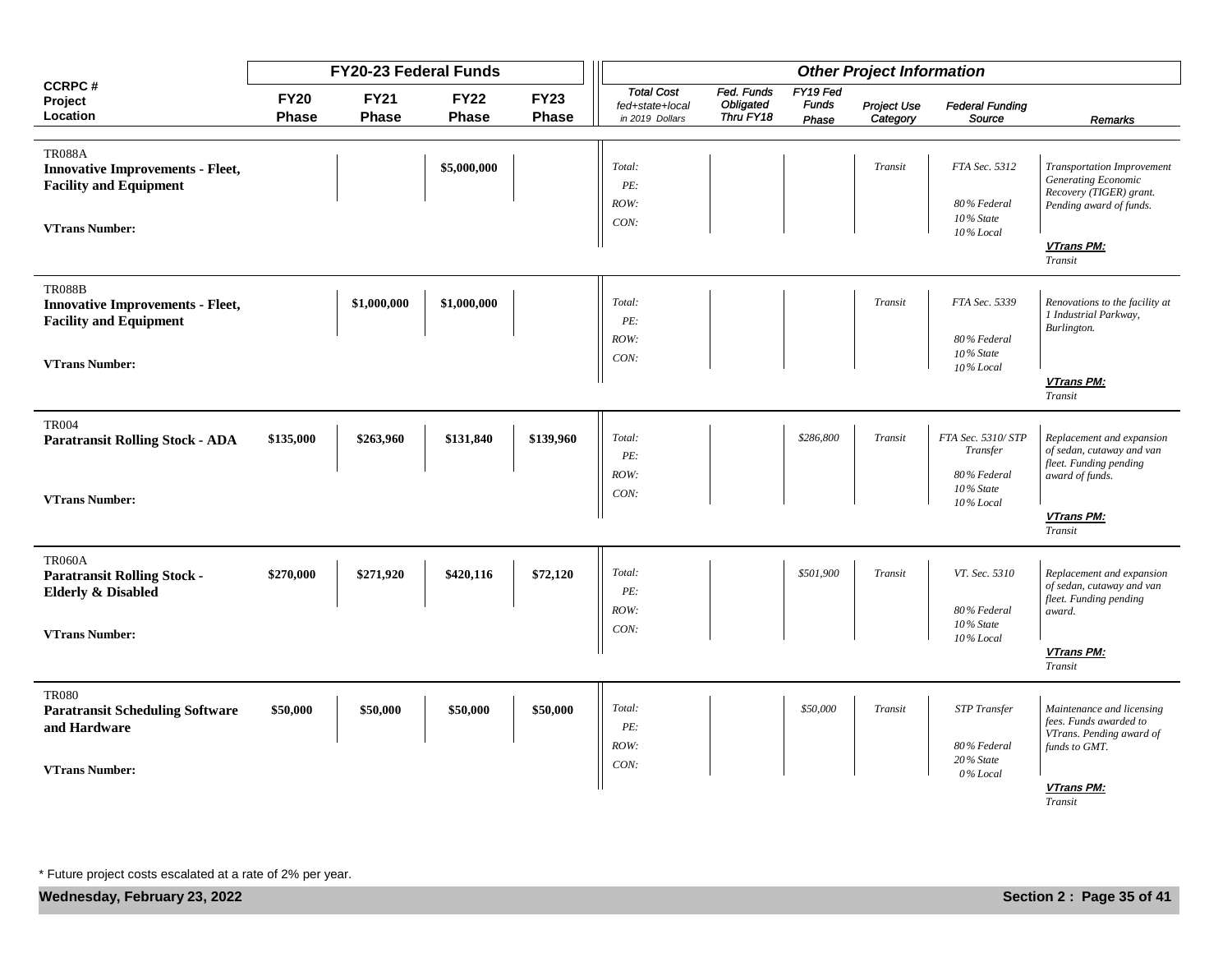|                                                                                                                         |                             | FY20-23 Federal Funds       |                               |                             | <b>Other Project Information</b>                                                |                                      |                                   |                              |                                           |                                                                                                                                         |  |
|-------------------------------------------------------------------------------------------------------------------------|-----------------------------|-----------------------------|-------------------------------|-----------------------------|---------------------------------------------------------------------------------|--------------------------------------|-----------------------------------|------------------------------|-------------------------------------------|-----------------------------------------------------------------------------------------------------------------------------------------|--|
| <b>CCRPC#</b><br>Project<br>Location                                                                                    | <b>FY20</b><br><b>Phase</b> | <b>FY21</b><br><b>Phase</b> | <b>FY22</b><br><b>Phase</b>   | <b>FY23</b><br><b>Phase</b> | <b>Total Cost</b><br>fed+state+local<br>in 2019 Dollars                         | Fed. Funds<br>Obligated<br>Thru FY18 | FY19 Fed<br><b>Funds</b><br>Phase | Project Use<br>Category      | <b>Federal Funding</b><br>Source          | Remarks                                                                                                                                 |  |
| <b>Underhill</b>                                                                                                        |                             |                             |                               |                             |                                                                                 |                                      |                                   |                              |                                           |                                                                                                                                         |  |
| HP153<br>VT15 Bridge Maintenance                                                                                        |                             | \$4,000<br>PE               |                               |                             | Total:<br>PE:<br>ROW:                                                           |                                      |                                   |                              | % Federal                                 |                                                                                                                                         |  |
| <b>VTrans Number:</b><br>Amended: FY21-47<br>Date: 6/6/21                                                               |                             |                             |                               |                             | CON:                                                                            |                                      |                                   |                              | % State<br>% Local                        | VTrans PM:                                                                                                                              |  |
| <b>BP077</b><br>VT15/Underhill Flats Sidewalks                                                                          | \$288,000<br><b>CON</b>     | \$365,252<br><b>CON</b>     | \$76,000<br><b>CON</b>        |                             | \$524,353<br>Total:<br>PE:<br>\$78,855<br>ROW:<br>\$20,472<br>CON:<br>\$425,026 | \$79,864                             | \$288,000<br>CON                  | Bike/<br>Pedestrian          | <b>STP</b><br>80% Federal<br>$10\%$ State | 2013 Bike/Ped Grant<br>$($347,022)$ and $2021$<br>Bike/Ped Grant (\$76,000)<br>for construction of 2,640<br>feet of sidewalk along VT15 |  |
| VTrans Number: STP BP13(5)<br>Amended: FY20-08, FY21-05, FY21-62, FY22-12<br>Date: 2/19/20, 11/19/20, 9/22/21, 11/24/21 |                             |                             |                               |                             |                                                                                 |                                      |                                   |                              | 10% Local                                 | from Park St. to Dumas.<br><b>VTrans PM:</b><br>Kaplan, Jon                                                                             |  |
| Underhill-Westford-Cambridge                                                                                            |                             |                             |                               |                             |                                                                                 |                                      |                                   |                              |                                           |                                                                                                                                         |  |
| HP136<br>VT15 Paving                                                                                                    | \$1,000,000<br><b>CON</b>   | \$1,250,063<br><b>CON</b>   |                               |                             | Total: \$10,955,000<br>\$425,000<br>PE:                                         | \$281,080                            |                                   | Paving                       | <b>STP</b>                                | 40 percent of project length<br>in Chittenden County                                                                                    |  |
| MM 4.351 (Underhill) to MM 5.01<br>(Cambridge)<br>VTrans Number: STP PS19(11)                                           |                             |                             |                               |                             | ROW:<br>CON: \$10,530,000                                                       |                                      |                                   |                              | 80% Federal<br>$20\%$ State<br>0% Local   |                                                                                                                                         |  |
| Amended: FY20-10<br>Date: 2/19/20                                                                                       |                             |                             |                               |                             |                                                                                 |                                      |                                   |                              |                                           | VTrans PM:<br>Kipp, Brandon                                                                                                             |  |
| <b>Williston</b>                                                                                                        |                             |                             |                               |                             |                                                                                 |                                      |                                   |                              |                                           |                                                                                                                                         |  |
| OT045<br><b>Allen Brook Watershed Culverts</b><br><b>Scoping Study</b>                                                  |                             |                             |                               |                             | Total:<br>\$30,000<br>PE:                                                       |                                      | \$15,000<br>Scoping               | Stormwater/<br>Environmental | <b>STP</b>                                | 2018 Transportation<br>Alternatives award (\$15,000)                                                                                    |  |
| <b>VTrans Number: TAP TA18(8)</b>                                                                                       |                             |                             | Funds to be obligated in FY19 |                             | ROW:<br>CON:                                                                    |                                      |                                   |                              | 50% Federal<br>0% State<br>50% Local      | VTrans PM:                                                                                                                              |  |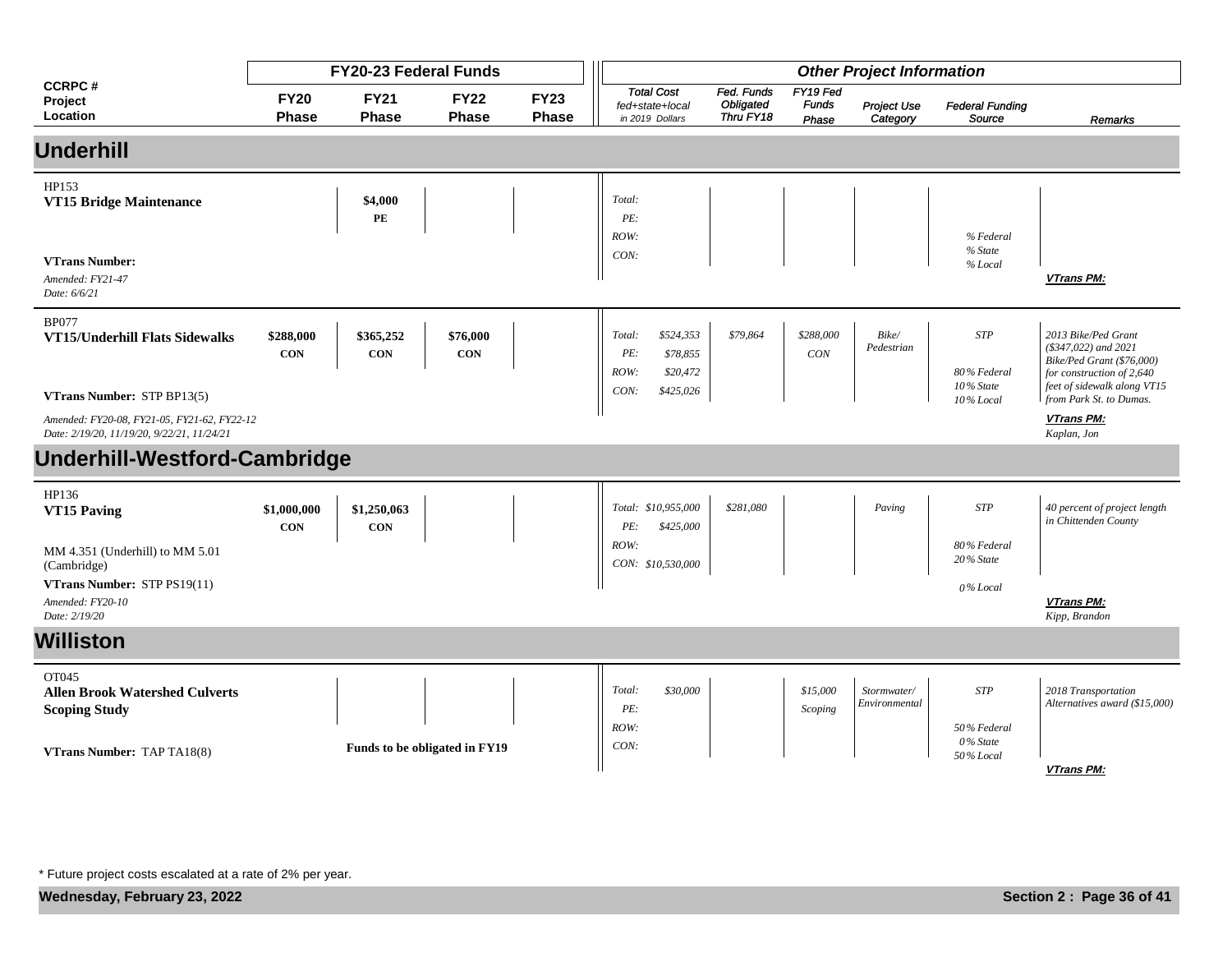|                                                                                  |                      | FY20-23 Federal Funds                     |                                                            |                         | <b>Other Project Information</b>                                                     |                                      |                                   |                                              |                                             |                                                                                                                  |  |  |
|----------------------------------------------------------------------------------|----------------------|-------------------------------------------|------------------------------------------------------------|-------------------------|--------------------------------------------------------------------------------------|--------------------------------------|-----------------------------------|----------------------------------------------|---------------------------------------------|------------------------------------------------------------------------------------------------------------------|--|--|
| <b>CCRPC#</b><br>Project<br>Location                                             | <b>FY20</b><br>Phase | <b>FY21</b><br><b>Phase</b>               | <b>FY22</b><br><b>Phase</b>                                | <b>FY23</b><br>Phase    | <b>Total Cost</b><br>fed+state+local<br>in 2019 Dollars                              | Fed. Funds<br>Obligated<br>Thru FY18 | FY19 Fed<br><b>Funds</b><br>Phase | <b>Project Use</b><br>Category               | <b>Federal Funding</b><br>Source            | Remarks                                                                                                          |  |  |
|                                                                                  |                      |                                           |                                                            |                         |                                                                                      |                                      |                                   |                                              |                                             |                                                                                                                  |  |  |
| <b>BP103</b><br><b>Blair Park Road Sidewalk Loop</b><br><b>Connection</b>        | \$184,800<br>CON     | \$184,000<br><b>CON</b>                   |                                                            |                         | \$332,000<br>Total:<br>PE:<br>\$75,000<br>ROW:<br>\$17,000                           | \$30,054                             | \$4,000<br>ROW                    | $\it Bike/$<br>Pedestrian                    | <b>STP</b><br>80% Federal<br>0% State       | 2017 Bike &Ped Award<br>(\$225,760) to construct a 5-<br>foot concrete sidewalk.                                 |  |  |
| VTrans Number: STP BP17(12)<br>Amended: FY21-48<br>Date: 6/6/21                  |                      |                                           |                                                            |                         | CON:<br>\$240,000                                                                    |                                      |                                   |                                              | 20% Local                                   | <b>VTrans PM:</b><br>Perrigo, Joel                                                                               |  |  |
| HC016A<br>I-89 Exit 12 Improvements -<br>Stage 1                                 |                      | \$125,000<br><b>ROW</b>                   | \$640,000<br><b>CON</b><br><b>CIRC Alternative Project</b> | \$728,800<br><b>CON</b> | \$1,951,000<br>Total:<br>PE:<br>\$200,000<br>ROW:<br>\$40,000<br>CON:<br>\$1,711,000 | \$162,160                            |                                   | New Facility/<br>Major<br>Roadway<br>Upgrade | NHPP/STP<br>80% Federal<br>20% State        | CIRC Alt Phase III project.<br>New shared use path under<br>I-89 and additional lane on<br>VT2A to I-89 NB ramp. |  |  |
| VTrans Number: NH 5500(18)<br>Amended: FY21-49, FY22-15<br>Date: 6/6/21, 12/2/21 |                      |                                           |                                                            |                         |                                                                                      |                                      |                                   |                                              | 0% Local                                    | <b>VTrans PM:</b><br>Upmal, Ken                                                                                  |  |  |
| HC016B<br>I-89 Exit 12 Improvements -<br>Stage 2                                 |                      |                                           |                                                            |                         | \$8,500,000<br>Total:<br>PE:<br>ROW:                                                 |                                      |                                   | New Facility/<br>Major<br>Roadway<br>Upgrade | NHPP/STP<br>% Federal<br>% State            | CIRC Alt Phase III project.<br>New grid streets and at-<br>grade intersection on VT2A.                           |  |  |
| VTrans Number: NH 5500()                                                         |                      | <b>CIRC Alternative Project - Funding</b> | schedule to be determined                                  |                         | CON:                                                                                 |                                      |                                   |                                              | % Local                                     | <b>VTrans PM:</b><br>Upmal, Ken                                                                                  |  |  |
| HC016C<br>I-89 Exit 12 Improvements -<br>Stage 3<br>VTrans Number: NH 5500()     |                      | <b>CIRC Alternative Project - Funding</b> |                                                            |                         | Total: \$21,000,000<br>PE:<br>ROW:<br>CON:                                           |                                      |                                   | New Facility/<br>Major<br>Roadway<br>Upgrade | NHPP/STP<br>% Federal<br>% State<br>% Local | CIRC Alt Phase III project.<br>Diverging diamond<br>interchange                                                  |  |  |
|                                                                                  |                      |                                           | schedule to be determined                                  |                         |                                                                                      |                                      |                                   |                                              |                                             | <b>VTrans PM:</b><br>Upmal, Ken                                                                                  |  |  |
| HC016D<br>I-89 Exit 12 Improvements -<br>Stage 4                                 |                      |                                           |                                                            |                         | Total:<br>PE:<br>ROW:                                                                |                                      |                                   | New Facility/<br>Major<br>Roadway<br>Upgrade | NHPP/STP<br>% Federal<br>% State            | CIRC Alt Phase III project.<br>VT 2A boulevard upgrade<br>from grid street intersection<br>to Taft Corners       |  |  |
| VTrans Number: NH 5500()                                                         |                      | <b>CIRC Alternative Project - Funding</b> | schedule to be determined                                  |                         | CON:                                                                                 |                                      |                                   |                                              | % Local                                     | <b>VTrans PM:</b><br>Upmal, Ken                                                                                  |  |  |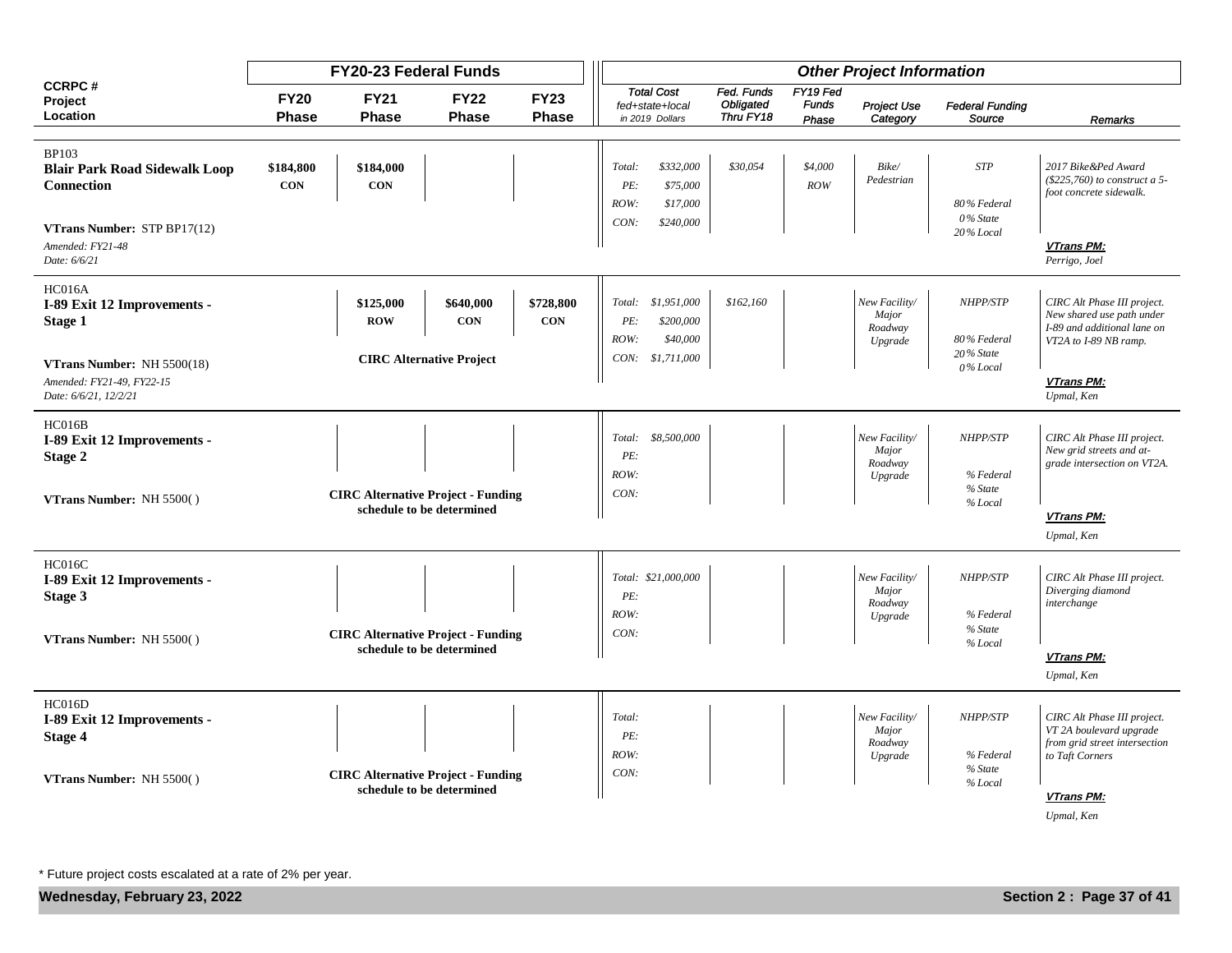|                                                                                                     |                         | <b>FY20-23 Federal Funds</b> |                                                                        | <b>Other Project Information</b> |                               |                                                         |                                      |                                   |                                    |                                                    |                                                                                                                                                       |  |
|-----------------------------------------------------------------------------------------------------|-------------------------|------------------------------|------------------------------------------------------------------------|----------------------------------|-------------------------------|---------------------------------------------------------|--------------------------------------|-----------------------------------|------------------------------------|----------------------------------------------------|-------------------------------------------------------------------------------------------------------------------------------------------------------|--|
| <b>CCRPC#</b><br>Project<br>Location                                                                | <b>FY20</b><br>Phase    | <b>FY21</b><br><b>Phase</b>  | <b>FY22</b><br>Phase                                                   | <b>FY23</b><br>Phase             |                               | <b>Total Cost</b><br>fed+state+local<br>in 2019 Dollars | Fed. Funds<br>Obligated<br>Thru FY18 | FY19 Fed<br><b>Funds</b><br>Phase | Project Use<br>Category            | <b>Federal Funding</b><br>Source                   | Remarks                                                                                                                                               |  |
|                                                                                                     |                         |                              |                                                                        |                                  |                               |                                                         |                                      |                                   |                                    |                                                    |                                                                                                                                                       |  |
| OT030<br><b>Lamplite Acres Drainage</b><br><b>Improvements</b>                                      |                         |                              | Funds to be obligated in FY19                                          |                                  | Total:<br>PE:<br>ROW:<br>CON: | \$420,682<br>\$75,000<br>\$15,000<br>\$330,682          | \$297,916                            | \$228,000<br>CON                  | Stormwater/<br>Environmental       | <b>STP</b><br>80% Federal<br>0% State              | 2017 TA award (\$300,000)<br>to design and construct<br>critical drainage areas.                                                                      |  |
| VTrans Number: TAP TA17(8)                                                                          |                         |                              |                                                                        |                                  |                               |                                                         |                                      |                                   |                                    | 20% Local                                          | <b>VTrans PM:</b><br>Perrigo, Joel                                                                                                                    |  |
| HP122<br><b>Mountain View Road Shoulder</b><br><b>Improvements</b><br><b>VTrans Number:</b>         |                         |                              | <b>CIRC Alternative Project - Funding</b><br>schedule to be determined |                                  | PE:<br>ROW:<br>CON:           | Total: \$3,500,000                                      |                                      |                                   | Roadway<br>Corridor<br>Improvement | <b>STP</b><br>80% Federal<br>20% State<br>0% Local | CIRC Alt Phase III project.<br>Shoulder improvements for<br>bike/ped use. Project<br>includes shoulders on<br>Redmond Road to IBM Road.<br>VTrans PM: |  |
|                                                                                                     |                         |                              |                                                                        |                                  |                               |                                                         |                                      |                                   |                                    |                                                    | <b>CIRC</b> Alternative                                                                                                                               |  |
| HP138<br><b>US2 Paving</b><br>Boxwood Street to North Williston Road<br>VTrans Number: STP FPAV(10) |                         |                              | Funds to be obligated in FY19                                          |                                  | PE:<br>ROW:                   | Total: \$1,748,574<br>\$172,000<br>CON: \$1,576,574     |                                      | \$1,540,000<br>CON                | Paving                             | <b>STP</b><br>80% Federal<br>20% State<br>0% Local | Mile marker 1.560 - 3.850                                                                                                                             |  |
|                                                                                                     |                         |                              |                                                                        |                                  |                               |                                                         |                                      |                                   |                                    |                                                    | <b>VTrans PM:</b><br>Kipp, Brandon                                                                                                                    |  |
| <b>BP079</b><br><b>US2 Shared Use Path - Taft</b><br><b>Corners to Williston Village</b>            |                         |                              | <b>CIRC Alternative Project - Funding</b>                              |                                  | PE:<br>ROW:<br>CON:           | Total: \$2,800,000                                      |                                      |                                   | Bike/<br>Pedestrian                | <b>STP</b><br>80% Federal<br>20% State             | CIRC Alt Phase III project.                                                                                                                           |  |
| <b>VTrans Number:</b>                                                                               |                         |                              | schedule to be determined                                              |                                  |                               |                                                         |                                      |                                   |                                    | 0% Local                                           | <b>VTrans PM:</b><br><b>CIRC</b> Alternative                                                                                                          |  |
| HP010<br><b>US2/Industrial Avenue</b><br><b>Intersection</b><br>VTrans Number: STP M 5500(7)S       | \$500,000<br><b>CON</b> | \$2,550,000<br><b>CON</b>    | \$873,936<br><b>CON</b>                                                |                                  | Total:<br>PE:<br>ROW:<br>CON: | \$6,740,000<br>\$980,000<br>\$960,000<br>\$4,800,000    | \$926,430                            | \$720,000<br>ROW                  | Safety/Traffic<br>Operations/ITS   | $STP$<br>80% Federal<br>20% State<br>0% Local      | Reconstruction of<br>intersection and resurfacing<br>of US2 from S. Burlington<br>line east 1.5 miles.<br>VTrans PM:<br>Martin, Bruce                 |  |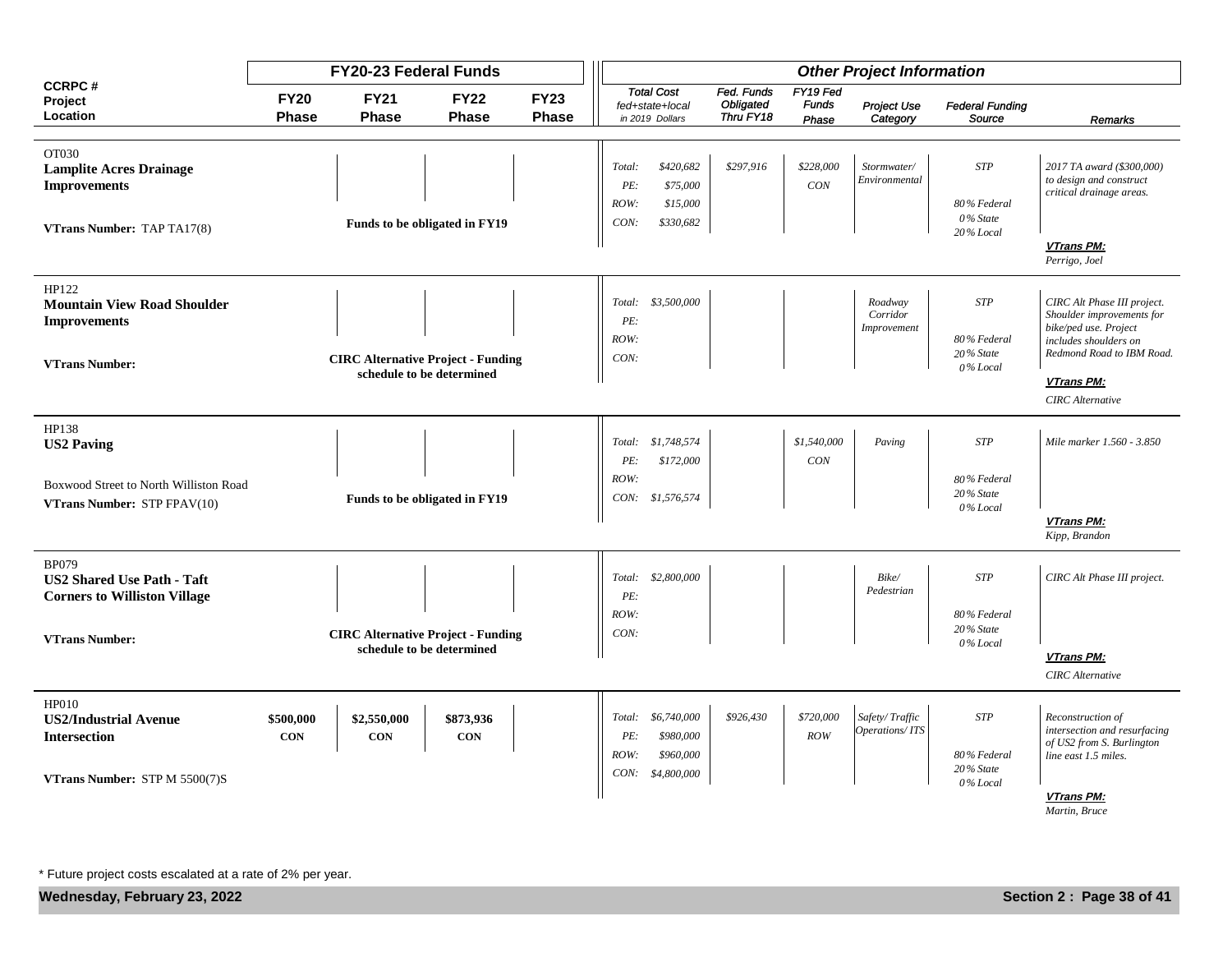|                                                            |                             | <b>FY20-23 Federal Funds</b>              |                                | <b>Other Project Information</b> |                                                         |                       |                                      |                                   |                                  |                                  |                                                                                                                         |
|------------------------------------------------------------|-----------------------------|-------------------------------------------|--------------------------------|----------------------------------|---------------------------------------------------------|-----------------------|--------------------------------------|-----------------------------------|----------------------------------|----------------------------------|-------------------------------------------------------------------------------------------------------------------------|
| <b>CCRPC#</b><br>Project<br>Location                       | <b>FY20</b><br><b>Phase</b> | <b>FY21</b><br><b>Phase</b>               | <b>FY22</b><br><b>Phase</b>    | <b>FY23</b><br><b>Phase</b>      | <b>Total Cost</b><br>fed+state+local<br>in 2019 Dollars |                       | Fed. Funds<br>Obligated<br>Thru FY18 | FY19 Fed<br><b>Funds</b><br>Phase | Project Use<br>Category          | <b>Federal Funding</b><br>Source | Remarks                                                                                                                 |
|                                                            |                             |                                           |                                |                                  |                                                         |                       |                                      |                                   |                                  |                                  |                                                                                                                         |
| HP109<br><b>US2/Trader Lane Traffic Signal</b>             |                             |                                           |                                |                                  | Total:<br>PE:<br>ROW:                                   | \$484,922<br>\$36,282 | \$250,000                            |                                   | Safety/Traffic<br>Operations/ITS | <b>STP</b><br>0% Federal         | <b>CIRC</b> Alternatives Phase II<br>implementation project. To<br>be funded with state funds.<br>Construction in FY20. |
| VTrans Number: STPG 5500(14)                               |                             | <b>CIRC Alternative Project - State</b>   | funds only                     |                                  | CON:                                                    | \$448,640             |                                      |                                   |                                  | 100% State<br>0% Local           |                                                                                                                         |
|                                                            |                             |                                           |                                |                                  |                                                         |                       |                                      | VTrans PM:<br>Parizo, Erin        |                                  |                                  |                                                                                                                         |
| <b>BP112</b>                                               |                             |                                           |                                |                                  |                                                         |                       |                                      |                                   |                                  |                                  |                                                                                                                         |
| <b>VT2A Connector Path</b>                                 |                             | \$46,512                                  |                                |                                  | Total:                                                  |                       |                                      |                                   |                                  |                                  |                                                                                                                         |
|                                                            |                             | PE                                        |                                |                                  | PE:                                                     |                       |                                      |                                   |                                  |                                  |                                                                                                                         |
|                                                            |                             |                                           |                                |                                  | ROW:<br>CON:                                            |                       |                                      |                                   |                                  | % Federal<br>% State             |                                                                                                                         |
| <b>VTrans Number:</b><br>Amended: FY21-26<br>Date: 5/19/21 |                             |                                           |                                |                                  |                                                         |                       |                                      |                                   |                                  | % Local                          | VTrans PM:                                                                                                              |
| <b>BR057</b>                                               |                             |                                           |                                |                                  |                                                         |                       |                                      |                                   |                                  |                                  |                                                                                                                         |
| VT2A Culvert                                               | \$256,250                   | \$240,000                                 |                                |                                  | Total:                                                  | \$375,000             |                                      |                                   | <b>Bridge</b>                    | <b>STP</b>                       |                                                                                                                         |
|                                                            | <b>CON</b>                  | <b>CON</b>                                |                                |                                  | PE:<br>ROW:                                             | \$60,000<br>\$15,000  |                                      |                                   |                                  | 80% Federal                      |                                                                                                                         |
| South of Helena Drive                                      |                             |                                           |                                |                                  | CON:                                                    | \$300,000             |                                      |                                   |                                  | 20% State                        |                                                                                                                         |
| VTrans Number: STP SCRP(17)<br>Amended: FY21-50            |                             |                                           |                                |                                  |                                                         |                       |                                      |                                   |                                  | 0% Local                         | VTrans PM:                                                                                                              |
| Date: 6/6/21                                               |                             |                                           |                                |                                  |                                                         |                       |                                      |                                   |                                  |                                  | Upmal, Ken                                                                                                              |
| <b>BP101</b>                                               |                             |                                           |                                |                                  |                                                         |                       |                                      |                                   |                                  |                                  |                                                                                                                         |
| VT2A Infill Sidewalk, South of                             |                             |                                           |                                |                                  | Total:                                                  | \$174,000             | \$72,000                             |                                   | Bike/<br>Pedestrian              | <b>STP</b>                       | CCRPC Sidewalk grants -<br>FY15 - \$75,000, FY16 -                                                                      |
| <b>Taft Corners - West Side</b>                            |                             |                                           |                                |                                  | PE:                                                     | \$62,000              |                                      |                                   |                                  |                                  | \$41,866.                                                                                                               |
|                                                            |                             |                                           |                                |                                  | ROW:                                                    | \$12,000              |                                      |                                   |                                  | 80% Federal<br>0% State          |                                                                                                                         |
| VTrans Number: STP SDWK(21)                                |                             |                                           | <b>Funds obligated in FY19</b> |                                  | CON:                                                    | \$100,000             |                                      |                                   |                                  | 20% Local                        |                                                                                                                         |
|                                                            |                             |                                           |                                |                                  |                                                         |                       |                                      |                                   |                                  |                                  | VTrans PM:<br>Perrigo, Joel                                                                                             |
| <b>BP080</b>                                               |                             |                                           |                                |                                  |                                                         |                       |                                      |                                   |                                  |                                  |                                                                                                                         |
| VT2A Taft Corners Area<br><b>Sidewalk/Shared Use Path</b>  |                             |                                           |                                |                                  | Total:<br>PE:                                           | \$450,000             |                                      |                                   | Bike/<br>Pedestrian              | <b>STP</b>                       | CIRC Alt Phase III project.<br>Project to fill gaps south of                                                            |
|                                                            |                             |                                           |                                |                                  | ROW:                                                    |                       |                                      |                                   |                                  | 80% Federal                      | US2 and between Knight Ln<br>and O'Brien Ct.                                                                            |
| <b>VTrans Number:</b>                                      |                             | <b>CIRC Alternative Project - Funding</b> |                                |                                  | CON:                                                    |                       |                                      |                                   |                                  | $20\%$ State<br>0% Local         |                                                                                                                         |
|                                                            |                             | schedule to be determined                 |                                |                                  |                                                         |                       |                                      |                                   |                                  |                                  | VTrans PM:                                                                                                              |
|                                                            |                             |                                           |                                |                                  |                                                         |                       |                                      |                                   |                                  |                                  | <b>CIRC</b> Alternative                                                                                                 |

**Wednesday, February 23, 2022 Section 2 : Page 39 of 41**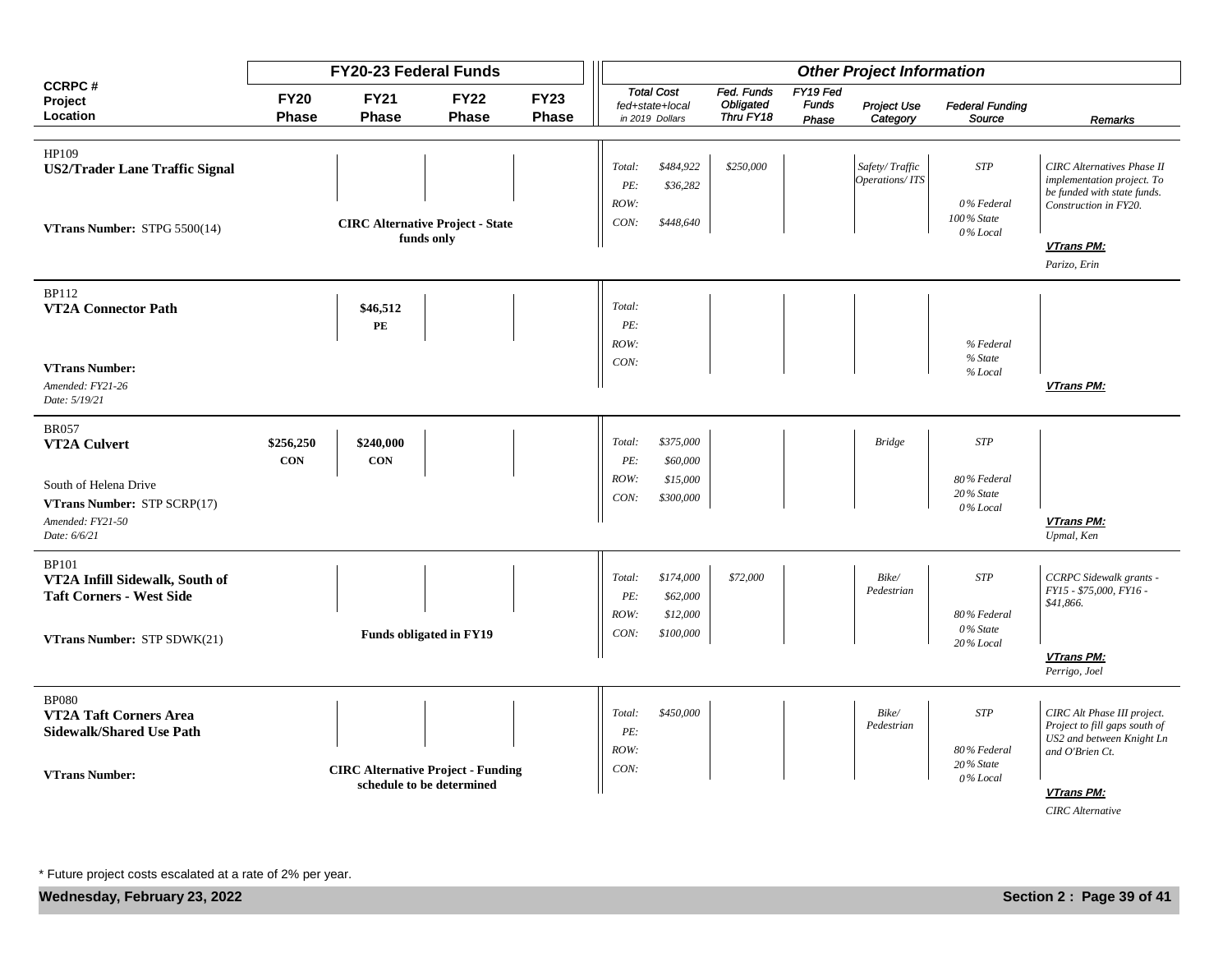|                                                                                                                                                                                | <b>FY20-23 Federal Funds</b> |                                            |                                 |                             |                       | <b>Other Project Information</b>                            |                                             |                                   |                                  |                                                    |                                                                                                                                                                                                            |  |  |  |
|--------------------------------------------------------------------------------------------------------------------------------------------------------------------------------|------------------------------|--------------------------------------------|---------------------------------|-----------------------------|-----------------------|-------------------------------------------------------------|---------------------------------------------|-----------------------------------|----------------------------------|----------------------------------------------------|------------------------------------------------------------------------------------------------------------------------------------------------------------------------------------------------------------|--|--|--|
| <b>CCRPC#</b><br>Project<br>Location                                                                                                                                           | <b>FY20</b><br><b>Phase</b>  | <b>FY21</b><br><b>Phase</b>                | <b>FY22</b><br><b>Phase</b>     | <b>FY23</b><br><b>Phase</b> |                       | <b>Total Cost</b><br>fed+state+local<br>in 2019 Dollars     | Fed. Funds<br><b>Obligated</b><br>Thru FY18 | FY19 Fed<br><b>Funds</b><br>Phase | Project Use<br>Category          | <b>Federal Funding</b><br>Source                   | Remarks                                                                                                                                                                                                    |  |  |  |
|                                                                                                                                                                                |                              |                                            |                                 |                             |                       |                                                             |                                             |                                   |                                  |                                                    |                                                                                                                                                                                                            |  |  |  |
| HP123<br>VT2A/Industrial<br><b>Avenue/Mountain View Road</b><br><b>Intersection Improvements</b><br><b>VTrans Number:</b> $STP 5500(17)$<br>Amended: FY21-03<br>Date: 11/18/20 | \$50,000<br><b>ROW</b>       | \$250,000<br><b>ROW</b>                    | <b>CIRC Alternative Project</b> | \$530,604<br><b>CON</b>     | PE:<br>ROW:<br>CON:   | Total: \$4,389,461<br>\$450,000<br>\$50,000<br>\$3,889,461  | \$200,000                                   | \$250,000<br>PE                   | Safety/Traffic<br>Operations/ITS | <b>STP</b><br>100% Federal<br>0% State<br>0% Local | CIRC Alt Phase III project.<br>Project includes new two-<br>way left-turn lane between<br>Industrial Ave and River<br>Cove Rd. Includes \$2M in<br>FY24 and \$1.4M in FY25.<br>VTrans PM:<br>LaCroix, Mike |  |  |  |
|                                                                                                                                                                                |                              |                                            |                                 |                             |                       |                                                             |                                             |                                   |                                  |                                                    |                                                                                                                                                                                                            |  |  |  |
| HP090<br><b>VT2A/James Brown Drive</b><br><b>Traffic Signal</b><br>VTrans Number: STP HES 5500(12)                                                                             |                              | <b>CIRC Alternative Project - Funds to</b> | be obligated in FY19            |                             | PE:<br>ROW:<br>CON:   | Total: \$3,534,000<br>\$655,000<br>\$450,000<br>\$2,429,000 | \$1,900,000                                 | \$1,663,422<br>CON                | Safety/Traffic<br>Operations/ITS | <b>STP</b><br>100% Federal<br>0% State<br>0% Local | CIRC Alt Phase I project.<br>Traffic signal at James<br>Brown Drive with pedestrian<br>phasing and crosswalks, two-<br>way left-turn lane from<br>River Cove Rd. to Eastview                               |  |  |  |
|                                                                                                                                                                                |                              |                                            |                                 |                             |                       |                                                             |                                             |                                   |                                  |                                                    | Dr., sidewalk on east side of<br>VT2A.                                                                                                                                                                     |  |  |  |
|                                                                                                                                                                                |                              |                                            |                                 |                             |                       |                                                             |                                             |                                   |                                  |                                                    | VTrans PM:<br>Parizo, Erin                                                                                                                                                                                 |  |  |  |
| IN004A<br><b>Williston Park and Ride</b>                                                                                                                                       | \$4,522,000<br><b>CON</b>    |                                            | \$2,000,000<br><b>CON</b>       | \$2,364,506<br><b>CON</b>   | Total:                | \$7,642,087<br>PE: \$1,325,000                              | \$2,378,000                                 | \$2,300,000<br>CON                | Intermodal                       | CMAO                                               | Construct park and ride lot<br>near I-89 Exit 12. FY20<br>funding -- \$175,000 PE;                                                                                                                         |  |  |  |
| New park and ride lot south of I-89<br>VTrans Number: CMG PARK(29)                                                                                                             |                              |                                            |                                 |                             |                       | ROW: \$1,628,000<br>CON: \$4,689,087                        |                                             |                                   |                                  | 100% Federal<br>0% State<br>0% Local               | \$372,000 ROW; \$3,975,000.                                                                                                                                                                                |  |  |  |
| Amended: FY20-05, FY22-16<br>Date: 1/15/20, 12/20/21                                                                                                                           |                              |                                            |                                 |                             |                       |                                                             |                                             |                                   |                                  |                                                    | <b>VTrans PM:</b><br>Bohl, Tina                                                                                                                                                                            |  |  |  |
| Winooski                                                                                                                                                                       |                              |                                            |                                 |                             |                       |                                                             |                                             |                                   |                                  |                                                    |                                                                                                                                                                                                            |  |  |  |
| HP145<br><b>Class I Concrete Pavement</b><br><b>Repair, US7 and West Allen</b><br><b>Street</b>                                                                                | \$120,000<br>PE              | \$816,000<br><b>CON</b>                    | \$222,362<br><b>CON</b>         |                             | Total:<br>PE:<br>ROW: | \$1,150,000<br>\$150,000                                    |                                             |                                   | Paving                           | <b>STP</b><br>80% Federal                          |                                                                                                                                                                                                            |  |  |  |
| VTrans Number: NH PC21(2)<br>Amended: FY21-29<br>Date: 5/19/21                                                                                                                 |                              |                                            |                                 |                             |                       | CON: \$1,000,000                                            |                                             |                                   |                                  | 20% State<br>0% Local                              | <b>VTrans PM:</b><br>Bogaczyk, Matthew                                                                                                                                                                     |  |  |  |